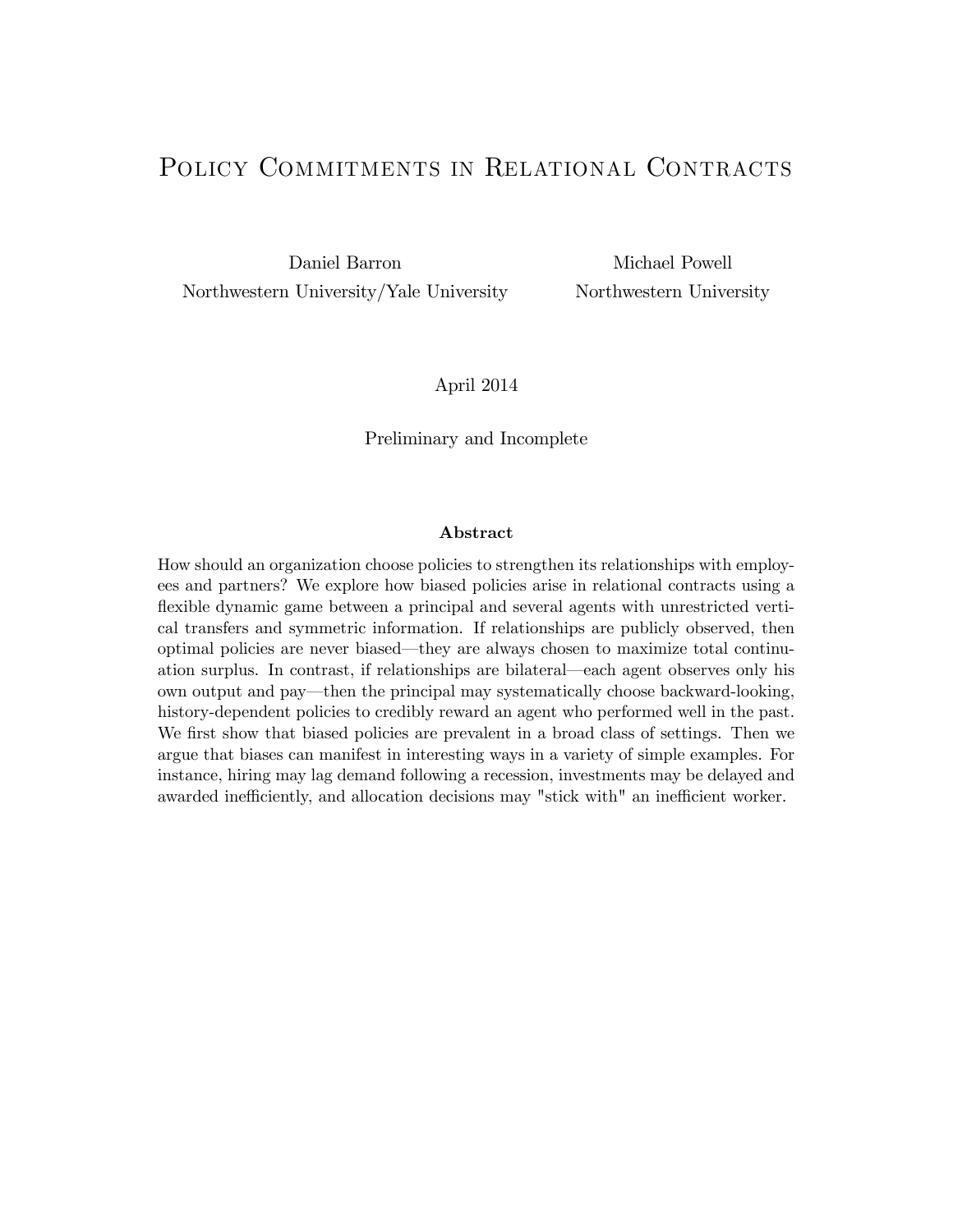# 1 Introduction

Business relationships often rest upon parties' goodwill rather than the contracts they sign fear of destroying future surplus can motivate individuals both to perform well and to reward strong performance by their partners. In the canonical relational-incentive contracting models that capture this intuition (Bull, 1987; MacLeod and Malcomson, 1988; Levin, 2003), the principalís only role is to promise and pay monetary compensation to her agents. She is otherwise entirely passive.

Yet in any real-world enterprise, managers make a host of decisions that affect how a group of individuals contribute to the Örmís objectives. Supervisors assign tasks to team members. Supply-chain managers source from suppliers. Executives allocate capital to divisions. Human-resource managers hire and fire employees. These decisions make certain individuals more integral and others less integral to the firm. And these decisions are often made on the basis of past performance, even when doing so harms future prospects. Supervisors bias promotions, CFOs bias capital allocations, and supply-chain managers bias future business toward those who saw past success (Peter and Hull, 1969; Graham, Harvey, and Puri, 2013; Asanuma, 1989). If the firm can compensate employees with monetary bonuses, then in principle it should be able to reward past successes without inefficiently tainting future decisions. Why, then, are biased decisions such a widespread feature in organizations?

In this paper, we argue that backward-looking policies can arise in optimally managed relationships among a principal and her agents. To make this point, we develop a general framework that builds upon Levin (2003)'s repeated principal-agent model with moral hazard, transferable utility, and risk-neutral parties. We extend Levin's framework to accommodate persistent public states and multiple agents. The key feature of our model is that the principal can make a public **decision** in each period that influences how agents' choices affect the firm's output. A **policy** is a complete decision plan for the relationship. A policy is backward-looking if it involves decisions that do not maximize continuation surplus. We say that such decisions are **biased**.

We first show that backward-looking policies never arise if relationships are public-that is, if all players commonly observe the history of past play. In this setting, the agents can coordinate to jointly punish the principal if she does not uphold her promises. In effect, the future surplus produced by all of the agents is at stake in each relationship. Biased decisions decrease continuation surplus and weaken the principalís incentives to uphold her promises,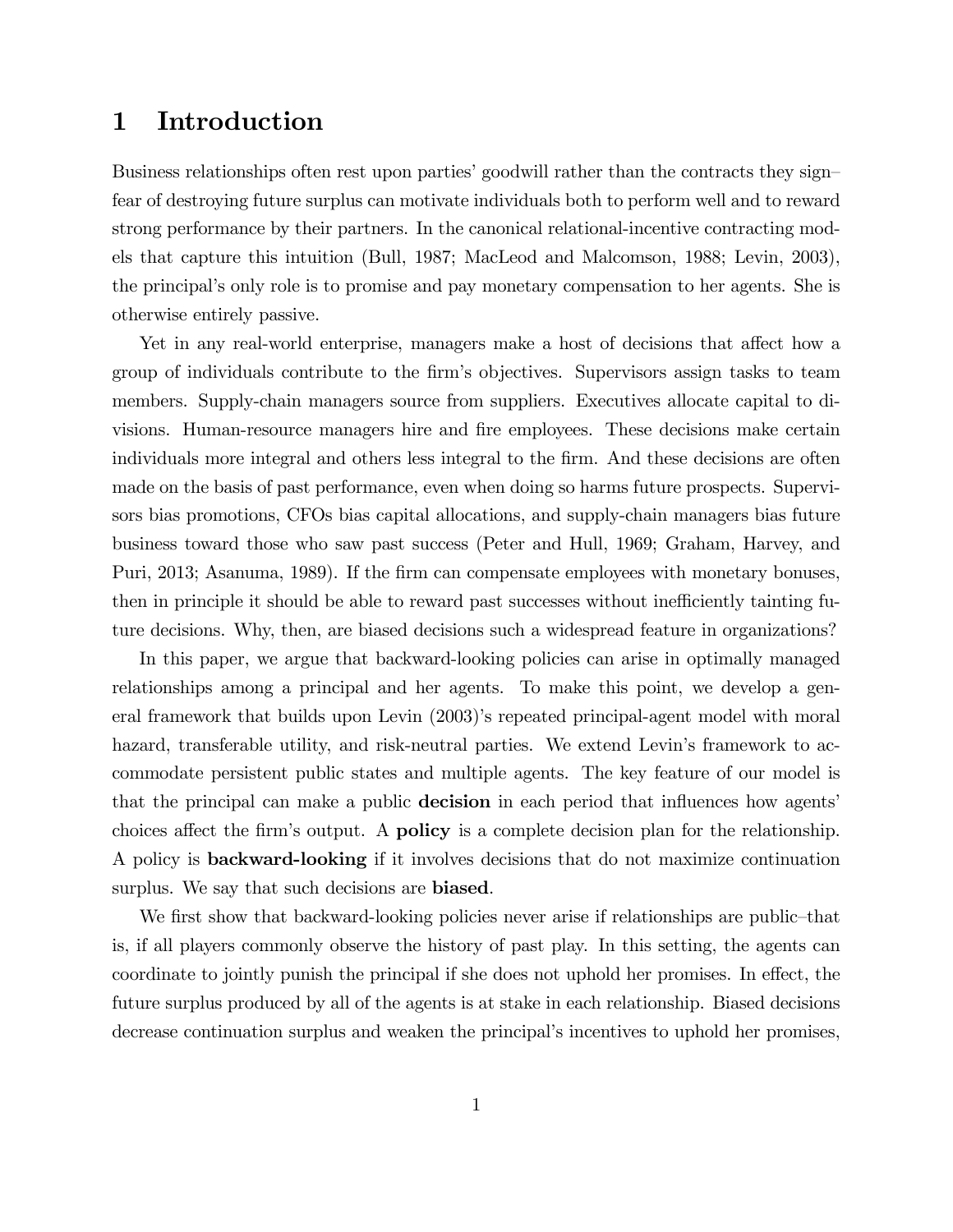and therefore have no place in a surplus-maximizing relationship. The principal "settles up" with her agents at the end of each period, while future decisions are made to maximize continuation surplus.

In contrast, backward-looking policies arise naturally if relationships are bilateral-that is, if each agent cannot observe the actions of other agents. In this setting, players cannot coordinate punishments or rewards. A decision that makes an agent more integral to the principal ensures that the principal and that agent have more to lose if they do not uphold their promises to one another. Future decisions biased toward an individual therefore complement more generous reward schemes for that individual but also negatively affect the firm's overall future performance.

As an example of how backward-looking policies might optimally emerge, consider hiring decisions made by the owner of an up and coming business. Achieving early success requires sacrifice from early employees, and motivating this sacrifice requires the owner to promise rewards of either compensation or future goodwill. But these promises are only credible if maintaining relationships with early employees is important for the business. One way to ensure that early employees remain valued is for the owner to adopt a policy of being slow to hire following an increase in demand for the firm's products, which would make existing workers relatively more indispensable for the firm. Such a policy is not without costs, as orders may go unfulfilled, but these costs may be worth incurring in order to establish cooperative behavior early on. We explore this example in more detail in the next section.

To formally argue that backward-looking policies arise in surplus-maximizing relational contracts, we define self-enforcing relational contracts in a game with imperfect private monitoring. We consider belief-free equilibrium (BFE) of the dynamic game. This solution concept provides a tractable approach that highlights why backward-looking policies arise.

We develop a set of straightforward necessary and sufficient conditions for a policy to be part of a self-enforcing relational contract. Using these conditions, we first consider a broad class of smooth repeated games and show that backward-looking policies are typically part of surplus-maximizing relational contracts. Indeed, unless players are very patient or very impatient, decisions are biased with positive probability in nearly every period. We show that policies favor those agents who have performed well in the past at the expense of those who have not. In the resulting relational contract, agents compete to secure future decisions that are biased towards them.

Finally, we explore several examples and show that backward-looking policies can arise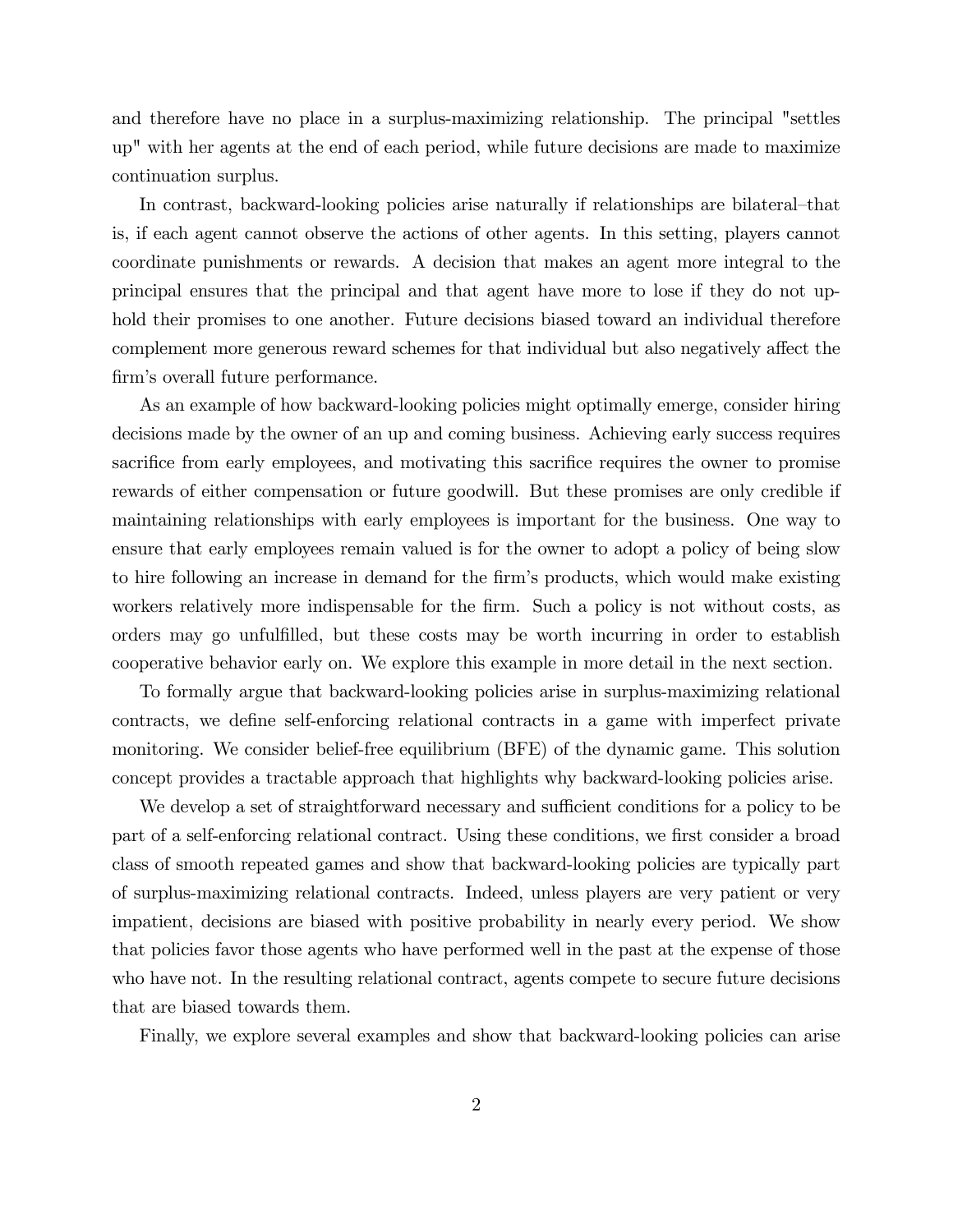in a host of realistic settings. The inefficiencies that occur in these examples are of potential independent interest. Revisiting the hiring example, we confirm that additional hiring may optimally lag an increase in demand. We also argue that a firm might delay employeespecific investments and bias those investments towards workers who performed well in the past. And we show that a firm might inefficiently stick with an employee after learning that he is worse than the alternatives.

Literature Review Our paper is closely related to the literature on sequential inefficiencies in optimal contracts. The seminal contribution by Fudenberg, Holmstrom, and Milgrom (1990, henceforth FHM) considers sequential efficiency in long-term formal contracts. FHM identify several reasons why an optimal formal contract may entail inefficient continuation play; we highlight two here. First, the principal might only be able to punish the agent by simultaneously harming herself. Second, players might have asymmetric information about future payoffs. Under either of these conditions, the optimal formal contract may entail inefficiencies that arise over the course of play.

Within the relational contracting literature, Bull (1987), Baker, Gibbons, and Murphy (1994), Levin (2003), Kranz (2011), and many others study models in which the conditions from FHM hold. In these settings, stationary relational contracts are optimal and no sequential inefficiencies arise. A recent and growing literature, partially surveyed in Malcomson (2013), explores dynamic relational contracts that evolve based on past play. For instance, Fong and Li (2012) consider relational contracts if the agent has limited liability and show that the principal might inefficiently suspend production to punish poor performance. Li, Matouschek, and Powell (2014) show that if transfers are limited but the principal can reward and punish the agent with future control rights, she may permanently alter the firm's organization away from what maximizes continuation surplus. Similarly, Malcomson (2014), Halac (2012), and others study how relational contracts evolve if the players have asymmetric information about the future. Relational concerns influence dynamics in these papers. However, FHM's discussion suggests that the optimal formal contract in these settings could also entail history-dependent inefficiencies.

This paper takes a different approach. We focus on an environment in which the formal contract would not exhibit any history-dependent inefficiencies. Despite this, we show that history-dependent inefficiencies may arise in an optimal relational contract. Driven entirely by relational considerations, the principal may bias her decisions to favor some agents over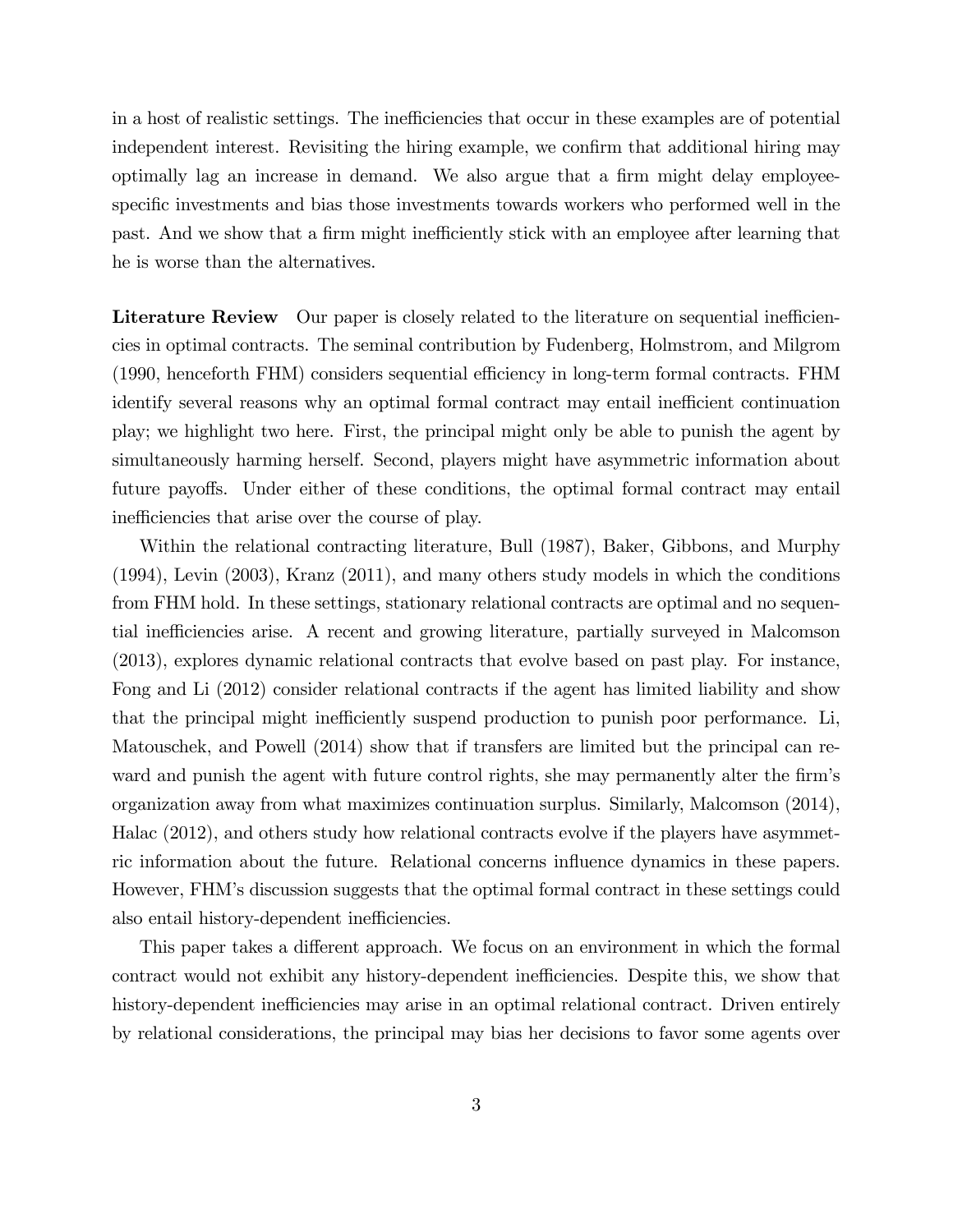others. Biased decisions are required to credibly motivate the agents, even though all parties are risk-neutral and have deep pockets. This intuition is closely related to Board (2011) and Andrews and Barron (2014), who analyze optimal allocation dynamics in a supply chain, and Calzolari and Spagnolo (2011), who consider procurement auctions. The goal of our analysis is to extend the basic intuition of these papers and provide a general framework for analyzing backward-looking policies in relational contracts.

Our dynamic game has imperfect private monitoring. More precisely, we assume that one agent cannot observe the actions of the other agents. This assumption is similar to Segal's (1999) analysis of private offers in formal contracts, though our biases are quite different because they are driven by relational concerns. As discussed in Kandori (2002) and elsewhere, games with private monitoring are technically challenging because equilibrium payoffs depend on players' beliefs and so are not necessarily recursive. In this paper, we consider belief-free equilibrium (as in Ely, Horner, and Olszewski (2005)), which are recursive and so allow us to highlight the intuition behind biases in surplus-maximizing relationships.

# 2 Hiring Decisions

We now informally introduce the key ideas of our model in the context of a hiring decision, deferring a formal analysis of this example until Section 6.

A firm anticipates a permanent increase in the demand for its products at some point in the future. This Örm currently employs a single worker, whom it has to motivate to exert effort. Hiring a second worker after demand increases would maximize total continuation surplus. Therefore, if a firm could write a formal bonus contract on effort, it would ask for high effort in each period and immediately hire a second worker once demand increases.

Suppose that effort and output are not contractible and the firm and its workers engage in a relational contract. We will show the following two results.

- 1. If agents observe every relationship, the Örm will employ two workers as soon as demand increases.
- 2. If each agent observes only his own relationship, the firm may continue to employ only one worker after demand increases. However, a firm that starts with high demand immediately employs two workers.

The first result highlights the intuition that if relationships are public, then the firm's hiring decisions are never biased. In contrast, the second result shows that the optimal hiring policy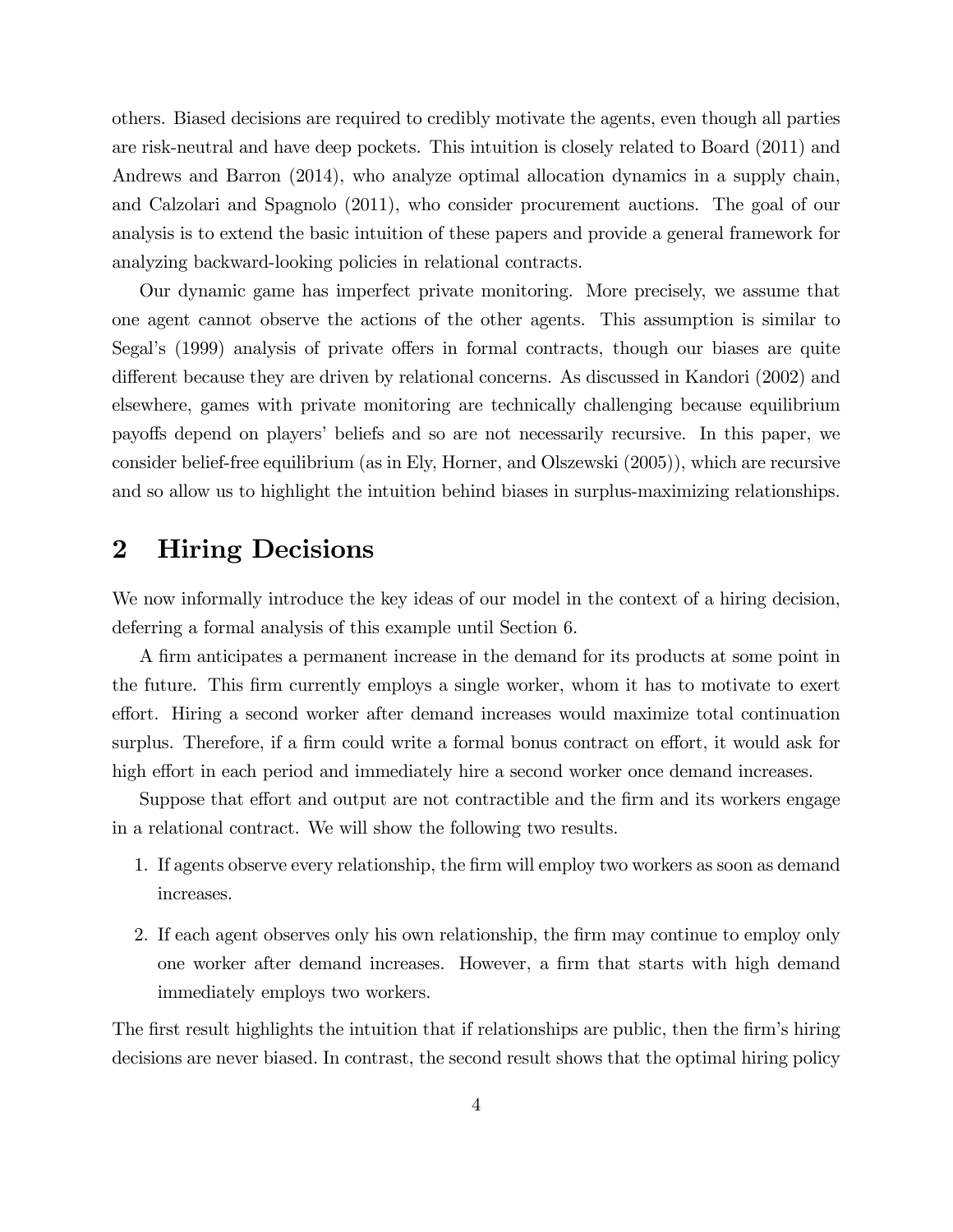might be backward-looking if relationships are bilateral. In particular, the firm's hiring decisions exhibit history-dependent biases: a firm that has suffered from weak demand is slower to hire workers than one that begins with strong demand, even if both firms currently face identical environments.

More formally, suppose a risk-neutral Örm interacts repeatedly with two risk-neutral workers. In each period, the firm can choose to hire worker 1 or to hire both workers 1 and 2. Workers can accept the firm's offer or reject it in favor of an outside option that yields utility  $\bar{u} > 0$ . If worker i accepts the job, he chooses whether or not to exert observable effort at cost 1. Worker i generates a sale with a probability that depends on three factors: his effort choice, the demand for the firm's product, and the number of workers the firm employs in that period. Worker i generates a sale with probability 1 if alone or with probability  $\alpha < 1$ if there are two workers. A sale generates revenue  $W$  if demand is weak and  $R$  if demand is robust, with  $R > W$ . Demand is initially weak, but in each period it becomes permanently robust with positive probability. Sales by each worker are independent. We assume  $\alpha W > 1$ , so that it is always efficient for workers to exert effort.

If the firm can write formal bonus contracts, then it can motivate each worker by paying 1 if that worker exerts effort. The optimal formal contract maximizes total surplus and uses wage payments to hold agents at their outside options. So long as  $R > \frac{\bar{u}+1}{2\alpha-1} > W > \bar{u}+1$ , the Örm optimally hires one worker if demand is weak and two workers if demand is robust.

If the firm cannot write formal contracts, then any payments the firm promises have to be self-enforcing. If relationships are public, both workers can take their outside options if the Örm reneges on a promised payment to any individual worker. Therefore, the Örm stands to lose its entire continuation surplus if it reneges on a relationship. As in Levin  $(2003)$ , a firm can credibly promise a payment only if is smaller than that the future value of its relationships. Because the firm finds it easier to credibly promise larger rewards if total future profits are larger, the firm's hiring policy maximizes total future surplus. If the firm can motivate both workers to work hard when demand is robust, then it mimics the formal contract: two workers are hired if demand is good and one is hired if demand is bad. Note that this hiring policy is independent of past play.

This result depends on the assumption that all workers punish a deviation by the firm. This severe punishment requires that they be able to coordinate, but it seems implausible that individuals not currently employed by the firm would be able to coordinate with current workers to punish the firm. Such coordination is not possible if relationships are bilateral.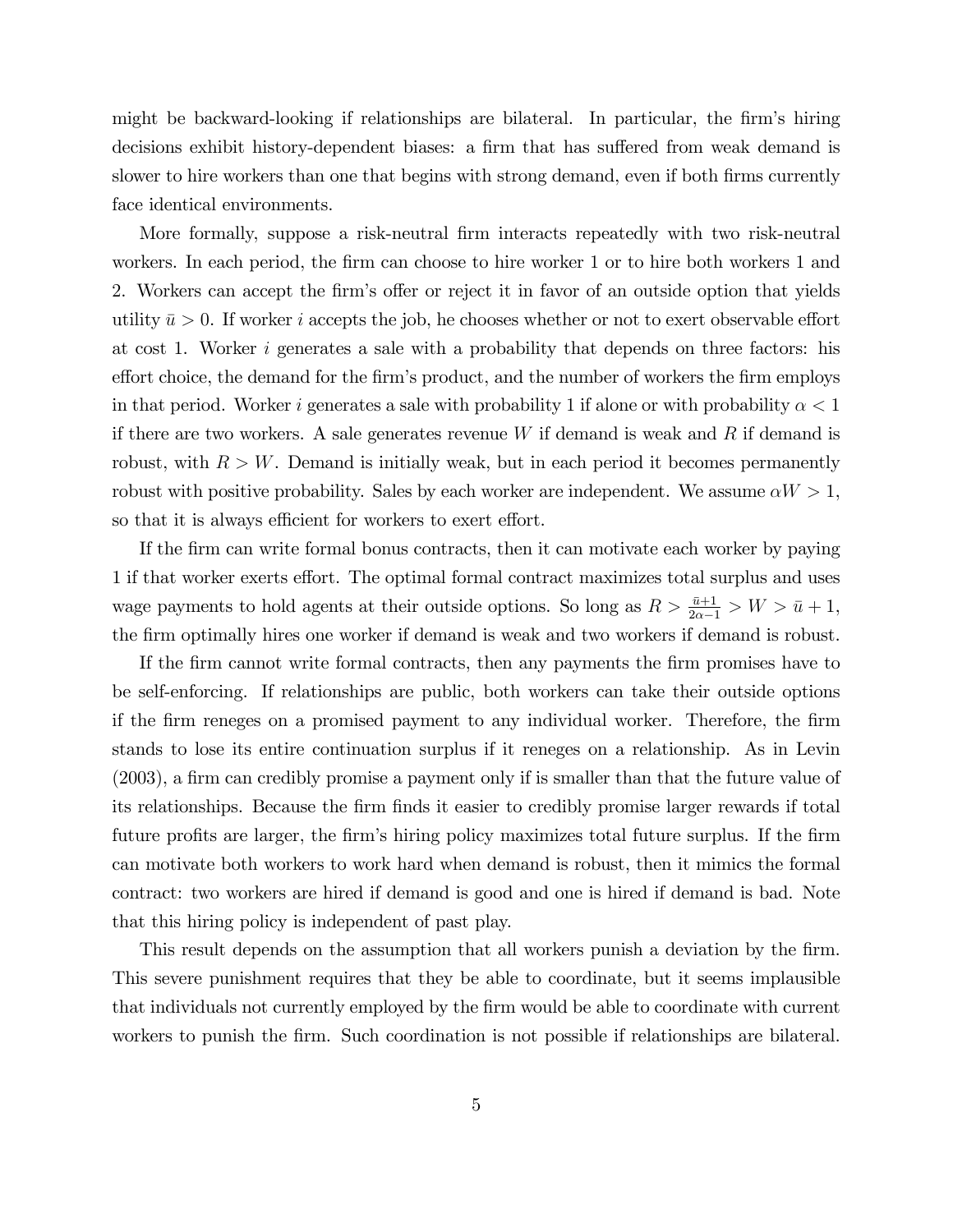The purpose of this paper is to show how backward-looking policies arise when relationships are bilateral. In the context of this hiring example, such a policy might lead to lagged hiring following an increase in demand.

To see why this might be the case, suppose first that the firm pursues a policy of hiring two workers as soon as demand increases. In Section 5, we show that each worker can never receive a reward larger than his expected future productivity. If demand is robust, then individual productivity might be so high that both agents can be motivated to work hard (which we show requires  $\frac{\delta}{1-\delta}(\alpha R - 1) - \bar{u} \ge 1$ ). However, the firm might not be able to motivate worker 1 to work hard while demand is weak, since weak demand is persistent and leads to low per-worker productivity.

Suppose that the firm cannot motivate worker 1 if demand is weak. While total continuation surplus is highest if the Örm hires two workers after demand increases, the surplus produced by worker 1 is larger if the Örm does not hire a second worker. As a result, the firm can credibly offer a larger reward to worker 1 while demand is weak if it promises not to hire a second worker after demand increases. The resulting policy is backward-looking: it sacrifices total continuation surplus to better motivate one of the two workers.

Further, if demand started off in the high state in period 1, then the firm would have no past promises to fulfill. It would immediately hire two workers and motivate them to work hard in every period. A surplus-maximizing relational contract may therefore entail history-dependent inefficiencies. Over time, the principal makes biased decisions in favor of those who performed well in the past, even though such decisions do not maximize total continuation surplus. In the next section, we consider a general model of relational contracts to show how this intuition can lead to backward-looking policies and biased decisions in many different settings.

## 3 The Model

A single principal (she) and N agents (he) interact repeatedly in a dynamic game. Time is discrete and denoted by  $t \in \{0, 1, \ldots\}$ . Players are risk-neutral and share a common discount factor  $\delta \in (0, 1)$ . In each period, the principal makes a **decision** d from a set D. The decision determines how a vector of **efforts**  $c = (c_1, \ldots, c_N)$ , chosen by the agents and parameterized by cost, affects the distribution over a vector of **outcomes**  $y = (y_1, \ldots, y_N)$ . Agent *i* incurs cost  $c_i$ , while the principal earns revenue equal to the sum of outcomes,  $\sum_{i=1}^{N} y_i$ . There are two rounds of (vertical) transfers between the principal and each agent. The (net) ex-ante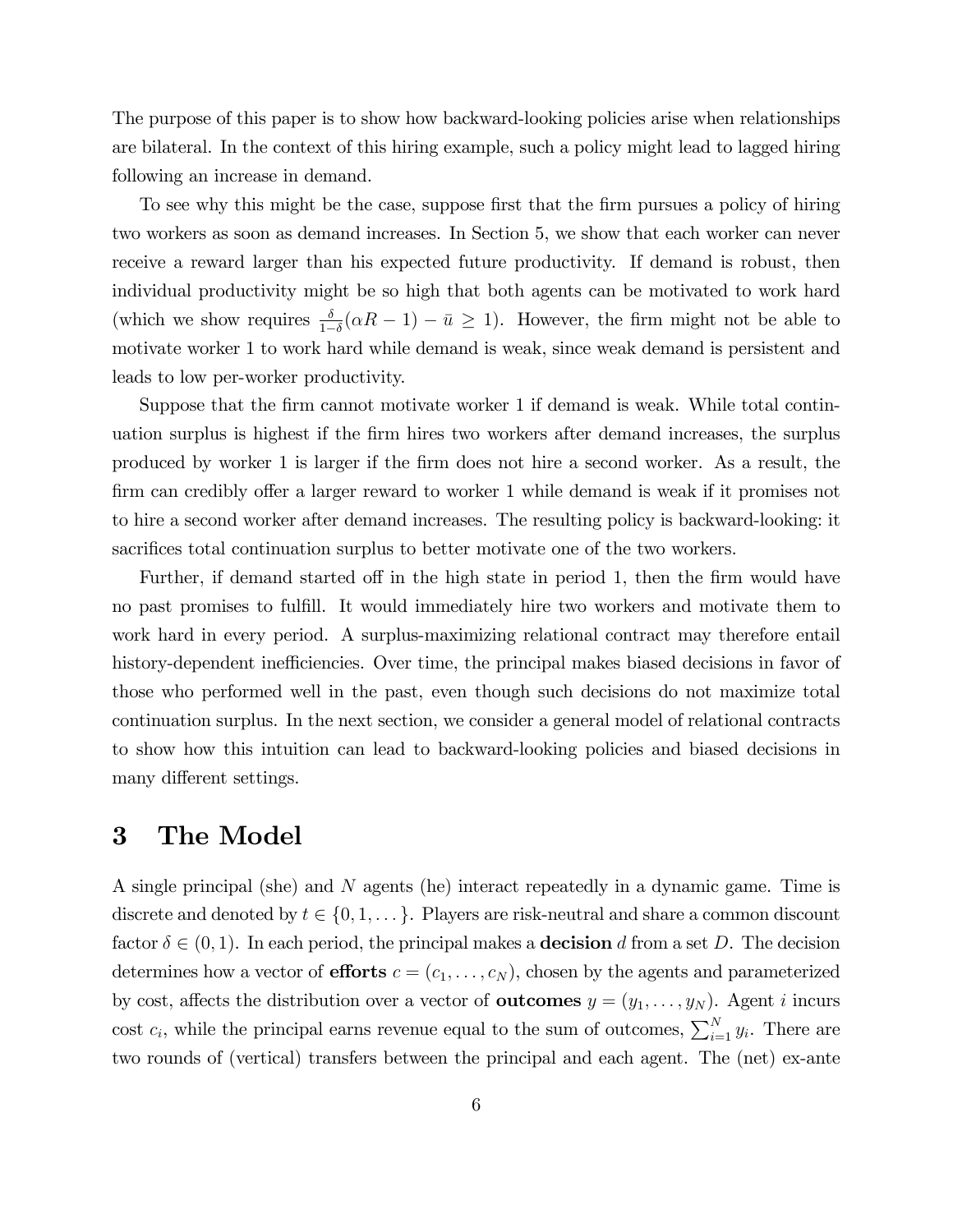transfer to agent i is denoted by  $w_i$ , and the (net) ex-post transfer to agent i is denoted by  $\tau_i$ . We sometimes refer to these transfers, respectively, as wage and bonus payments, and we denote the vectors of wages and bonuses by w and  $\tau$ . The principal sends a message  $m_i$ to each agent i along with the wage payment  $w_i$ . Denote the vector of messages by m.

**Technology** In period t, a set of available decisions  $D \subseteq D$  and state of the world  $\theta \in \Theta$  are realized according to distribution  $F(D, \theta | \{d_{t'}, D_{t'}, \theta_{t'}\}_{t'=0}^{t-1})$ , which depends on the history of decisions made by the principal as well as the history of available decisions and realized states. The decision d denotes a distribution over outcomes,  $d(y|c, \theta)$ , which depends on the effort vector c and the state of the world  $\theta$ . Agent i chooses effort from a set that depends on the decision and the state of the world,  $C_i(d, \theta) \subseteq R_+$ . Outcomes are independent across agents conditional on the state of the world:  $d(y, \theta) = \prod_{i=1}^{N} d_i(y_i | c_i, \theta)$ .

**Information** All players observe the state of the world  $\theta$ , the set of available decisions D, and the principal's decision d. The principal observes all transfers w and  $\tau$ , accept/reject decisions  $a$ , messages  $m$ , and outcomes  $y$ , but she does not observe agent's efforts. Agent  $i$ observes his own effort  $c_i$ , accept/reject decision  $a_i$ , wage  $w_i$ , message  $m_i$ , outcome  $y_i$ , and bonus  $\tau_i$ . He does not observe these variables for any other agent.

Timing The stage game has eight rounds.

- 1.  $\theta_t$  and  $D_t$  are publicly realized according to  $F(D_t, \theta_t | \{d_{t'}, D_{t'}, \theta_{t'}\}_{t'=0}^{t-1})$ .
- 2. The principal makes a public decision  $d_t \in D_t$ .
- 3. For each agent  $i$ , the principal and agent  $i$  simultaneously choose non-negative wages to send to one another. Define  $w_{i,t} \in \mathbb{R}$  to be the (net) wage paid to agent i.
- 4. For each agent i, the principal chooses a message  $m_{i,t} \in M$  to send to agent i, where M is a large message space.
- 5. Each agent i chooses whether to participate  $(a_{i,t} = 1)$  or not  $(a_{i,t} = 0)$ . If agent i does not participate,  $y_{i,t} = 0$  and i receives payoff  $\bar{u}_i(d_t, \theta_t) \geq 0$ .
- 6. If  $a_{i,t} = 1$ , then agent i chooses effort  $c_{i,t} \in C_i(d_t, \theta_t)$ .
- 7. The outcome  $y_t = (y_{1,t}, \ldots, y_{N,t})$  is realized, where  $y_{i,t} \sim d_{i,t} (y | c_{i,t}, \theta_t)$ .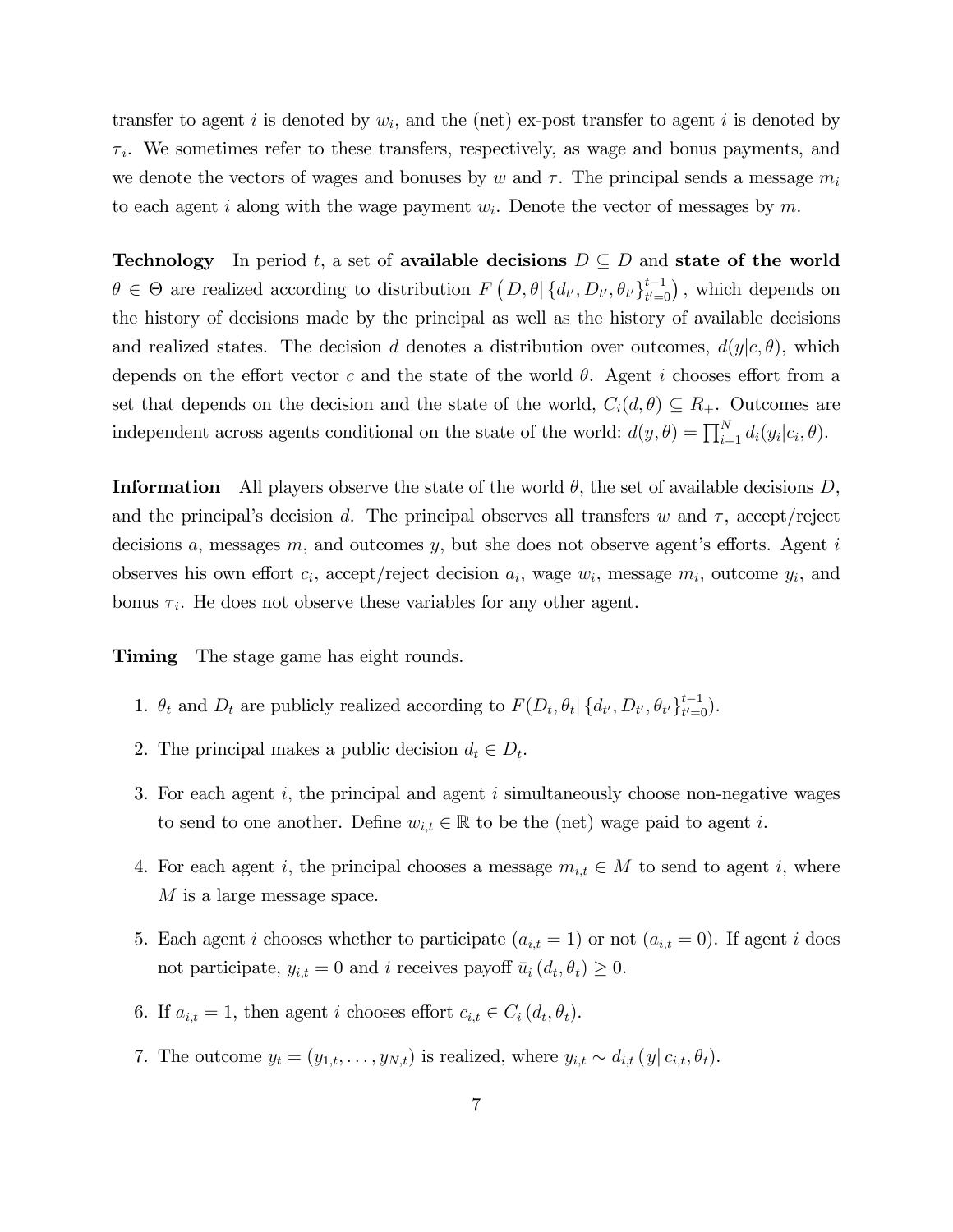For each agent i, the principal and agent i simultaneously choose bonus payments in  $\mathbb{R}_+$ to send one another. Define  $\tau_{i,t} \in \mathbb{R}_+$  as the net bonus to agent i.

It is worth pausing to comment briefly on the timing. In our game, outside options are chosen after ex-ante transfer payments  $w_t$  have occurred. This assumption is inconsequential under public monitoring. Under private monitoring, our equilibrium construction requires that agent i is able to punish the principal by rejecting production following an off-path wage payment. We could allow a third round of transfers after accept/reject decisions but before efforts without any change in our results.

**Histories and Strategies** A history at the beginning of period  $t$  is  $h_0^t = \{\theta_{t'}, D_{t'}, d_{t'}, w_{t'}, m_{t'}, p_{t'}, c_{t'}, y_{t'}, \tau_{t'}\}_{t'=0}^{t-1}$ , from set  $\mathcal{H}_0^t$ . Let  $h_x^t \in \mathcal{H}_x^t$  denote the withinperiod history immediately following the realization of variable x, so for example,  $h_w^t =$  $h_0^t \cup \{\theta_t, D_t, d_t, w_t\}.$  For every agent i, let  $\phi_i(h_x^t)$  denote agent i's private history at  $h_x^t$  and  $\phi_i(\mathcal{H}_x^t)$  the set of such histories. Likewise,  $\phi_0(h_x^t)$  is the principal's private history and  $\phi_0(\mathcal{H}_x^t)$ is the set of these histories. Recall that  $\phi_0(h^t)$  includes all variables except effort, while  $\phi_i(h^t)$ includes  $\theta_t$ ,  $D_t$ ,  $d_t$ , and those variables with subscript *i*. A relational contract is a strategy profile  $\sigma = \sigma_0 \times ... \times \sigma_N$ , where  $\sigma_i$  maps  $\phi_i(\mathcal{H}^t)$  to feasible actions at those private histories. Continuation play at  $\phi_i(h^t)$  is denoted  $\sigma | \phi_i(h^t)$ . We refer to a history-contingent plan of decisions as a policy.

**Payoffs** In period t, agent is and the principal's payoffs are

$$
u_{i,t} = w_{i,t} + \tau_{i,t} - a_{i,t}c_{i,t} + (1 - a_{i,t}) \bar{u}_i (d_t, \theta_t),
$$
  

$$
\pi_t = \sum_{i=1}^N (y_{i,t} - \tau_{i,t} - w_{i,t}),
$$

respectively. Given a relational contract  $\sigma$  and a history  $h_x^t$ , agent *i*'s continuation payoff is

$$
U_i\left(\sigma, h_x^t\right) = E_{\sigma} \left[\sum_{t'=0}^t \delta^{t'}\left(1-\delta\right) u_{i,t+t'}\middle| h_x^t\right].
$$

The principal's continuation payoff,  $\Pi(\sigma, h_x^t)$ , is defined analogously.

We define the **punishment payoff** for a player as the lowest individually-rational payoff for that player. The principal's punishment payoff is 0. Agent  $i$ 's punishment payoff is

$$
\bar{U}_i(h_x^t) = \min_{\sigma} E_{\sigma} \left[ \sum_{t'=0}^{\infty} \delta^{t'} (1-\delta) \bar{u}_i (d_{t+t'}, \theta_{t+t'}) | h_x^t \right].
$$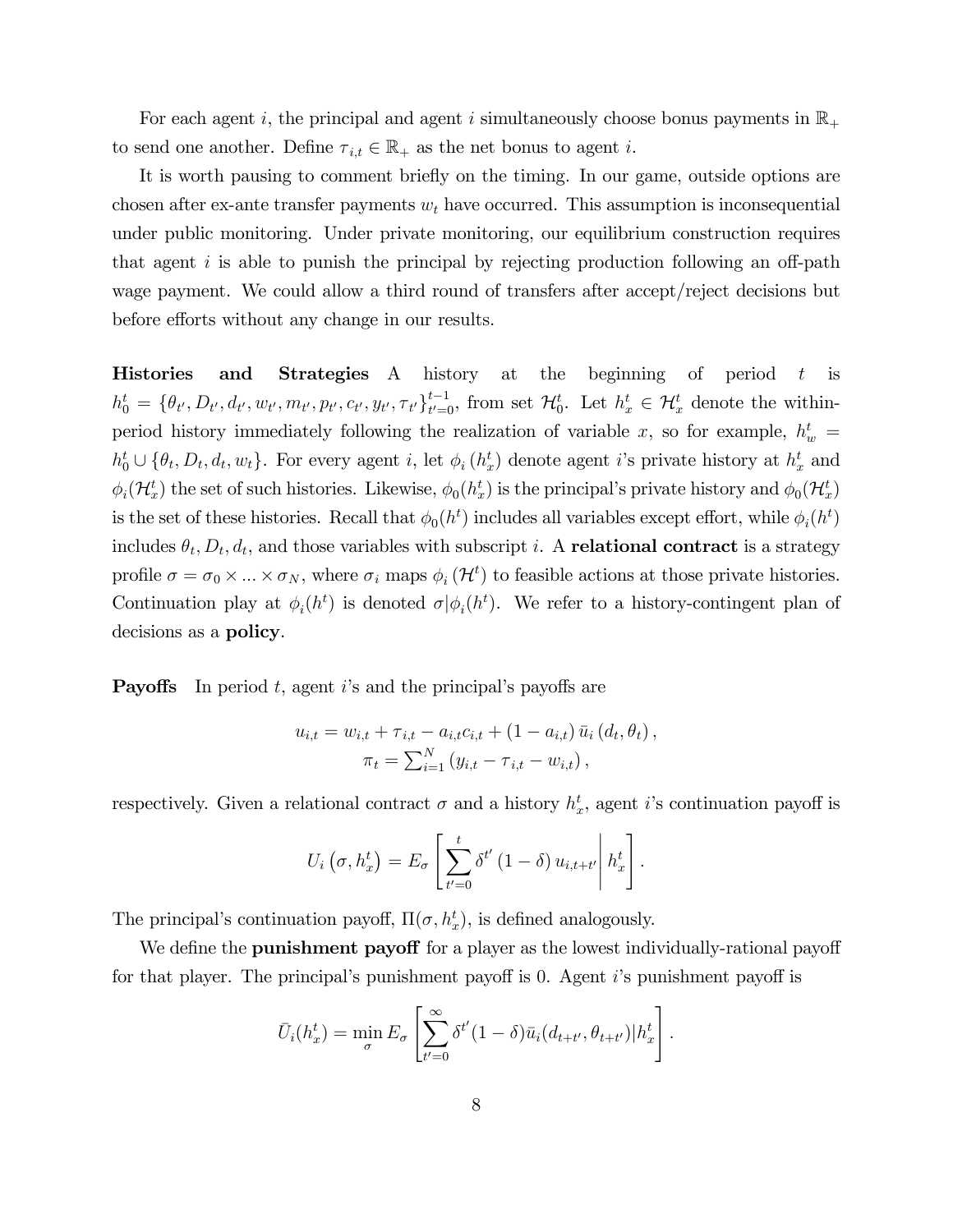Equilibrium A problem that arises in games with imperfect private monitoring is that each player, given his private information, has to form beliefs about the private information of other players. If players condition their continuation play on their beliefs, then information - and hence play - grows increasingly complicated as the game progresses. To avoid these difficulties, we look for equilibria in which each player chooses the same continuation strategy no matter what private information he believes others possess.

DEFINITION 1. A relational contract  $\sigma^*$  is a **Belief-Free Equilibrium (BFE)** if it satisfies the following two conditions. First, if private history  $\phi_i(h_x^t)$  is off the equilibrium path,<sup>0</sup> then for any *i* and any history  $\tilde{h}_x^t$  satisfying  $\phi_i(h_x^t) = \phi_i\left(\tilde{h}_x^t\right)$  $\int$ ,  $\sigma_i^* | \phi_i(h_x^t)$  is a best response to  $\sigma_{-i}^*$  $\left| \tilde{h}^t_x \right|$ . Second, if  $\phi_i(h_x^t)$  is on-path, then for any i and any on-path history  $\tilde{h}^t_x$  such that  $\phi_i(h_x^t) = \phi_i\left(\tilde{h}_x^t\right)$ ),  $\sigma_i^* | \phi_i(h_x^t)$  is a best response to  $\sigma_{-i}^*$  $\big| \, \tilde{h}_x^t.$ 

We say a relational contract is self-enforcing if it is a BFE. Intuitively, a self-enforcing relational contract satisfies two conditions. At a history off the equilibrium path, each player i's continuation strategy must be a best response to other players' strategies at any history that is consistent with what player i has observed. On the equilibrium path, player is continuation strategy must be a best response to other players' strategies at any history that (i) is consistent with what player i has observed, and (ii) is also on the equilibrium path.

Relative to other typical solution concepts such as Perfect Bayesian Equilibrium, Belief-Free Equilibrium imposes restrictions on how strategies evolve. A player rules out any histories that are inconsistent with what he observes. Unless he has observed a deviation, he also rules out histories in which a deviation has occurred. The player must choose a continuation strategy that is simultaneously a best response to the other players at any history that has not been ruled out. In general games, this solution concept is quite restrictive.<sup>1</sup>

In our framework, however, belief-free equilibrium lead to intuitive constraints on the relational contract and realistic history-dependent biases. Two features of the game facilitate this analysis. First, it is without loss of generality to focus on BFE in which agents do not condition on their past effort choices.<sup>2</sup> Second, the principal observes the true history and can send messages to the agents. So she can control how much information each agent has on the equilibrium path, which substantially simplifies the equilibrium conditions.

We focus on surplus-maximizing relational contracts in this paper. A self-enforcing re-

<sup>&</sup>lt;sup>0</sup>Formally, if  $\phi_i(h_x^t)$  is not in the support of the distribution over  $\phi_i(\mathcal{H}_x^t)$  induced by  $\sigma^*$ .

<sup>&</sup>lt;sup>1</sup>See Ely, Horner, and Olszewski (2005) for more details. Our solution concept is somewhat weaker then the one used in that paper because some variables are perfectly observed by multiple players in our setting.

<sup>2</sup>The proof of this fact may be found in Andrews and Barron (2014).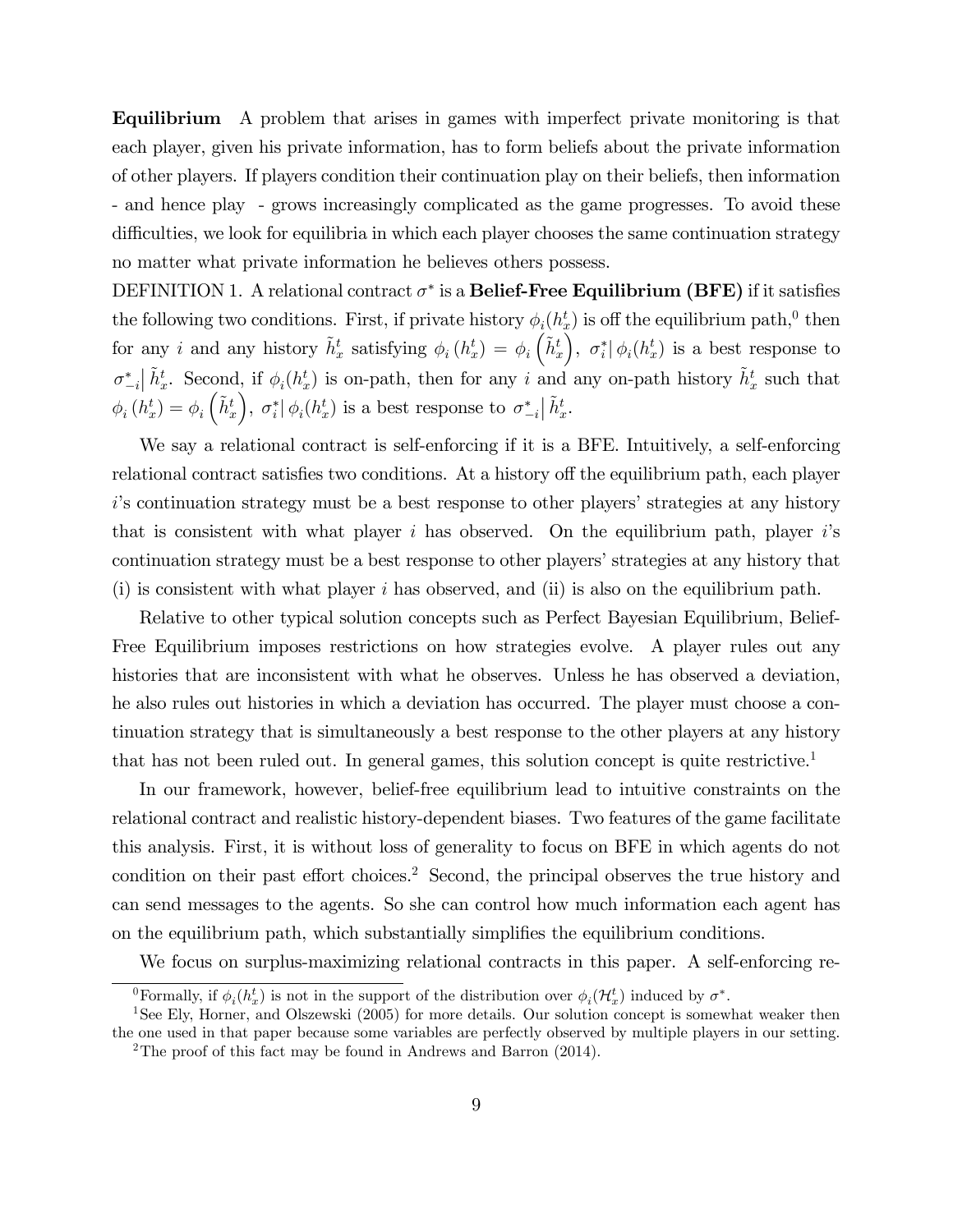lational contract is surplus-maximizing if it yields higher ex ante total expected surplus than any other BFE. It is **sequentially surplus-maximizing** if at every on-path history  $h_x^t$ , continuation play  $\sigma^* | h_x^t$  is surplus-maximizing.<sup>3</sup> If  $\sigma^*$  is not sequentially surplus-maximizing, then decisions are biased and the policy is backward-looking.

# 4 Public Relationships and Sequential Efficiency

As a benchmark, this section considers surplus-maximizing relationships if all variables (except effort  $c_t$ ) are publicly observed. We show that surplus-maximizing relational contracts are always sequentially surplus-maximizing. That is, while relational contracts may entail different policies than formal contracts, the principal's decisions remain unbiased as her relationships evolve. This discussion throws into sharp relief the role of backward-looking policies in bilateral relationships.

The **game with public relationships** is similar to Section 3, with the following two differences. First, the players have access to a public randomization device in each round of the stage game. Second, all variables apart from  $c_t$  are observed by every player. Efforts  $c_t$ remain private. In particular, all players know if someone has deviated from the relational contract. Therefore, a player can be held at his punishment payoff if he does not follow the relational contract.

Backward-looking policies reduce the total continuation surplus produced in a relational contract. This reduction in total surplus has a direct impact on ex ante total surplus. In this setting, backward-looking policies also potentially decreases the value to the principal of remaining in the relationship. The principal loses her continuation value if she reneges on a promised bonus payment, so she is less willing to follow through on large bonus payments if her continuation value is lower. Agents can be immediately compensated for output using monetary bonuses without any need for biased decisions.

For these reasons, surplus-maximizing relational contracts are always sequentially surplusmaximizing if relationships are public. Past choices may affect the state of the world or the decisions available to the principal, but they have no other impact on an optimal policy commitment.

PROPOSITION 1. Any surplus-maximizing relational contract is sequentially surplusmaximizing. Moreover, there exists a surplus-maximizing relational contract such that on

<sup>&</sup>lt;sup>3</sup>Lemma 1 will prove that without loss of generality, continuation play  $\sigma^* | h_x^t$  forms a BFE of the continuation uation game. So sequential surplus-maximization is well-defined.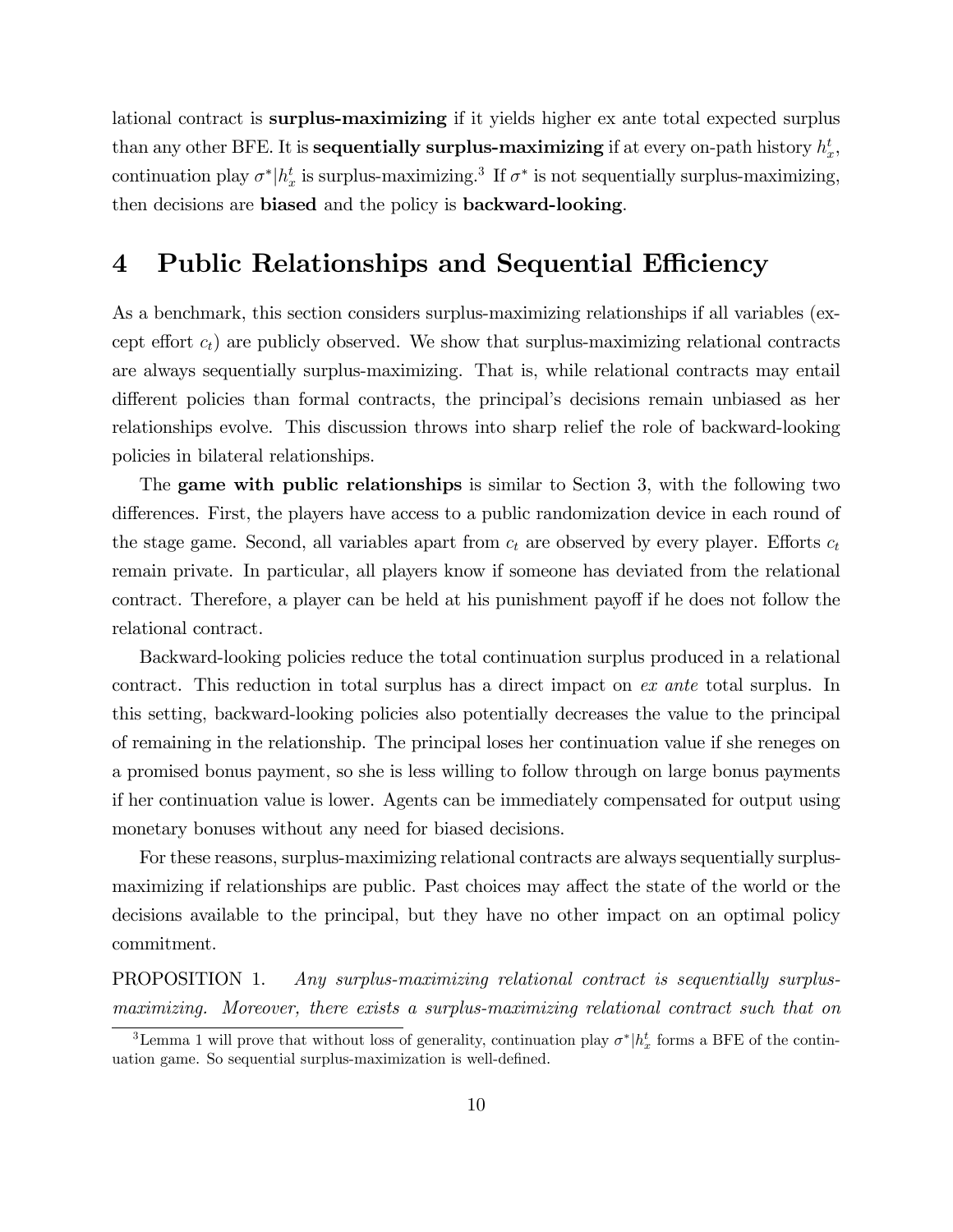the equilibrium path, histories that induce identical continuation games induce identical continuation strategies.

### Proof: See Appendix A.

Proposition 1 says that surplus-maximizing relational contracts need not condition on any past choices, except insofar as those choices affect the state of the world or the decisions available in the continuation game. The proof of this result adapts techniques developed in Levin (2003), Kranz (2014), and others.

Consider agent  $i$ 's moral hazard problem. The principal may motivate agent  $i$  to work hard by promising to reward high output with either a large contemporaneous bonus payment  $\tau_{i,t}$ , substantial continuation rents  $U_i$ , or both. For a history  $h_c^t$  immediately following effort, define agent *i*'s **reward scheme**  $b_i: Y_i \to \mathbb{R}$  as his expected continuation payoff for each possible outcome:

$$
b_i(y_t) = E\left[ \left(1 - \delta\right) \tau_i + \delta U_i \middle| h_c^t, y_t \right].
$$

An agent's reward scheme summarizes his incentives to exert effort. However,  $b_i$  is constrained in a self-enforcing relational contract because it must be credible within the ongoing relationship. Our goal, then, is to provide bounds on  $b_i$ .

What are the *maximum* and *minimum* bonuses  $\tau_i$  that can be credibly promised in a self-enforcing relational contract? Suppose agent  $i$  is asked to pay more than his entire continuation utility from the relational contract,  $\delta(U_i - \bar{U}_i)$ . Then he would rather renege on this agreement and take his punishment payoff. So bonuses are bounded from below by  $(1 - \delta) \tau_{i,t} \geq -\delta (U_i - \bar{U}_i)$ . Similarly, although the principal pays bonuses to multiple agents, the sum of these bonuses can never exceed her continuation utility. In particular, the bonus to agent i must be bounded from above by  $(1 - \delta) \tau_{i,t} \leq \delta \Pi$ .

These bounds on  $\tau_i$  imply that agent i's reward scheme has to satisfy the following **public** dynamic-enforcement constraints:

$$
\delta \bar{U}_i \leq b_i \leq \delta \left( \Pi + U_i \right).
$$

Intuitively, the relational contract constraints the variation in incentive pay that can be provided to each agent. Notice that  $U_i$  enters only agent i's dynamic-enforcement constraint, whereas the principal's continuation surplus  $\Pi$  affects the constraint for *every* agent. Since players are risk-neutral and have deep pockets, agent iís continuation surplus can be costlessly transferred to the principal. Doing so weakly relaxes all dynamic-enforcement constraints.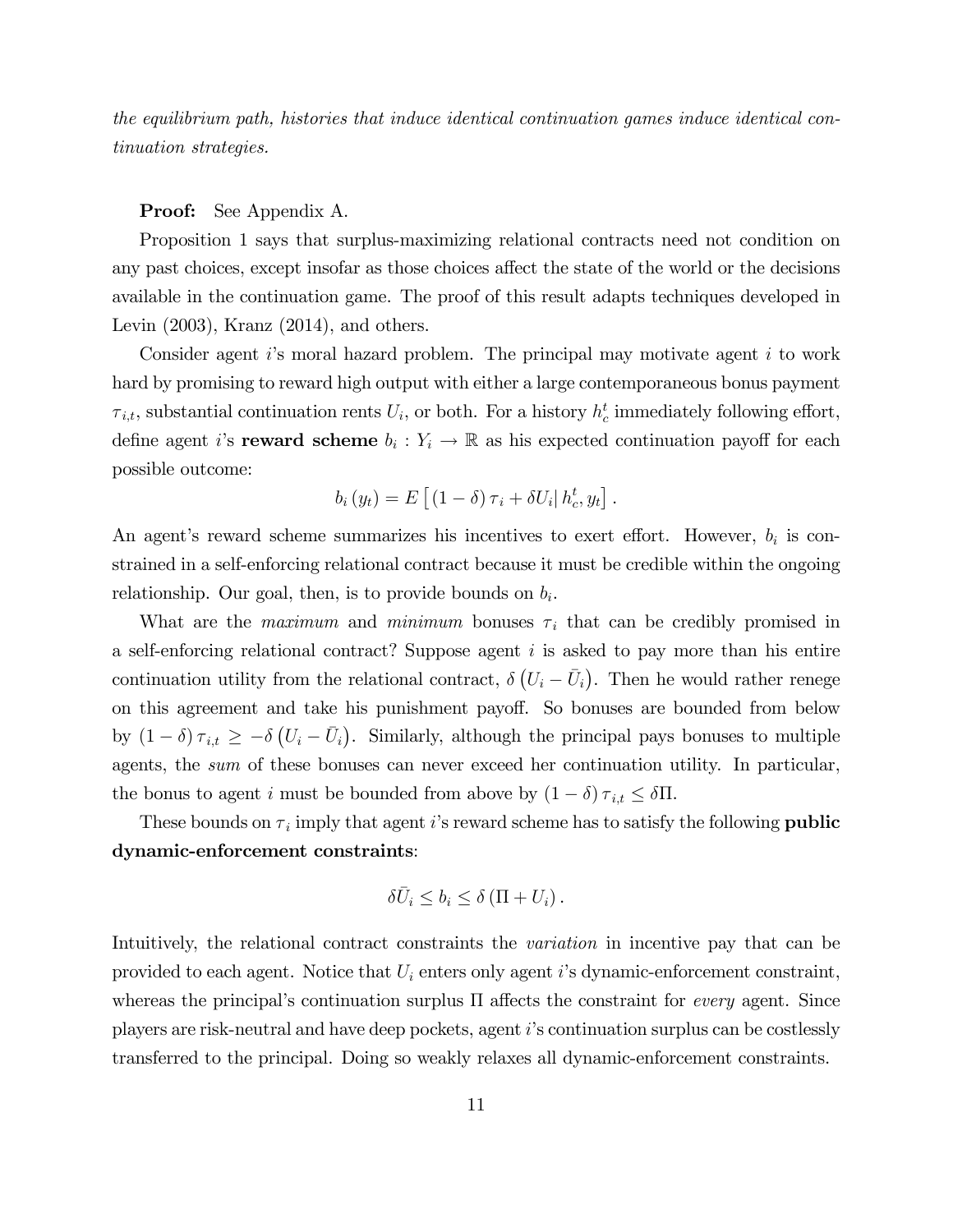Suppose that all agents are held at their punishment payoffs, so that the principal earns total surplus (net of punishment payoffs) in each period. Consider a relational contract that prescribes inefficient on-path continuation play. Replacing an inefficient continuation with an efficient continuation maximizes total  $ex$  ante expected surplus. Increasing total surplus also increases the principal's payoff if agents earn their punishment payoffs, which relaxes all dynamic-enforcement constraints. So any sequentially inefficient relational contract is strictly worse than a sequentially surplus-maximizing relational contract, proving Proposition 1.

This argument requires that all agents immediately punish a betrayal by the principal. For instance, if an employer withholds a bonus from a deserving worker, then she faces sanctions from her entire workforce. If we relax this relatively stringent requirement, a principal might no longer be held to her punishment payoff following a deviation. In that case, the principalís policies determine the punishments each agent can impose on her. Biased decisions make it easier for the favored agent to punish the principal. We explore this intuition further in the next sections.

## 5 Bilateral Relationships and Sequential Inefficiency

If agents cannot jointly punish the principal, then relational concerns fundamentally shape the principal's policies. In this section, we develop straightforward necessary and sufficient conditions for self-enforcing relational contract in the game with bilateral relationships. Then we show that backward-looking policies are an integral feature of surplus-maximizing relational contracts.

In the game with bilateral relationships, each agent observes only his own output and bonuses, and furthermore cannot communicate with his counterparts. While this assumption is stylized, we believe that it captures an important feature of many real-world business relationships: widespread punishments are difficult to coordinate, especially when some of those involved in the punishment were not involved in the original deviation. In our framework, while a betrayed agent can deny the principal surplus by taking his outside option, the *other* agents may not observe the deviation and so may not punish the deviator.

The principalís decisions determine how much surplus is produced by each agent. Suppose a principal follows a backward-looking policy that make one agent's efforts relatively important to future profits. Then that agent can threaten to take his outside option if the principal does not follow through on the relational contract. Because the principal is more willing to reward the agent if she otherwise faces a severe punishment, decisions that are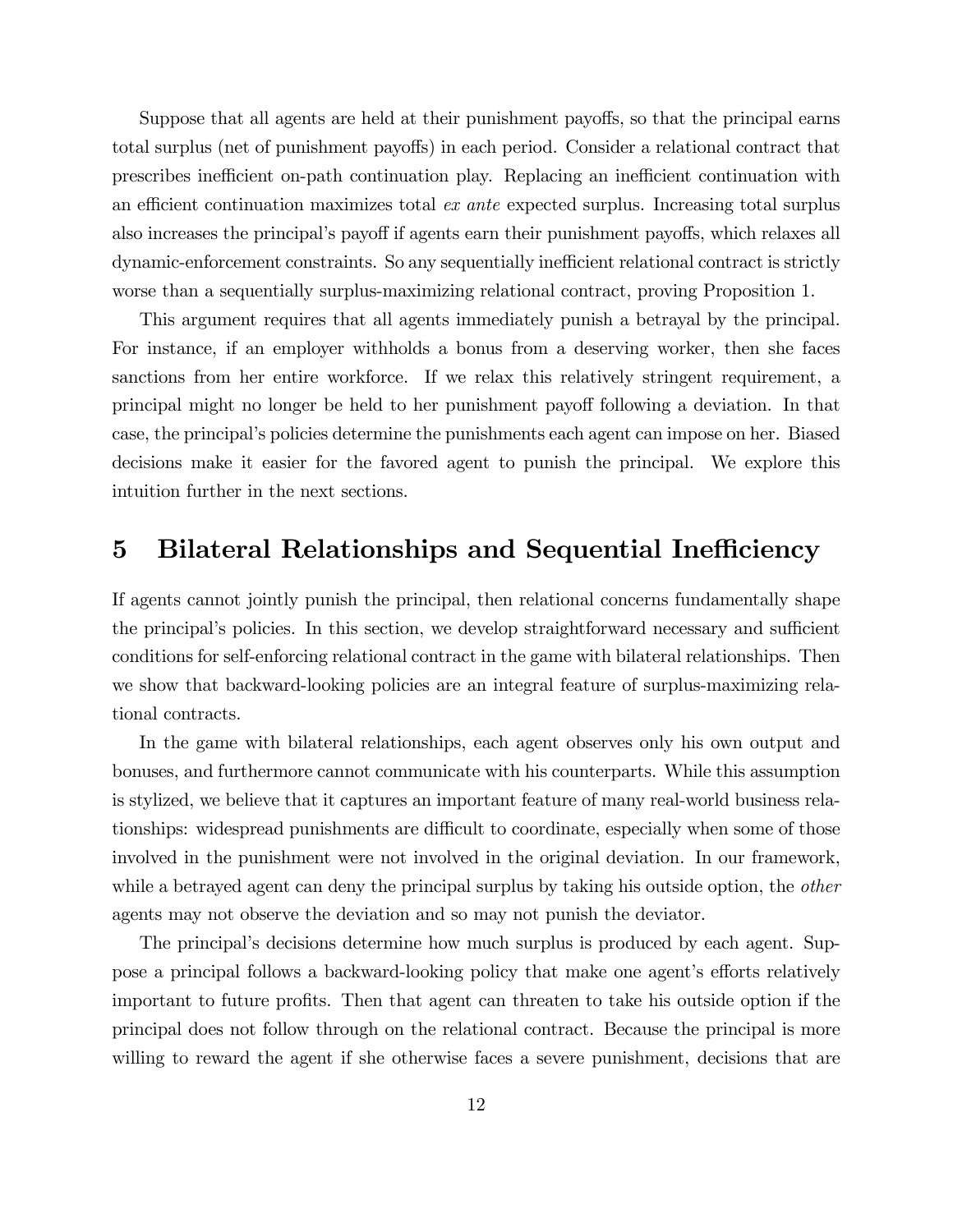biased towards one agent allow the principal to *credibly* promise that agent a large payoff. Backward-looking policies arise because the principal needs to reward an agent who has performed well, and this reward is only credible if it is accompanied by a "hostage" in the form of a commitment to favor that agent with future decisions. In short, the surplus-maximizing relational contract balances ex post efficient policy choices against providing effective ex ante effort incentives.

At a history following effort  $h_c^t$ , recall that agent i's reward scheme  $b_i$  gives his expected payo§ following each possible output realization. We consider the constraints that the bilateral relational contract imposes on each agent's reward scheme.

DEFINITION 2. Given a relational contract  $\sigma$ , history  $h_x^t$ , and any agent i, **i-dyad surplus** equals the total surplus produced by agent  $i$ :

$$
S_i\left(\sigma, h_x^t\right) = E_{\sigma} \left[ \sum_{t'=0}^{\infty} \delta^{t'}\left(1-\delta\right) \left(y_{i,t+t'} - c_{i,t+t'}\right) \middle| h_x^t \right]. \tag{1}
$$

A reward scheme  $b_i: \mathcal{H}_y^t \to \mathbb{R}$  is credible in  $\sigma$  if

1. It satisfies agent i's incentive-compatibility constraint: for each  $h_w^t$  and every  $c_t$  on the equilibrium path,

$$
c_{t} \in \underset{c_{i} \in C_{i}(d_{t}, \theta_{t})}{\operatorname{argmax}} E_{\sigma} \left[ b_{i} \left( h_{y}^{t} \right) \middle| h_{w}^{t}, c_{i} \right] - (1 - \delta) c_{i} \tag{2}
$$

2. It satisfies bilateral dynamic enforcement: for each  $h_y^t$ ,

$$
\delta E_{\sigma^*} \left[ \bar{U}_i \left( h_0^{t+1} \right) \middle| h_y^t \right] \le b_i \left( \phi_0 \left( h_y^t \right) \right) \le \delta E_{\sigma^*} \left[ S_i \left( \sigma^*, h_0^{t+1} \right) \middle| h_y^t \right] \tag{3}
$$

A credible reward scheme satisfies two conditions. First, agent  $i$  has to be willing to exert effort  $c_{i,t}$  if his continuation surplus equals  $b_i(h_y^t)$ . So  $b_i(h_y^t)$  has to vary sufficiently in  $y_{i,t}$  in order to motivate effort. The second condition limits the variation in  $b_i$  by bounding it from above and below. Agent  $i$  can never earn more surplus than  $S_i$ , the amount he produces in the continuation game. Since  $i$ -dyad surplus  $S_i$  can potentially vary in realized output, this condition has to hold for each possible output. In addition, agent i has to always earn at least his punishment payoff. These two constraints limit how much  $b_i$  can vary with output.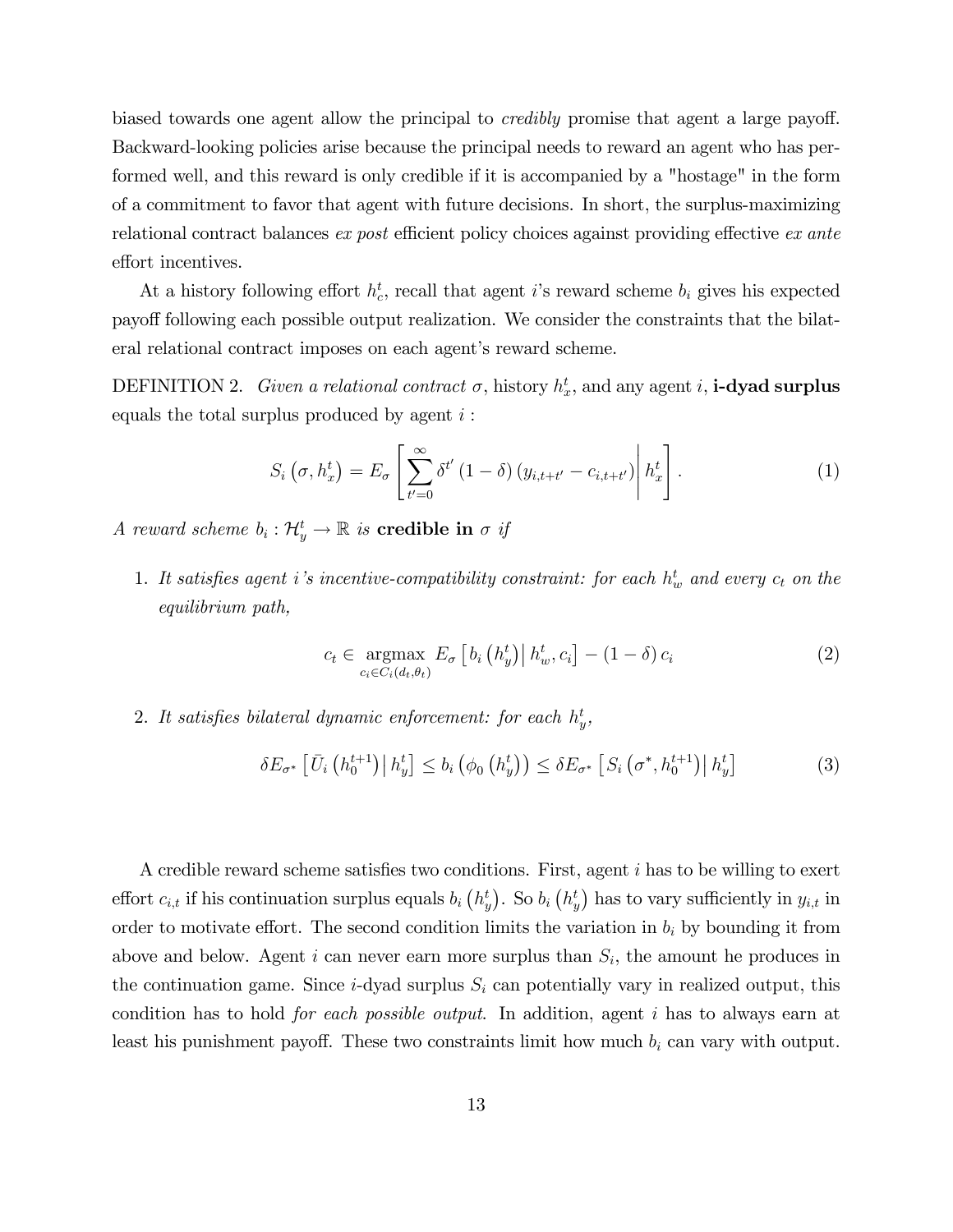We show that every self-enforcing relational contract has a corresponding credible reward scheme for each agent i. Moreover, if a strategy has a credible reward scheme, there exists a self-enforcing relational contract that implements the same policy and generates the same total surplus as that strategy.

LEMMA 1. Consider the game with bilateral relationships.

- 1. If  $\sigma^*$  is a self-enforcing relational contract, then for each agent i there exists a reward scheme  $b_i^*$  that is credible in  $\sigma^*$ .
- 2. Suppose  $\sigma$  is a relational contract with a credible reward scheme  $b_i$  for each agent i. Then there exists a self-enforcing relational contract  $\sigma^*$  that induces the same joint distribution over decision sets, decisions, efforts, and outcomes as  $\sigma$ .

#### Proof: See Appendix A.

The first statement of Lemma 1 follows from an argument similar to Proposition 1. Define the reward scheme  $b_i$   $(h_y^t)$  as agent i's total continuation surplus at history  $h_y^t$ , which includes both the bonus  $(1 - \delta) \tau_{i,t}$  and his continuation payoff  $\delta U_i$ . This reward scheme has to satisfy his effort IC constraint  $(2)$  in any self-enforcing relational contract. Agent is continuation surplus is bounded below by his outside option. The principal is willing to pay no more than his continuation surplus from the relationship with i. If the principal were asked to pay more than this, he could pay nothing and never again pay agent  $i$ , but otherwise act as if no deviation occurred. The other agents would not be able to detect this deviation and so would be willing to continue working for the principal. This logic gives an upper bound on  $(1 - \delta) \tau_{i,t}$ , which in turn gives the upper bound on  $b_i$  given by (3).

The proof of the second statement is a little more involved. Intuitively, we construct a self-enforcing relational contract from the strategy  $\sigma$ . In each period of this relational contract, the principal chooses the same decision as in  $\sigma$ . She then sends a message to each agent specifying the equilibrium effort choice and the reward scheme in that period. This message is accompanied by a wage that ensures that the principal earns 0 in each period. The agent exerts the specified effort and then repays the principal according to the specified reward scheme. Any deviation by a player is punished by a breakdown of the corresponding relationship. The principal earns 0 in each period and so is willing to choose the equilibrium decision. Her message is made credible by the accompanying wage: if the principal specifies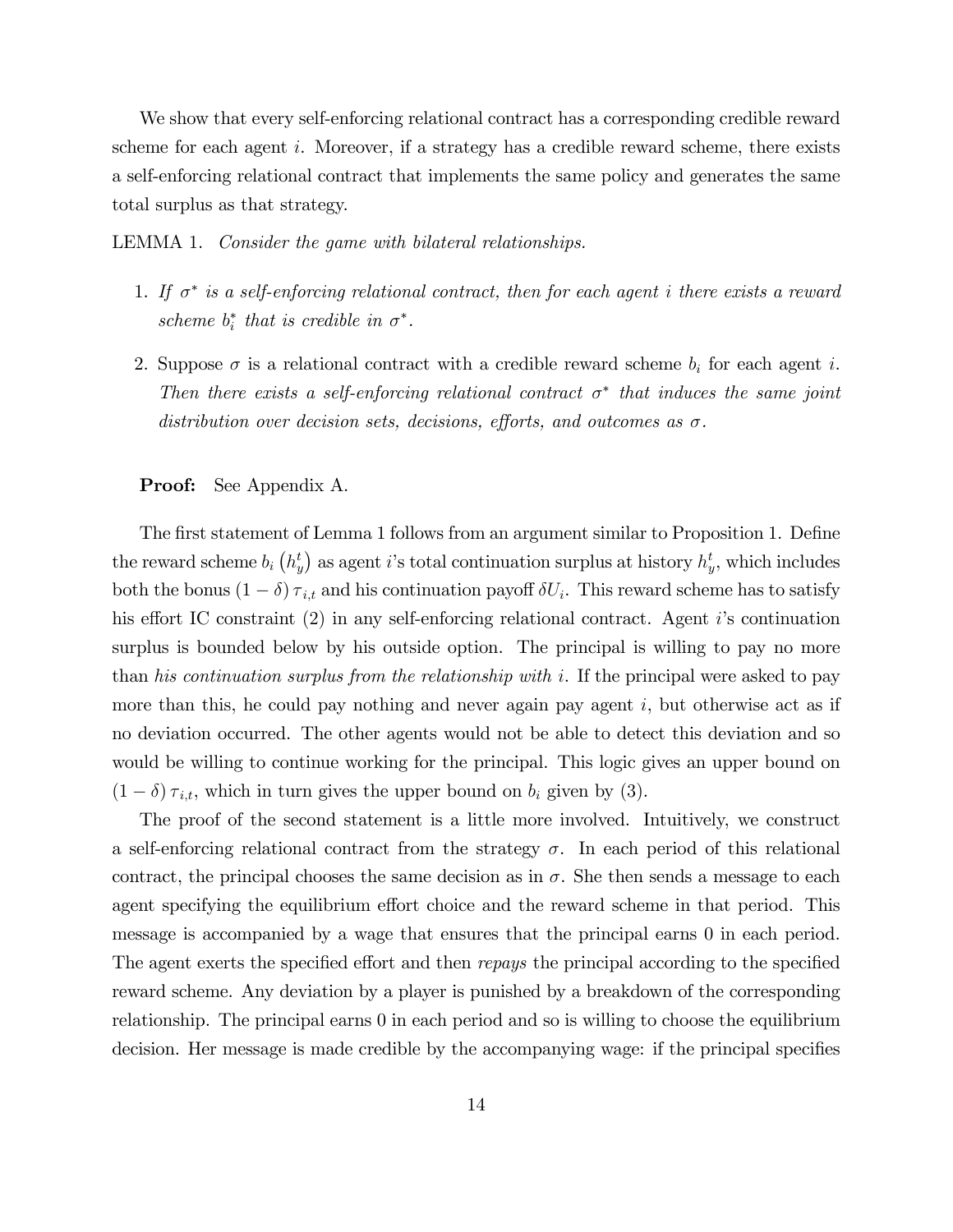a steep reward scheme, then she has to also pay a large upfront wage. The agent is willing to exert effort and make the specified payments because the reward scheme is credible.

Lemma 1 implies that backward-looking policies play an important role in bilateral relationships. The principal's decision determines the amount of surplus produced by each *agent.* Increasing i-dyad surplus relaxes the dynamic-enforcement constraint for agent  $i$ , but potentially decreases  $j$ -dyad surplus and so tightens this constraint for agent  $j$ . Future decisions can be made conditional on past outputs, so these trade-offs can be made in a history-dependent way. In particular, future decisions can favor agent  $i$  precisely when  $i$ 's reward scheme is constrained by the upper bound of  $(3)$ . Backward-looking policies can relax the dynamic-enforcement constraint and allow the principal to better motivate some agents. However, biased decision potentially decrease total continuation surplus, leading to surplus-maximizing relational contracts that are not sequentially surplus-maximizing.

Our final goal of this section is to show that biased decisions are a typical feature in surplus-maximizing relational contracts. To make this argument, we restrict attention to a class of "smooth" repeated games. In these games, the decision set  $D_t$  and state of the world  $\theta_t$  are constant and all payoffs are smooth in decisions and efforts. DEFINITION 3. A game with bilateral relationships is **smooth** if:

- 1.  $D_t = \left\{ d(\cdot | c, \omega) | \omega \in \mathbb{R}_+^N, \sum_{i=1}^N \omega_i \leq 1 \right\}$  in each period. Outside options are independent of decisions,  $\{\bar{u}_i\}_{i=0}^N$ .
- 2. Effort is parametrized  $c_{i,t} = \tilde{c}_i (e_{i,t})$  for  $e_i \in R_+$ , with  $\tilde{c}_i$  smooth, strictly increasing, and strictly convex.
- 3. The distribution  $d_i(\cdot|\omega)$  depends only on  $\omega_i$  and is smooth with density  $\tilde{d}$ .  $d_i$  is strictly  $MLRP\text{-}increasing\ in\ e_i\ and\ satisfies\ CDFC\ for\ every\ \omega\ \ \ E\left[y_i|\omega_i,e_i\right] \ is\ smooth,\ strictly$ increasing, and strictly concave in  $\omega_i$ , with  $\lim_{\omega_i \to 0} \frac{\partial}{\partial \omega_i}$  $\frac{\partial}{\partial \omega_i} E[y_i | \omega_i, e_i] = \infty$  for all  $e_i$ .
- 4. For every  $\omega_i > 0$ , there exists a finite  $e_i^{FB}(\omega_i) = \operatorname{argmax}_{e_i} \{ E[y_i | \omega_i, e_i] \tilde{c}_i(e_i) \}$ .

In a smooth game, a decision specifies a weight  $\omega_{i,t}$  for each agent i in each period t. Agent i's effort together with this weight determine the outcome  $y_i$ , where a higher weight  $\omega_{i,t}$  leads to a larger expected  $y_{i,t}$ . Expected outcomes are smooth in all arguments, and we assume boundary conditions to ensure that optimal weights  $\omega_t$  are strictly positive. The distribution of outcomes satisfies the Mirrlees-Rogerson conditions, which ensures that we can replace the incentive-compatibility constraint (2) with its first-order condition.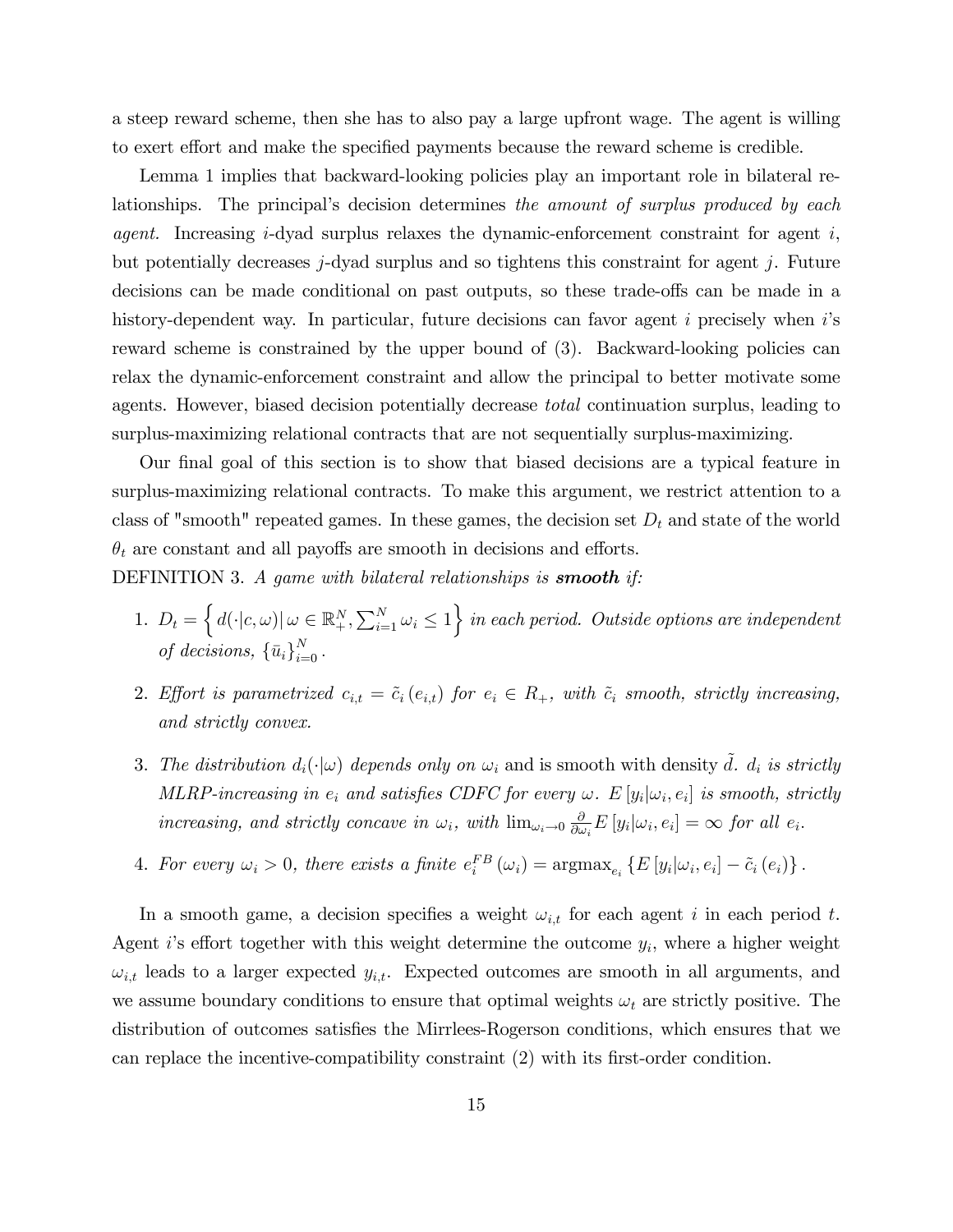A critical feature of these games is that decisions entail trade-offs among agents. Maximizing the surplus produced by agent i requires  $\omega_i = 1$ , which requires that all other agents are given no weight and so are not very productive. These trade-offs drive the biased policies that arise in a surplus-maximizing relational contract. Indeed, transfers can be used to costlessly punish low performance by the agents. So surplus-maximizing relationships use biased decisions to *relax dynamic enforcement constraints* for high-performing agents. However, relaxing one agent's dynamic enforcement constraint necessarily entails decreasing the surplus produced by some other agent.

The next result shows that biased decisions are typical in surplus-maximizing relationships.

PROPOSITION 2. In any surplus-maximizing relational contract  $\sigma^*$ ,

- 1. Money is never burned:  $\sum_{i=1}^{N} \omega_{i,t} = 1$  in any on-path  $h^t$ .
- 2. Sequential surplus maximization entails equal marginal returns:  $\sigma^*$  is sequentially surplus-maximizing only if for any on-path  $h_0^t \in \mathcal{H}_0^t$  and any agents i and j,

$$
E_{\sigma^*} \left[ \frac{\partial}{\partial \omega_i} E \left[ y_{i,t} | \omega_{i,t}, e_{i,t} \right] \middle| h_0^t \right] = E_{\sigma^*} \left[ \frac{\partial}{\partial \omega_j} E \left[ y_{j,t} | \omega_{j,t}, e_{j,t} \right] \middle| h_0^t \right]. \tag{4}
$$

3. Biased policies are optimal: Suppose in every surplus-maximizing relational contract, there exists an agent i with  $0 < e_{i,0} < e_i^{FB}(d_{i,0})$ . Then no surplus-maximizing relational contract is sequentially surplus-maximizing. For every  $t \geq 1$ , there exist i and j such that with positive ex-ante probability, (4) fails to hold.

### Proof: See Appendix A.

The first statement of Proposition 2 holds because larger  $\omega_i$  both increases total surplus and relaxes (3) for agent i. So any surplus-maximizing relational contract will use the full "budget" of  $\omega_i$  - the only question is what weight is assigned to each agent. For the second statement, actions in  $t = 0$  do not affect any dynamic-enforcement constraints and are chosen to maximize myopic total surplus. So (4) has to hold in period 0 of any surplus-maximizing relational contract. If  $\sigma^*$  is sequentially surplus-maximizing, then  $\sigma^* | h_0^t$ is surplus-maximizing and  $(4)$  has to hold in any period t.

For statement 3, suppose that the stated conditions hold. We construct a backwardlooking policy that has a second-order cost relative to the sequentially surplus-maximizing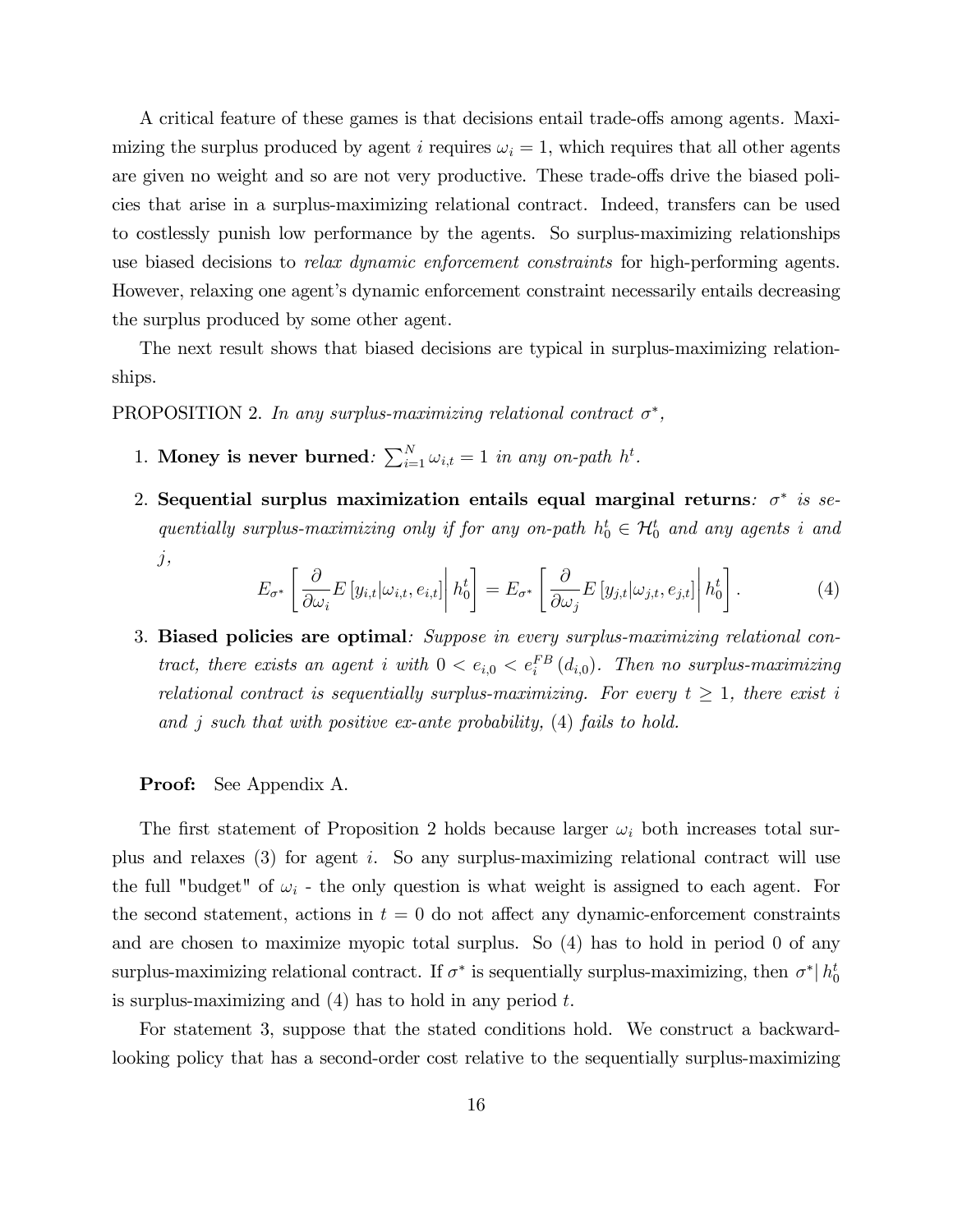policy but leads to a first-order increase in effort. The credible reward scheme that induces maximal effort from agent  $i$  in period  $t$  is

$$
b_i = \begin{cases} \delta \bar{U}_i & y_{i,t} < y_i^* \\ \delta S_i & y_{i,t} \ge y_i^* \end{cases} \tag{5}
$$

for some  $y_j^*$  that depends on the decision and i's effort. Note that  $S_i$  depends on future decisions, which potentially depend on realized outputs  $y_t$ . Consider some period  $t \geq 1$ . Suppose  $y_{i,0'} > y_i^*$  for agent i in period 0 and agent j has never produced output larger than  $y_j^*$ . Then  $b_j = \delta \bar{U}_j$  for agent j in each period  $t' < t$ , and in particular j-dyad surplus is irrelevant for agent j's effort incentives in those periods. Consider increasing  $\omega_{i,t}$  and decreasing  $\omega_{j,t}$  by some small amount. Holding effort fixed, this leads to a second-order decrease in total surplus if  $(4)$  holds. This change has no effect on agent j's effort because  $b_j = \delta \bar{U}_j$  in every previous period. However, it strictly relaxes agent *i*'s dynamic-enforcement constraint in period 0. Since  $y_{i,0} > y_i^*$ , agent i's dynamic enforcement constraint is strictly weaker in  $t = 0$ , which has a first-order impact on surplus because i is not exerting first-best effort. Thus, biased decisions increase both effort provision and total surplus.

To explore the types of biases that arise, we consider a special class of smooth games.

COROLLARY 1. Suppose output is given by  $y_i = x_i + g_i(\omega_i)$ , where  $x_i$  is distributed according to  $P_i(x|e) = eP_i^H(x) + (1-e)P_i^L(x)$  with  $P_i^H$  strictly MLRP-dominating  $P_i^L$ . Define  $x_i^*$  as the unique solution to  $p_i^H(x_i^*) = p_i^L(x_i^*)$  and  $\omega^{FB}$  as the unique solution to (4). Suppose no surplus-maximizing relational contract is sequentially surplus-maximizing. If  $\sigma^*$  is surplusmaximizing, then

- 1.  $\omega_{i,t} > \omega_i^{FB}$  only if  $x_{i,t'} > x_i^*$  for some  $t' < t$ .
- 2. Suppose there exist agents i and j such that  $x_{j,t'} < x_j^*$  for all  $t' < t$  and  $x_{i,t'} > x_i^*$  for some  $t' < t$ . Then either  $e_{i,t'} = e_i^{FB}$  or  $\omega_{j,t} < \omega_j^{FB}$ .

### Proof: See Appendix A.

Corollary 1 follows almost immediately from the proof of Proposition 2. The first result says that a decision is only biased *towards* an agent if that agent has produced high output in the past. That is, biased policies *favor* agents who have already performed well. The second result shows that policies will typically be biased against those who have performed poorly in the past. Loosely, agents "compete" for policies that favor them, and an agent who performs well "wins" future decisions that favor him.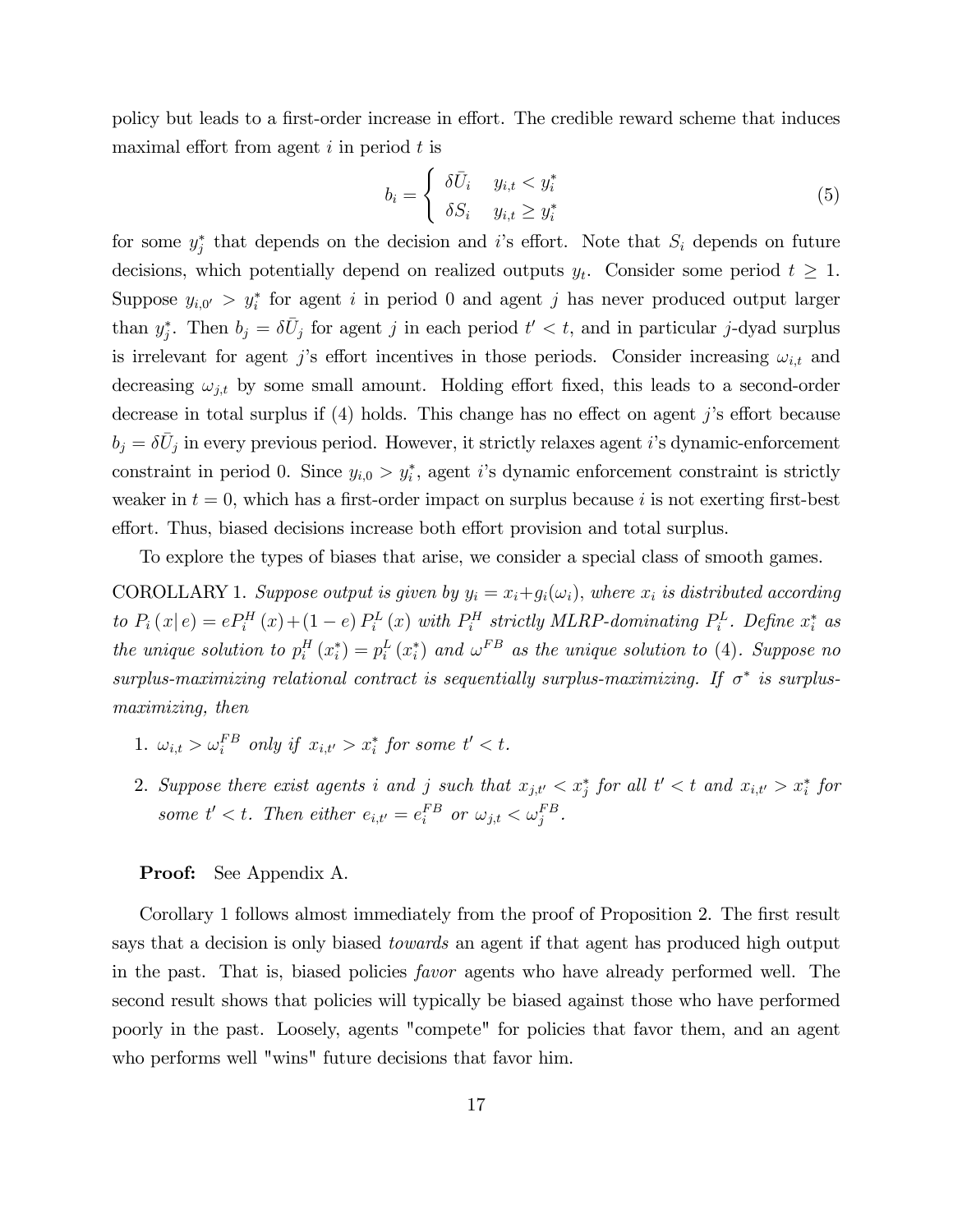## 6 Examples of Biases

Biased relational contracts can arise in a many different settings. In this section, we use three simple examples to illustrate the types of biases that might occur in a relationship. First, we revisit the hiring setting from Section 2 and prove that employment can optimally lag demand. Second, we show how a firm might both delay and distort irreversible investments to better motivate its divisions or employees. Finally, we argue that a manager might continue to favor an employee even after learning that he is worse than the alternantive.

We make several assumptions that are common to all three examples. There are two agents, each of whom chooses a binary effort  $c_{i,t} \in \{0, c\}$  in each period. If agent i's effort is low  $(c_{i,t} = 0)$ , then his output is  $y_{i,t} = 0$  regardless of the policy chosen. If his effort is  $c_{i,t} = c$ , then output is  $y_{i,t} = 0$  with probability  $1 - p$  and is otherwise  $y_{i,t} = y_i (d_t, \theta_t) > 0$ . Note that high output potentially depends on both the policy  $d_t$  and the state of the world  $\theta_t$ .<sup>4</sup>

### 6.1 Hiring and Firing

Consider the following formalization of the hiring model discussed in Section 2. This example illustrates how persistent shocks to the production function can lead to history-dependent biases.

DEFINITION 4. The **hiring game with demand shocks** has the following features:

- Demand is  $\Theta = \{W, R\}$  with  $0 < W < R$ . If  $\theta_t = R$ , then  $\theta_{t+1} = R$ . If  $\theta_t = W$ , then  $\theta_{t+1} = R$  with probability  $q < 1$ .
- In each period,  $D_t = \{1, 2\}$ . The principal hires  $d_t \in D_t$  agents. We assume that if  $d_t = 1$ , then agent 1 is hired.<sup>5</sup> Agent i's outside option is  $\bar{u}_i > 0$ .
- The probability of high output following high effort is  $p = 1$ .  $y_1(\theta, 1) = \theta c$  and  $y_2(\theta, 1) =$ 0 if only worker 1 is hired. For each agent i,  $y_i(\theta, 2) = \alpha \theta c$  with  $\alpha < 1$  if both workers are hired.

The principal is a firm that faces demand  $\theta_t$  in period t. If demand is weak  $(\theta_t = W)$ , then it might either grow (to  $\theta_{t+1} = R$ ) or remain the same in the next period. Once demand

<sup>&</sup>lt;sup>4</sup>This description entails a slight abuse of notation, since  $d$  is no longer a distribution per se. Instead,  $d$ can be mapped 1-1 to a distribution over outputs.

 $5$ This assumption simplifies the analysis but is irrelevant for the result.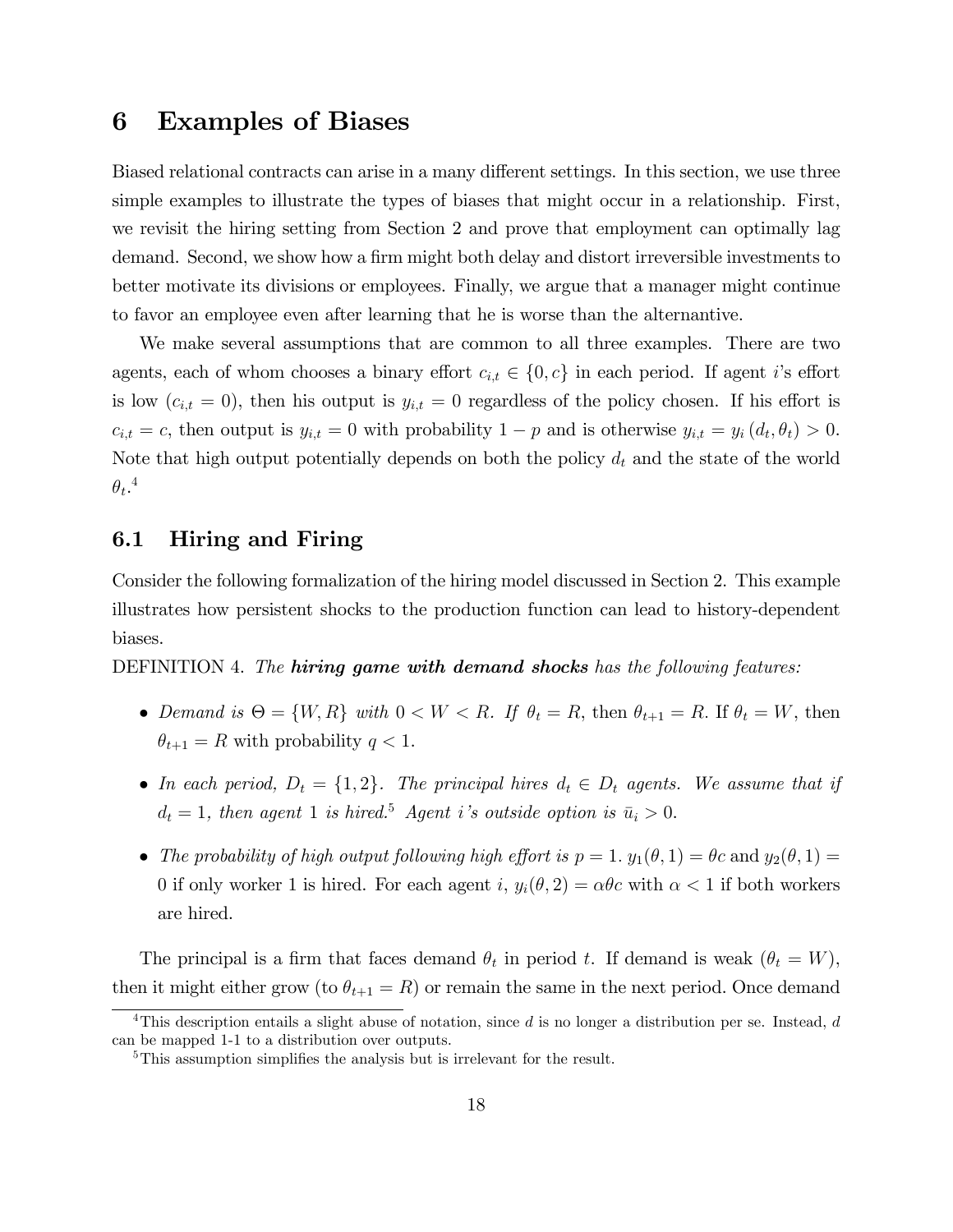increases, it remains robust thereafter. The marginal return to an agent's effort in period  $t$  is determined by both demand and the number of agents hired in  $t$ . We assume that marginal productivity is decreasing in the number of workers. The optimal number of employees depends on demand and the effort chosen by each worker. We assume that parameters are such that so long as agents exert effort, the firm maximizes myopic profit by hiring two workers if  $\theta_t = R$  and one worker if  $\theta_t = W$ .

Suppose that the game has public relationships as in Section 4. Then every relationship is strongest if policies are chosen to maximize total continuation surplus. Therefore, as long as the agents exert effort when demand is high, surplus is maximized if the firm hires two agents when demand is high and a single agent otherwise.

In contrast, the surplus-maximizing relational contract in the game with bilateral relationships exhibits substantial history-dependent biases. The firm might delay hiring another worker following an increase in demand in order to credibly reward the existing employee for his hard work during a low-demand period.

PROPOSITION 3. Consider the hiring game with bilateral relationships. Suppose that  $R > \frac{\bar{u}+1}{2\alpha-1} > W > \bar{u}+1$  and  $\alpha R > W$ . Then there exists a range of discount factors  $(\underline{\delta}, \overline{\delta}) \subset [0, 1]$  such that for  $\delta \in (\underline{\delta}, \overline{\delta})$ , any surplus-maximizing relational contract  $\sigma^*$  satisfies:

- 1. If  $\theta_0 = G$ , then  $d_t = 2$  in every period t.
- 2. If  $\theta_0 = B$ , then  $d_t = 1$  whenever  $\theta_t = B$ . Moreover, there exists some period t' such that  $Pr_{\sigma^*}\{d_{t'}=1, \theta_{t'}=G\} > 0.$

### Proof: See Appendix A.

The firm immediately hires two workers if it begins with robust demand. If demand is initially weak, then the Örm hires only one worker. Moreover, it may continue to hire only one worker even after demand becomes robust. If players are neither too patient nor too impatient, then the dynamic enforcement constraint (3) is satisfied for  $c_{i,t} = 1$  in the high-demand state if  $d_t = 2$ . Since low demand is persistent, however, it might be impossible to satisfy (3) in the low-demand state without distorting hiring policies. By not hiring a second worker after demand increases, the principal can ensure that the agent hired in the low-demand state can be credibly motivated to work hard. That is, the principal promises an inefficient hiring policy in the future to motivate his remaining workers in low-demand times. The two assumptions required for this result ensure that (i) myopic profit is maximized by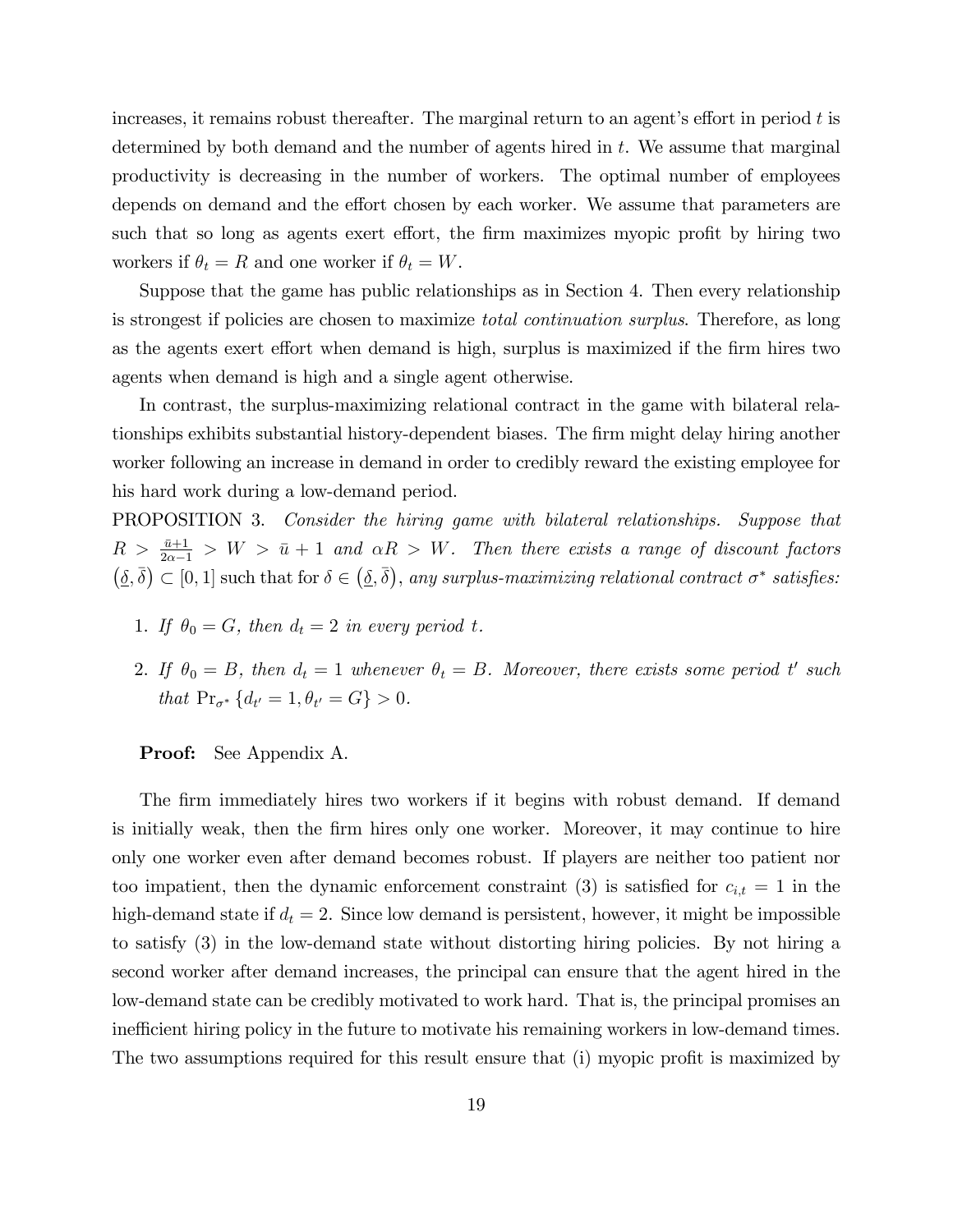hiring two workers in a high-demand state and one worker in the low-demand state, and (ii) net per-worker productivity is higher if demand is robust, regardless of the number of workers hired.

This example is consistent with the stylized macroeconomic fact that hiring tends to lag productivity during a recovery. In Proposition 3, dyad-specific surplus—and hence the amount by which each agent can be motivated–increases with demand. Hiring, however, remains slow because the firm must fulfill its promises to old employees before expanding. New firms have no promises to fulfill, so they can immediately expand to take advantage of improved productivity. Therefore, the model suggests that new entry may drive increased employment immediately following a recession.

More broadly, our model suggests that relational considerations can lead to *history*dependent, endogenous "adjustment costs" that prevent (some) firms from adapting quickly to changing demand. By a similar intuition, firms might refrain from firing workers at the beginning of a recession to maintain long-term relationships with them. In an extreme form, this policy would resemble Lincoln Electric's "continuous employment guarantee," which forbids laying off workers. As in this example, Lincoln Electric is also slow to hire new employees during a boom (see Dawson (1999)).

### 6.2 Irreversible, Agent-Specific Investments

Suppose a principal can permanently invest in one of her agents to increase that agent's productivity. The agent could be an employee or a division within the firm, and the investment is agent-specific but might represent human capital (e.g., additional training), physical plant  $(e.g., division-specific equipment)$ , or job design  $(e.g., a permanent promotion)$ . How should the principal invest to strengthen its relationships?

Int his example, we show that the principal might refrain from implementing a permanent decision with a positive return in order to use it as a motivational tool.

DEFINITION 5. The **irreversible investments game** has the following features:

- The set of possible decisions is  $\mathcal{D} = \{0, 1, 2\}$ . No investment is denoted  $d = 0$  while  $d \in \{1, 2\}$  indicates investment in agent d.
- Investments are permanent, so  $D_{t+1} = \{d_t\}$  if  $d_t \in \{1, 2\}$ . So long as  $d_t = 0$ , then  $D_{t=1} = \mathcal{D}$ . Outside options are  $\bar{u}_i = 0$ .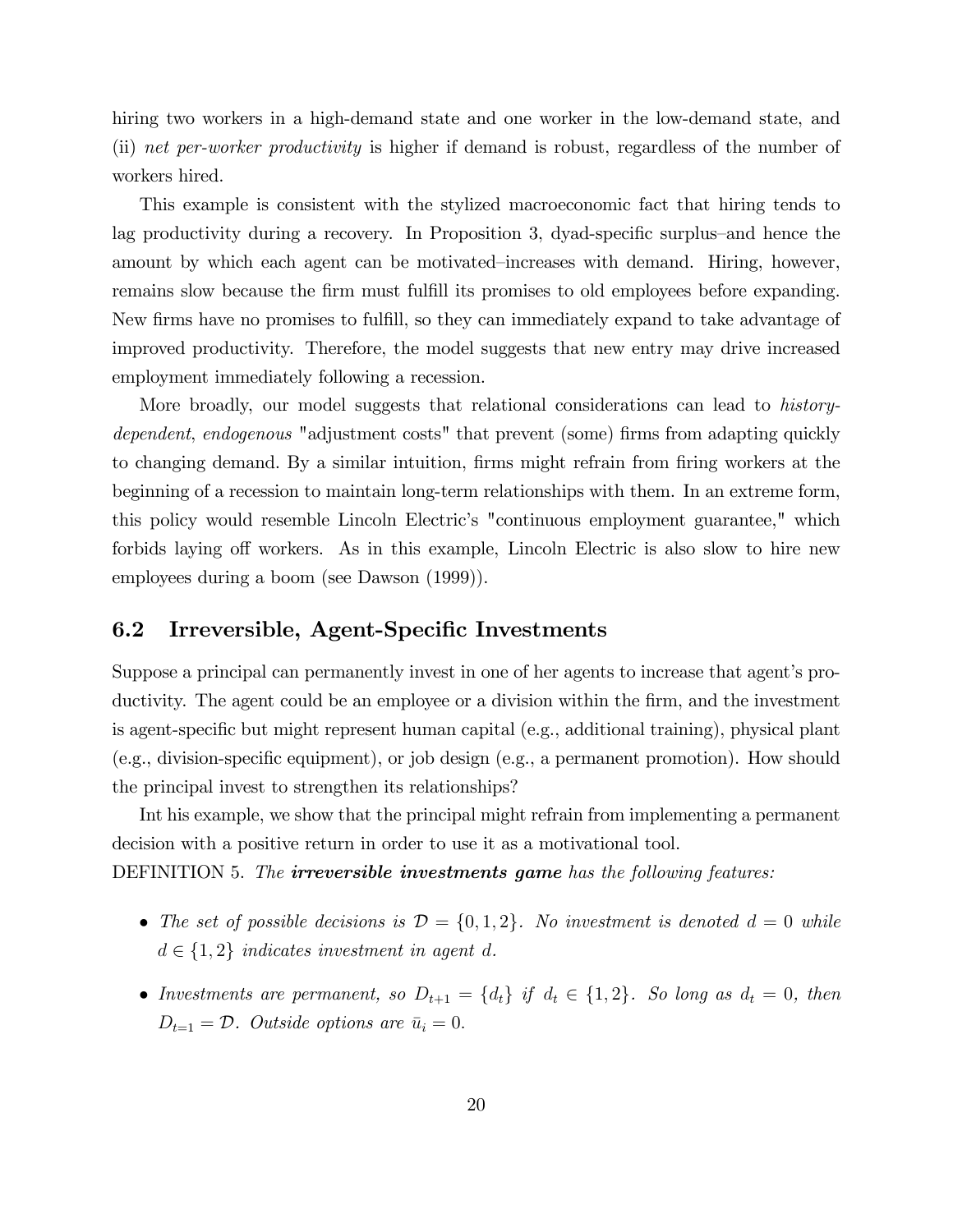• If  $d_t \neq i$ , then  $y_i(d_t, \theta_t) = \alpha_0 c$ , with  $\alpha_0 > \frac{1}{p}$  $\frac{1}{p}$ . If  $d_t = i$ , then  $y_i(d_t, \theta_t) = \alpha_i c$ , with  $\alpha_1 \geq \alpha_2 > \alpha_0$ . It is better for both agents to work hard without investment than for one to work hard with investment:  $(2\alpha_0 - \alpha_1)p - 1 > 0$ .

In the irreversible investments game, the principal chooses when to make a productivityenhancing investment. Proposition 1 implies that the principal should maximize total continuation surplus if relationships are public. Hence, the principal would immediately choose to invest in agent 1, who has the higher productivity gain from investment.

The surplus-maximizing policy is very different in the game with bilateral relationships. The principal can use the possibility of future investments as a motivational tool. By offering to invest in whichever agent produces high output, the principal can potentially reward both agents for hard work. Note that this promise entails two inefficiencies relative to the policy in the game with public relationships. First, the principal delays investment to retain the option value rewarding either worker. Second, the principal might choose the less-efficient agent if that agent happens to perform well in the early periods of the game.

PROPOSITION 4. Consider the irreversible investments game with bilateral relationships. Assume  $(1-p)(p\alpha_2 - 1) > p\alpha_0 - 1$ . For fixed  $\alpha_2$ , there exists a range  $0 \le \underline{\delta} < \overline{\delta} < 1$  such that if  $\delta < \delta < \bar{\delta}$  and  $\alpha_1 - \alpha_2 < \frac{1-\delta}{\delta} \frac{(2\alpha_0 - \alpha_1)p - 1}{p(1-p)}$  $\frac{p_0 - \alpha_1 p - 1}{p(1-p)}$ , any surplus-maximizing relational contract  $\sigma^*$  satisfies:

- 1. In the first period,  $d_0 = 0$  and  $c_{1,0} = c_{2,0} = c$ .
- 2. As  $t \to \infty$ ,  $d_t \in \{1, 2\}$  with probability 1. Both  $d_t = 1$  and  $d_t = 2$  occur with strictly positive probability. If  $d_t \in \{1, 2\}$ , then  $c_{d_t,t} = c$  but  $c_{i,t} = 0$  for  $i \neq d_t$ .

Proof: See Appendix A.

If the two agents' productivities are not too different and the benefits of investment not too large, then the principal Önds it optimal to award investment to an agent who produces high output. This policy resembles a tournament in which the winner receives an investment, which in turn makes a substantial reward for that agent credible. Because both agents may "win" the investment, both are willing to work hard in the early periods. After the principal invests in one agent, that agent's dynamic enforcement constraint is slack and so he is willing to continue working hard. However, the other agent no longer works hard, because he cannot be credibly given strong incentives.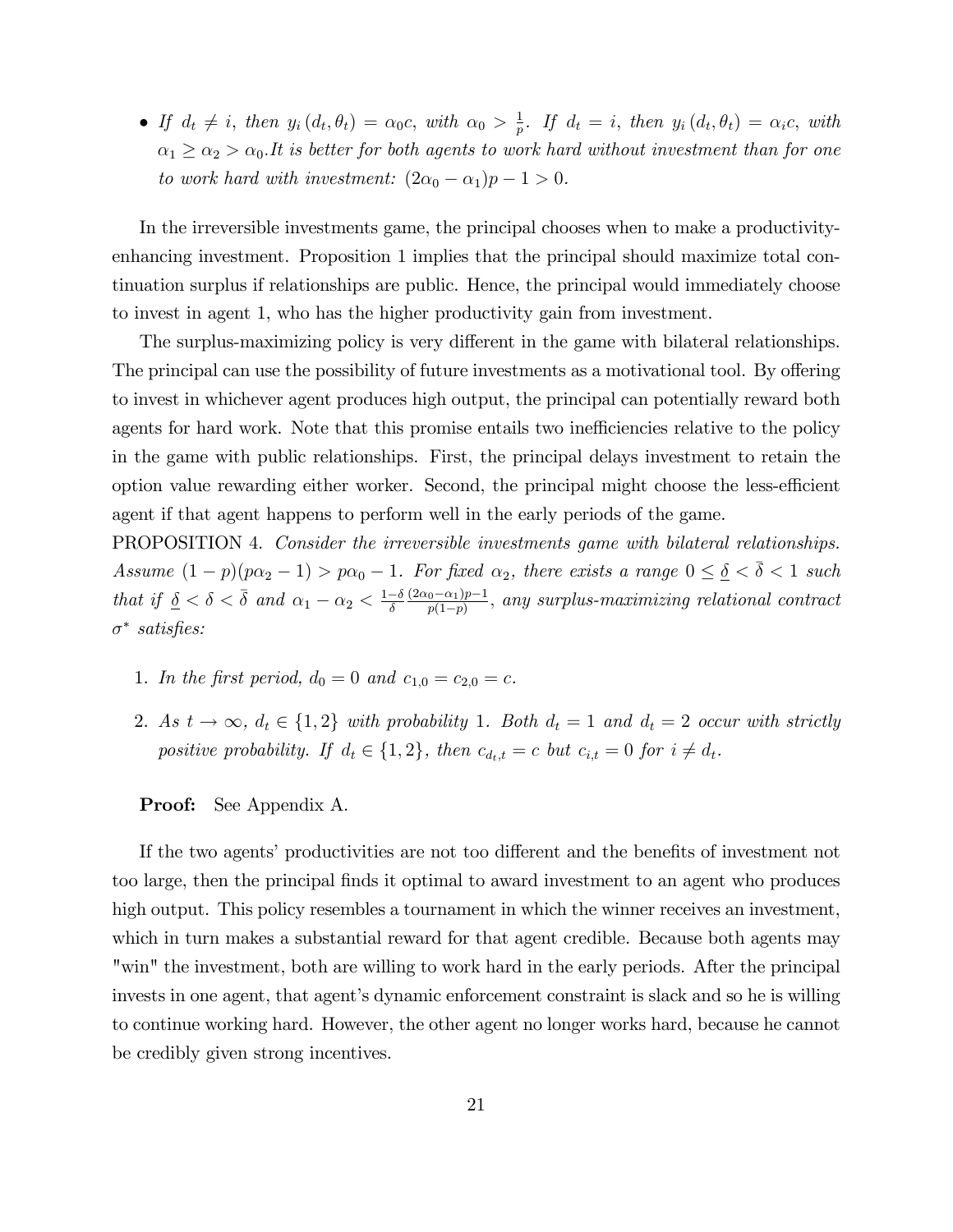In short, the surplus-maximizing relational contract entails a tournament between the agents. Investment is delayed so that it can be used as the "prize," and the policy is biased, because the less productive agent might win.

### 6.3 Learning and Task Allocation

A principal can give an assignment to one of two agents. One of the agents has a known productivity, while the otherís ability is unknown and can only be learned by giving the assignment to that worker. How should the principal's task assignment policy evolve as he learns more information?

We present an example that demonstrates the relational costs of experimenting to learn about an unknown state of the world.<sup>6</sup>

DEFINITION 6. The learning assignment game has the following features:

- The state space represents (symmetric) beliefs about agent 1's type,  $\Theta = \{L, \alpha L + (1 \alpha) H, H\}$ . Feasible decisions are  $D_t \in \{1, 2\}$ , with agent  $d_t$  assigned to the task.
- If 1's type is known or 2 is assigned the task, then no learning occurs:  $\theta_{t+1} = \theta_t$  if  $\theta_t \in \{L, H\}$  or  $d_t = 2$ . If  $\theta_t = \alpha L + (1 - \alpha)H$  and  $d_t = 1$ , then  $\theta_{t+1} = L$  with probability  $\alpha$  and otherwise  $\theta_{t+1} = H$ .<sup>7</sup>
- If  $d_t \neq i$ , then  $y_i(-i, \theta_t) = 0$ . Otherwise,  $y_1(1, \theta_t) = \theta_t c$  and  $y_2(1, \theta_t) = Rc$  with  $\frac{1}{p} < L < R < qL + (1 - q)H$ . Outside options are  $\bar{u}_i = 0$ .

In each period of the learning assignment game, the principal chooses one of two agents to exert effort. Agent 1's productivity is unknown: with probability  $1 - \alpha$  it is strictly higher than agent 2ís, but otherwise it is strictly lower. To learn 1ís productivity, the principal must allocate production to 1. But 1 will shirk unless the principalís policy ensures that he is allocated production in the future as well. In particular, the principal might have to promise to continue allocating production to agent 1 even if he turns out to have low productivity.

Proposition 5 illustrates this point.

 $6$ Strictly speaking, belief-free equilibria does not entail Bayesian updating. We define "learning" as a mechanical feature of the dynamic game in this example.

<sup>&</sup>lt;sup>7</sup>In this example, all players learn agent 1's type. Nothing would change if we instead assumed that agent 2 did not learn agent 1ís type.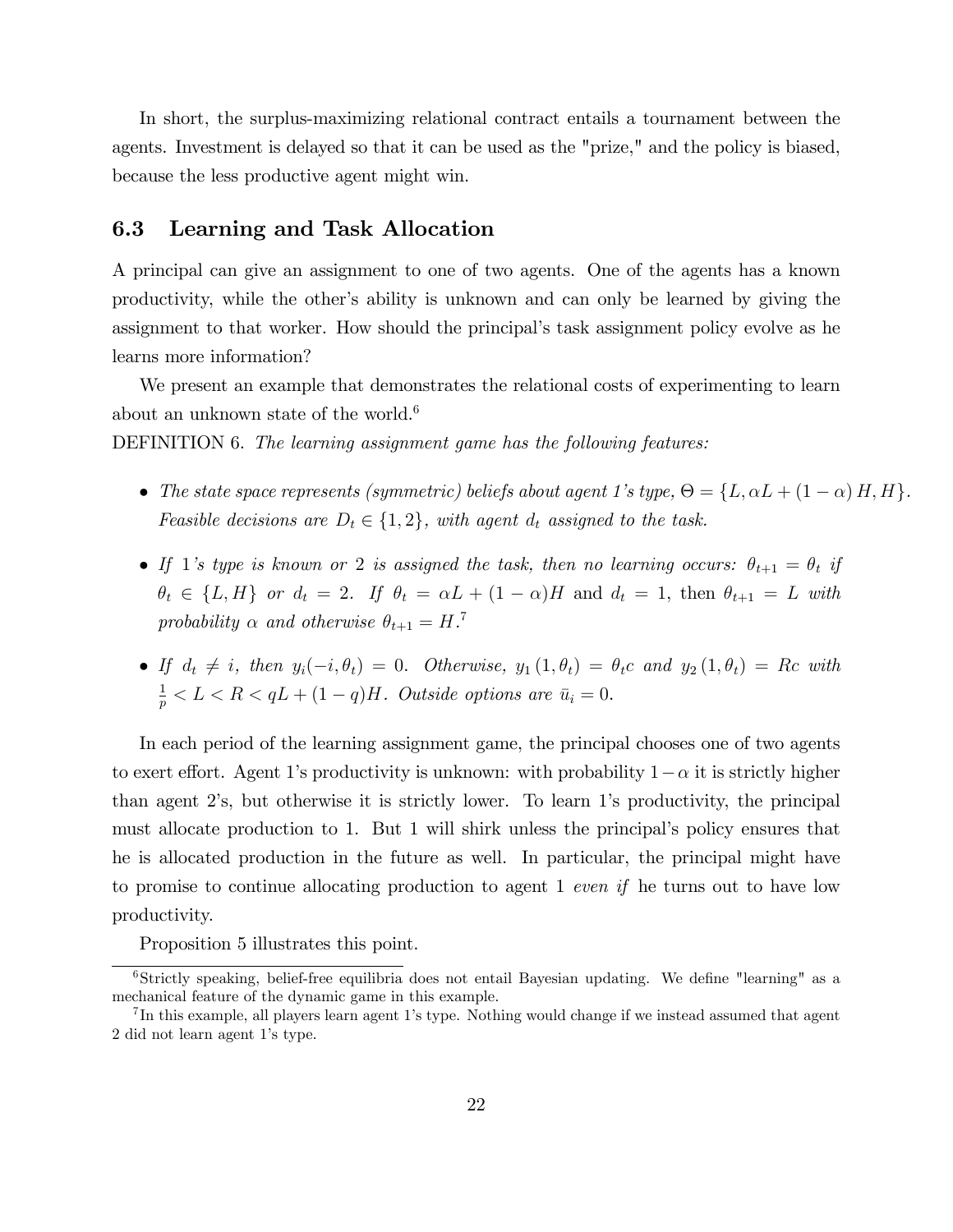PROPOSITION 5. Consider the learning assignment game with bilateral relationships. Suppose  $(1 - q)(pH - 1) < pL - 1$ . There exists a range  $0 < \underline{\delta} < \overline{\delta} < 1$  such that if  $\underline{\delta} < \delta < \overline{\delta}$ , then  $d_0 = 1$  in any surplus-maximizing relational contract. There exists some  $t' > 0$  such that  $Pr_{\sigma^*} \{ \theta_{t'} = L, d_{t'} = 1 | y_{1,0} \} > 0$  if and only if  $y_{1,0} > 0$ .

### Proof: See Appendix A.

The intuition for Proposition 5 is similar to the previous two examples. The principal faces a trade-off between ex post surplus-maximizing decisions and motivating agent 1 exante. If the returns to learning about agent 1 are large, then she initially allocates to him. If he performs well, then she might continue choosing him, even if he ends up having a low productivity.

# 7 Conclusion

Biased policies are a prominent feature of long-term relationships in many settings. Managers favor high-performing workers, divisions, and suppliers by biasing policies to make those parties integral to the production process. In this paper, we have argued that biased decisions can arise in surplus-maximizing relational contracts, even if the principal may freely reward or fine her agents. By increasing the surplus produced by one agent (at the cost of reducing the surplus produced by others), biased decisions complement and make credible large monetary rewards. As a result, employees are rewarded with both higher compensation and greater responsibilities, divisions are promised both monetary incentives and non-monetary investments, and suppliers are motivated by both contemporaneous fines and the promise of future business.

We have presented a series of simple examples to argue that these biases manifest in intuitive ways. Future research is needed to both expand the scope and enrich the analysis in different settings. For example, our analysis of hiring decisions during recoveries implies that new entrants would be responsible for a substantial share of new hires, since these entrants would not be bound by past promises. Productivity should be higher during a recovery than before the recession. Both of these results are consistent with stylized facts from the 2008 recession. A richer analysis could identify other predictions that might be amenable to empirical analysis.

In our setting, organizations do not adjust to changing circumstances because they are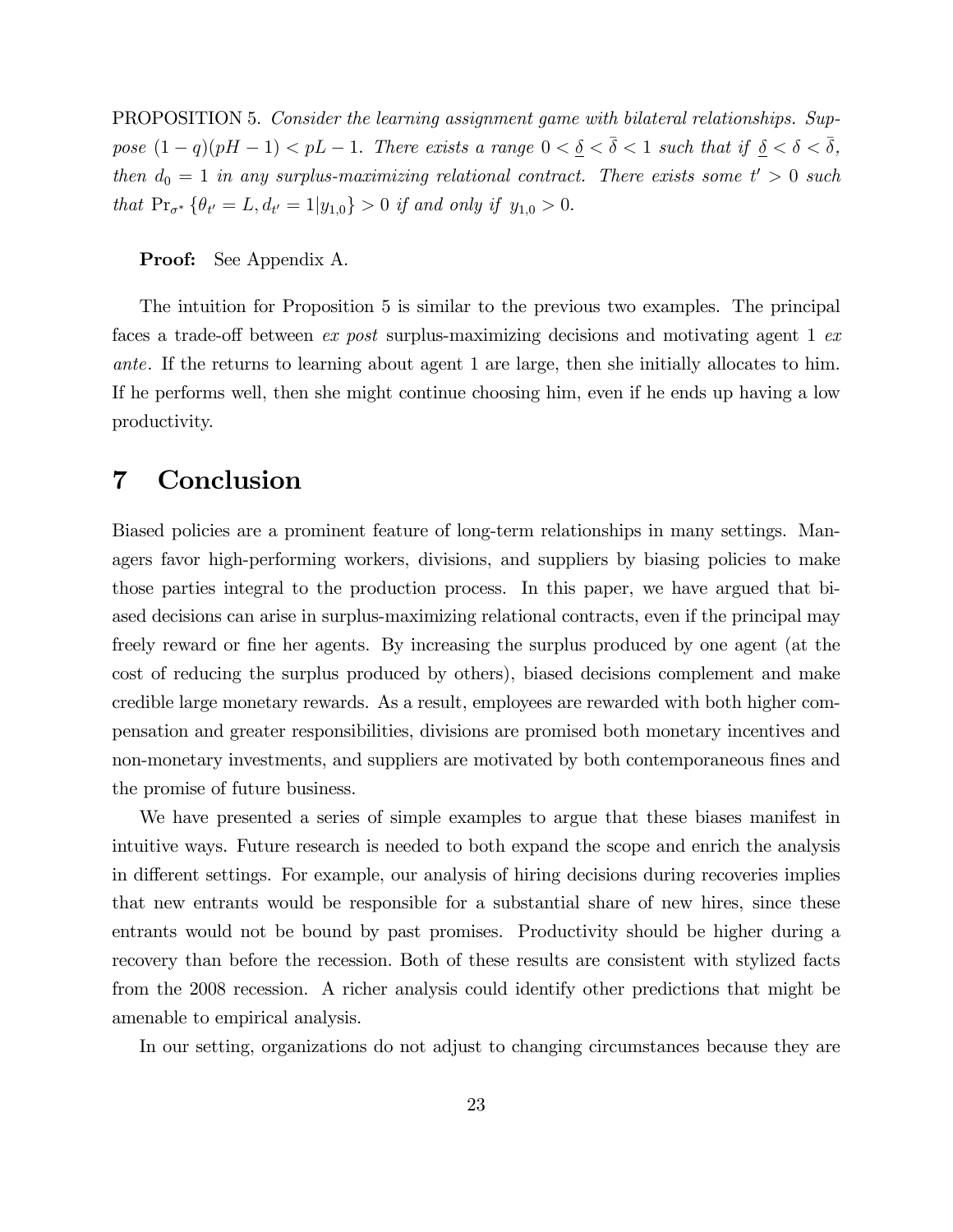weighed down by relational obligations. The nature of these obligations - and hence the momentum of a given firm - depends critically on the history of that firm. Therefore, relational contracts provide an explanation for the tremendous heterogeneity among organizations in many markets.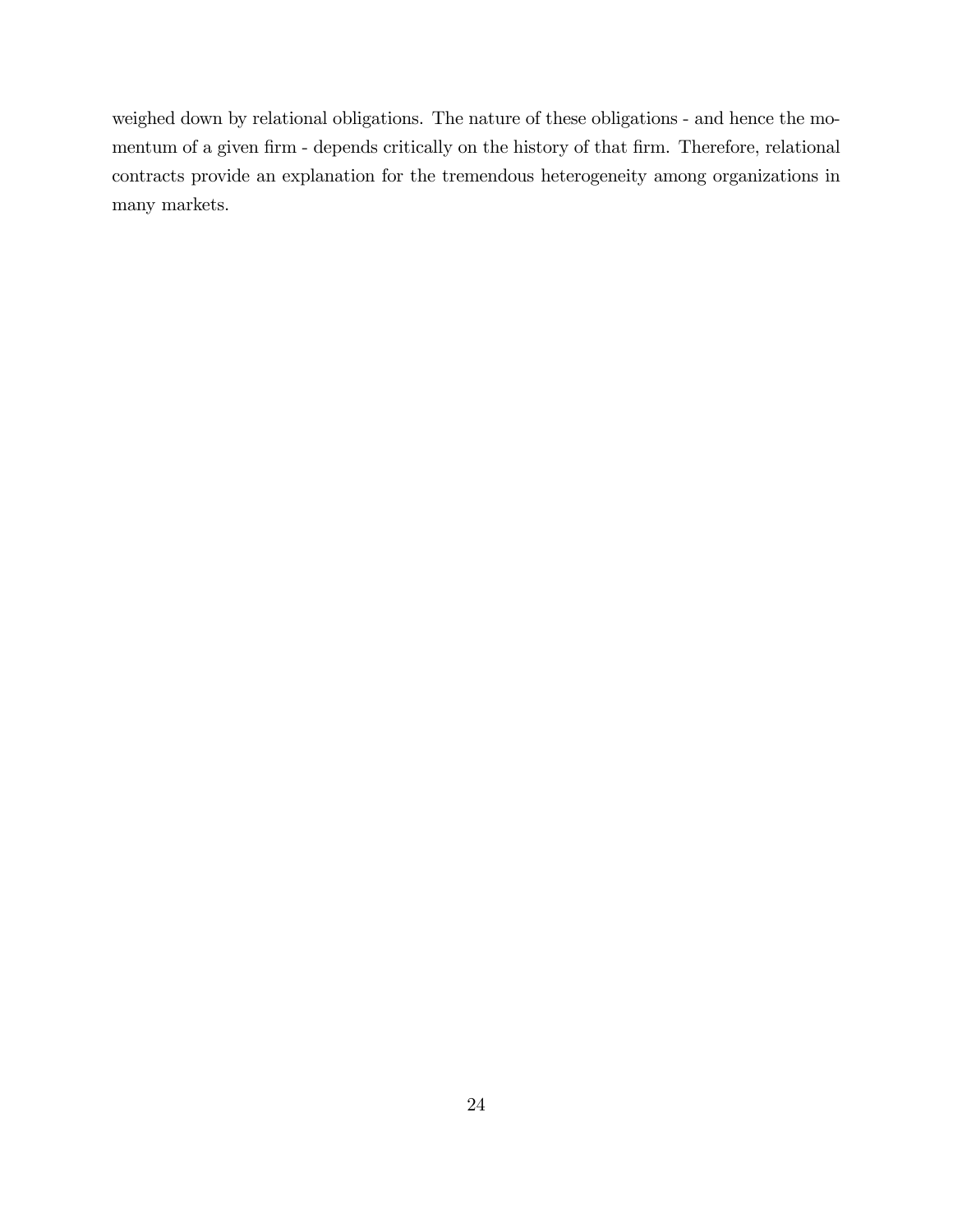# Appendix A: Proofs

### Proof of Proposition 1

We begin the proof with a lemma that gives necessary and sufficient conditions for a strategy profile to be an equilibrium of the game with public monitoring.

### Statement of Lemma A.1

- 1. If  $\sigma^*$  is a BFE, then for any agent  $i \in \{1, ..., N\}$  there exists a function  $b_i : \phi_0(\mathcal{H}_y^t) \to$ R satisfying
	- (a) **Effort IC:**  $b_i$  satisfies (2).
	- (b) **Public Dynamic Enforcement:** for any  $I \subset \{1, ..., N\}$  and  $h_y^t$ ,

$$
\delta \sum_{i \in I} E_{\sigma^*} \left[ \bar{U}_i \left( h_0^{t+1} \right) \middle| h_y^t \right] \leq \sum_{i \in I} b_i \left( \phi_0 \left( h_y^t \right) \right) \leq \delta \sum_{i \in I} E_{\sigma^*} \left[ \sum_{i \in I} U_i \left( \sigma^*, h_0^{t+1} \right) + \Pi \left( \sigma^*, h_0^{t+1} \right) \middle| h_y^t \right].
$$
\n(6)

(c) Individual Rationality: for any  $h_d^t \in \mathcal{H}_d^t$ ,  $i \in \{1, ..., N\}$ , and  $I \subseteq \{1, ..., N\}$ ,

$$
U_i(\sigma^*, h_d^t) \geq \bar{U}_i(h_d^t)
$$
  
\n
$$
\Pi(\sigma^*, h_d^t) \geq \sum_{i \in I} \left( E_{\sigma^*} \left[ b_i \left( \phi_0 \left( h_y^t \right) \right) - (1 - \delta) c_{i,t} \right| h_d^t \right] - U_i \left( \sigma^*, h_d^t \right) \right)
$$
\n
$$
(7)
$$

2. For strategy  $\sigma$ , suppose there exists  $b_i : \phi_0(\mathcal{H}_y^t) \to \mathbb{R}$  satisfying (2), (6), and (7). Then there exists a BFE  $\sigma^*$  that induces the same distribution over  $\left\{D_t, d_t, c_t, y_t, \{u_i\}_{i=0}^N\right\}_{t=0}^\infty$ as  $\sigma$ .

### Proof of Lemma A.1

1: Suppose  $\sigma^*$  is a BFE. Then at any  $h_0^t \in H_0^t$ , agent i can earn at least  $\bar{U}_i(h_0^t)$  by taking his outside option in each period. Similarly, the principal can earn no less than 0.

Define

$$
b_i\left(\phi_0\left(h_y^t\right)\right) = E_{\sigma^*}\left[\left(1-\delta\right)\tau_{i,t} + \delta U_i\middle|\phi_0\left(h_y^t\right)\right].\tag{8}
$$

Agent *i* chooses  $c_{i,t}$  to solve

$$
c_{i,t} \in \underset{c_i \in C_i(d_t, \theta_t)}{\text{argmax}} E_{\sigma^*} \left[ (1 - \delta) \tau_{i,t} + \delta U_i \middle| h_w^t, c_{i,t} = c_i \right] - (1 - \delta) c_i,
$$
\n(9)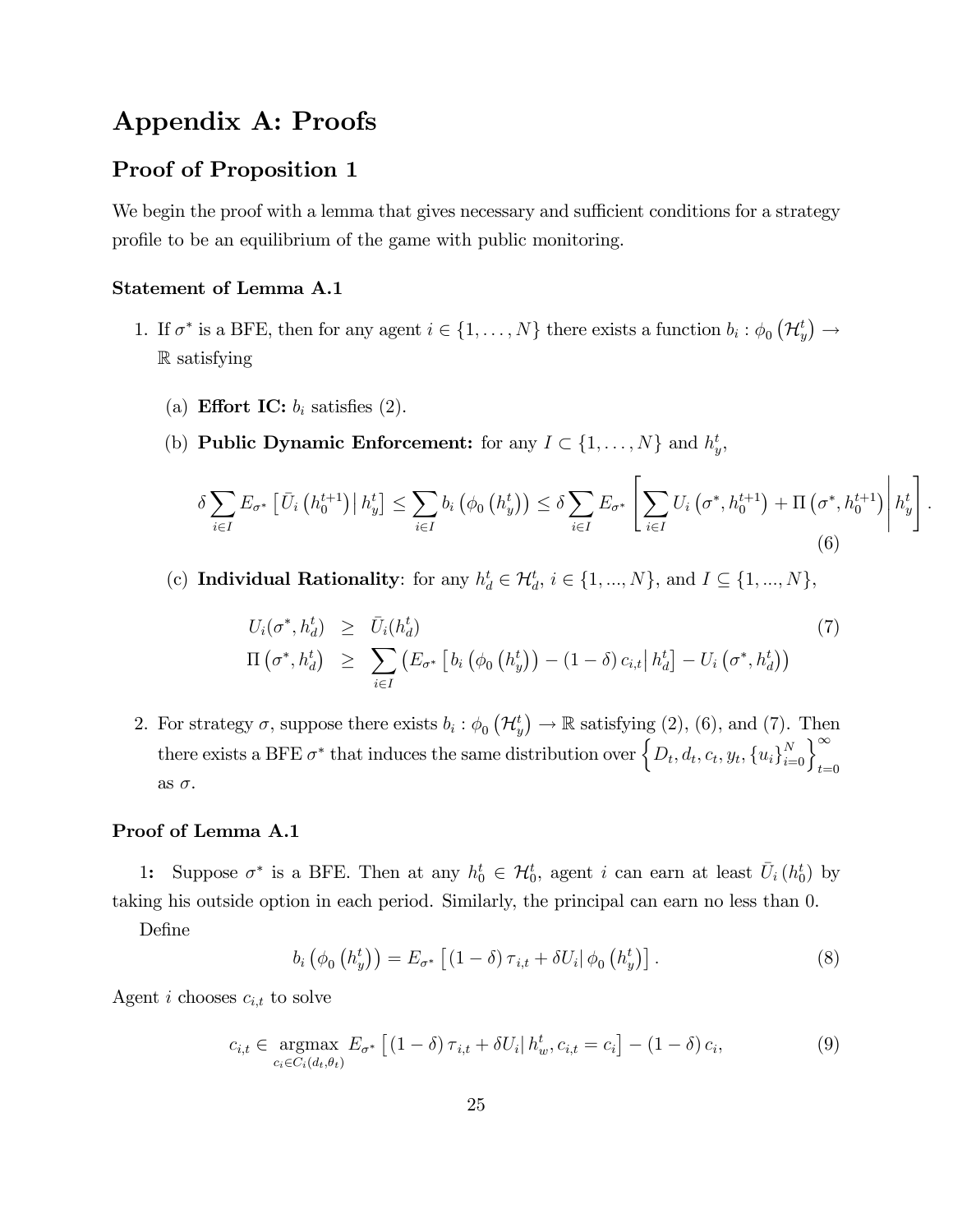which implies (2). Suppose  $b_i(\phi_0(h_y^t)) < \delta E_{\sigma^*}[\bar{U}_i(h_0^{t+1}) | \phi_i(h_y^t)]$ . Then agent i may profitably deviate by choosing  $\tau_{i,t} = 0$  and earning no less than  $\bar{U}_i \left( h_0^{t+1} \right)$  in the continuation game. Suppose there exists a set  $I \subset \{1, \ldots, N\}$  such that

$$
\sum_{i\in I} E_{\sigma^*} \left[ \tau_{i,t} \middle| \phi_0 \left( h_y^t \right) \right] > \delta E_{\sigma^*} \left[ \Pi(\sigma^*, h_0^{t+1}) \middle| \phi_0 \left( h_y^t \right) \right].
$$

Then the principal may profitably deviate by choosing  $\tau_{i,t} = 0$  for all  $i \in I$ , earning no less than 0 in the continuation game. Together, these arguments imply (6).

For agent *i*'s per-period payoff at history  $h_d^t$  to equal  $E_{\sigma^*}[u_{i,t} | h_d^t]$ , it must be that

$$
E_{\sigma^*}\left[w_{i,t}\big| h_d^t\right] = E_{\sigma^*}\left[u_{i,t} + c_{i,t} - \frac{1}{1-\delta}\left(b_i\left(\phi_0\left(h_y^t\right)\right) - \delta U_i\left(\sigma^*, h_0^{t+1}\right)\right)\middle| h_d^t\right].
$$

If  $w_{i,t} < 0$ , then agent i is only willing to pay if

$$
E_{\sigma^*}\left[\left(1-\delta\right)\left(w_{i,t}-c_{i,t}\right)+b_i\left(\phi_0\left(h_y^t\right)\right)\middle| h_d^t\right]=U_i\left(\sigma^*,h_d^t\right)\geq \bar{U}_i\left(h_d^t\right),
$$

implying the first line of  $(7)$ .

Let  $I = \{i | E_{\sigma^*} [w_{i,t} | h_d^t] \leq 0\}$ . Then the principal is only willing to pay  $\sum_{i \notin I} w_{i,t} > 0$  if

$$
E_{\sigma^*}\left[\left(1-\delta\right)\left(\sum_{i=1}^Ny_{i,t}-\sum_{i\not\in I}w_{i,t}\right)-\sum_{i=1}^N\left(b_i\left(\phi_0\left(h_y^t\right)\right)-\delta U_i\left(\sigma^*,h_0^{t+1}\right)\right)+\delta\Pi\left(\sigma^*,h_0^{t+1}\right)\middle|\,h_d^t\right]\geq\bar{u}_0.
$$

Plugging in  $w_{i,t}$  and noting that  $\sum_{i=1}^{N} y_{i,t} - \sum_{i=1}^{N} (u_{i,t} + c_{i,t}) = \pi_t$ , we may rewrite this expression

$$
\Pi\left(\sigma^*, h_d^t\right) \ge \sum_{i \in I} \left( E_{\sigma^*} \left[ b_i \left( \phi_0 \left( h_y^t \right) \right) - (1 - \delta) c_{i,t} \right| h_d^t \right] - \delta U_i \left( \sigma^*, h_d^t \right) \right)
$$

If this expression holds for the crucial set of agents  $I$ , then a fortiori it holds for any other set of agents, implying the second line of (6).

2 : Define  $\zeta(h^t) = \{D_{t'}, d_{t'}, c_{t'}, y_{t'}\}_{t}^t$  $t_{t'=0}$ . Given history  $h_0^t \in \mathcal{H}_0^t$ , consider a history  $\tilde{h}_0^t \in \mathcal{H}_0^t$  such that  $h_0^t$  and  $\tilde{h}_0^t$  induce the same continuation games. We recursively construct  $\sigma^*$  so that  $U_i\left(\sigma^*, \tilde{h}_0^t\right)$  $\left( U_i(\sigma, h_0^t) \text{ for all agents } i \in \{1, \ldots, N\} \text{ and } \Pi(\sigma^*, \tilde{h}_0^t) = \Pi(\sigma, h_0^t).$ 

- 1. If  $\tilde{h}_0^t$  is on-path for  $\sigma^*$ , then  $\sigma^*$  specifies
	- (a) For  $D_t$ , the public randomization device chooses  $h_d^t \in \mathcal{H}_d^t$  according to  $\sigma | \{h^t, D_t\}$ .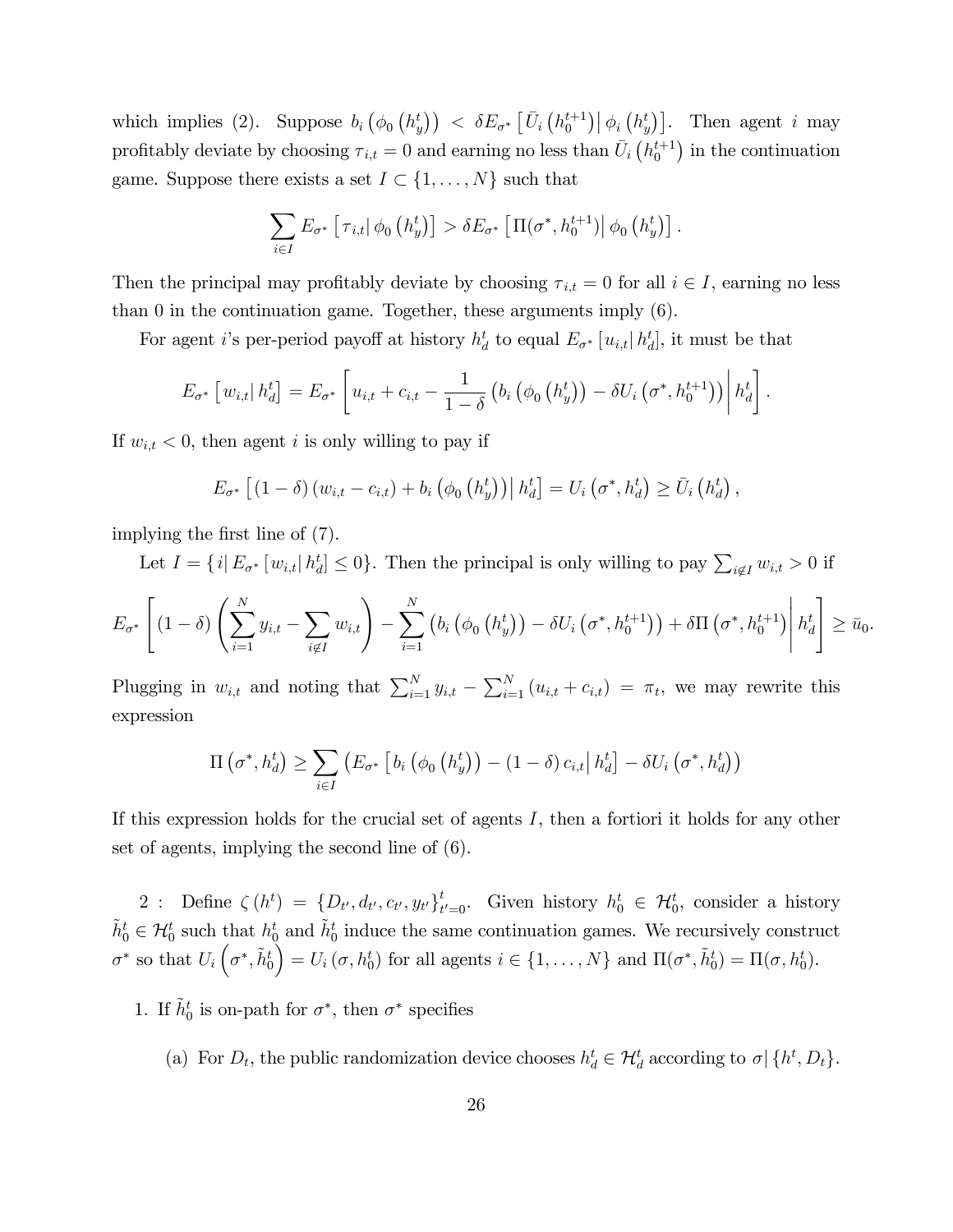- (b) The principal chooses  $d_t \in D_t$  as in  $h_d^t$ .
- (c) Agent *i*'s wage equals  $w_{i,t} = E_{\sigma} \left[ u_{i,t} + c_{i,t} \frac{1}{1 \sigma^2} \right]$  $1-\delta$  $\left(b_i\left(\phi_0\left(h_y^t\right)\right)-\delta U_i\left(\sigma,h_0^{t+1}\right)\right)\middle|h_d^t\right].$
- (d) The public randomization device chooses  $h_c^t \in \mathcal{H}_c^t$  according to  $\sigma | h_d^t$ .
- (e) Agent *i* chooses  $c_{i,t}$  as in  $h_c^t$ .
- (f) Following realization of output  $y_t$ , agent i's bonus equals

$$
\tau_{i,t} = \frac{1}{1-\delta} E_{\sigma} \left[ b_i \left( \phi_0 \left( h_y^t \right) \right) - \delta U_i \left( \sigma, h_0^{t+1} \right) \middle| h_c^t, y_t \right].
$$

- (g) If no player deviates in period t, then  $\left\{\Pi(\sigma^*, \tilde{h}_0^{t+1}), \left\{U_i\left(\sigma^*, \tilde{h}_0^{t+1}\right)\right\}\right\}$  $\Big)\Big\}^{N}_{i=1}\Big\}$  is chosen according to  $\sigma$  { $h_c^t, y_t$ }.
- 2. Following a publicly observed unilateral deviation by agent  $i$ , the principal chooses all future  $d_{t'}$  to hold agent i at  $\overline{U}_i(h_0^t)$ . Each agent j chooses  $a_{j,t} = 0$  and  $w_{j,t} = \tau_{j,t} = 0$ . Following a unilateral deviation by the principal, play as if agent 1 deviated. Following a simultaneous deviation by multiple players, play as if agent 1 deviated.

We claim  $\sigma^*$  is a BFE. Consider an off-path history  $\tilde{h}^t$ . Agent j earns no more than 0 if  $a_{j,t} = 1$ , which is not profitable because  $\bar{U}_i \geq 0$ .  $\tau_{j,t} = w_{j,t} = 0$  is clearly optimal for each player. The principal is willing to choose the specified  $d$ , because her payoff is 0 regardless of the policy chosen. These punishments are therefore a BFE in which the principal and agent i earn 0 and  $\bar{U}_i(h_0^t)$  respectively.

Suppose  $\tilde{h}_0^t$  is on-path. We want to show (*i*) players earn  $U_i(\sigma, h_0^t)$  by conforming to  $\sigma^*$ , and  $(ii)$  players have no profitable one-shot deviation. For  $(i)$ , agent is payoff is

$$
(1 - \delta) E_{\sigma^*} \left[ E_{\sigma} \left[ u_{i,t} + c_{i,t} - \frac{1}{1 - \delta} \left( b_i \left( \phi_0 \left( h_y^t \right) \right) - \delta U_i \left( \sigma, h_0^{t+1} \right) \right) - c_{i,t} \right| h_d^t \right] \Big| \tilde{h}_0^t \right] + E_{\sigma^*} \left[ E_{\sigma} \left[ b_i \left( \phi_0 \left( h_y^t \right) \right) - \delta U_i \left( \sigma, h_0^{t+1} \right) \right] h_c^t \right] \Big| \tilde{h}_0^t \right].
$$

Recall  $h_d^t$  and  $h_c^t$  have distributions  $\sigma | h_d^t$  and  $\sigma | h_d^t$ , respectively. Moreover,  $\sigma^* | \tilde{h}_c^t$  and  $\sigma | h_c^t$ induce identical distributions over  $y_t$ . Applying Iterated Expectations, agent *i*'s payoff equals

$$
(1 - \delta) E_{\sigma} \left[ u_{i,t} | h_0^t \right] + \delta E_{\sigma} \left[ U_i \left( \sigma, h_0^{t+1} \right) \middle| h_0^t \right] = U_i \left( \sigma, h_0^t \right),
$$

as desired. Since  $\sigma | h_0^t$  and  $\sigma^* | \tilde{h}_0^t$  generate the same total surplus, the principal's continuation surplus must likewise equal  $\Pi(\sigma, h_0^t)$ .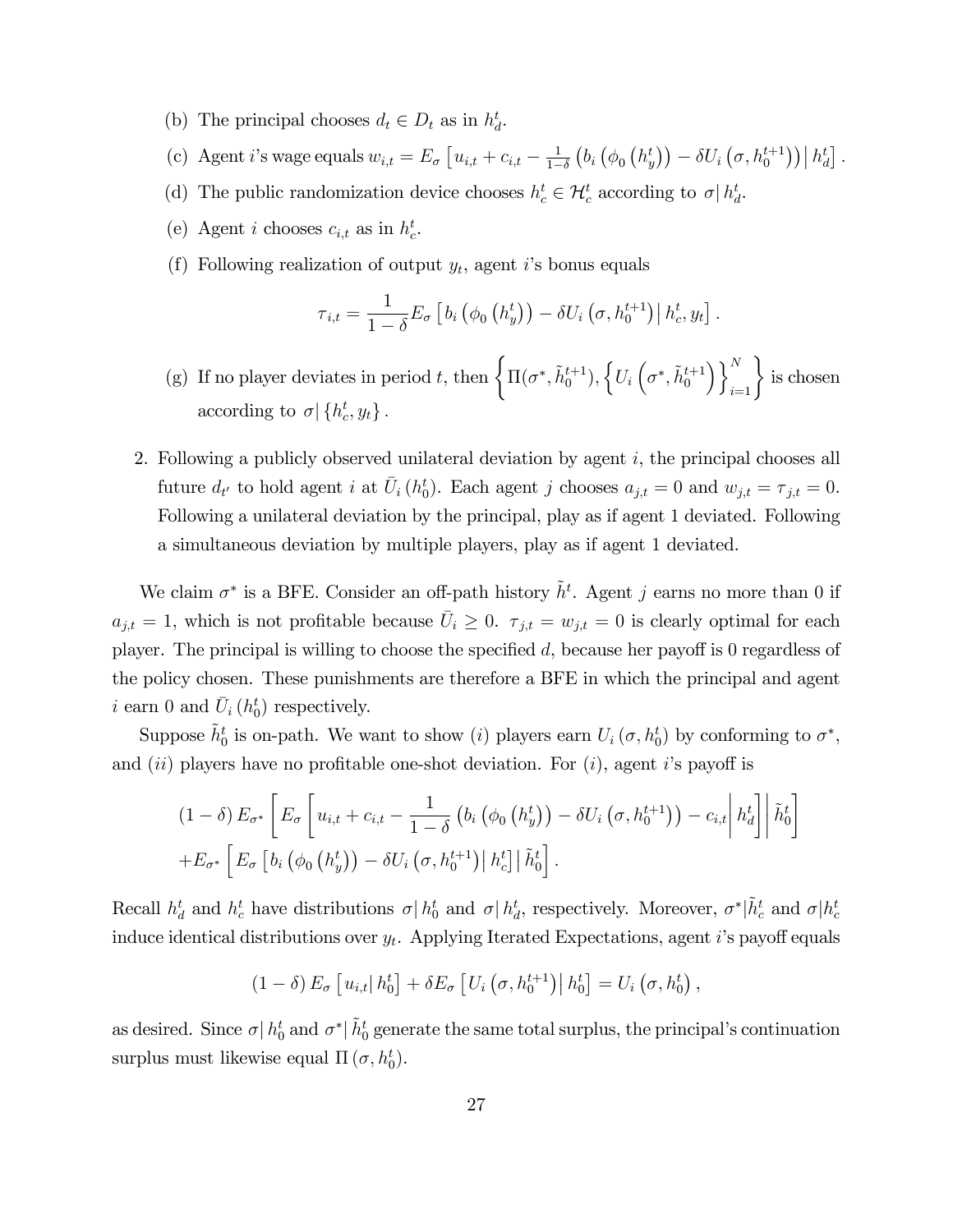Consider potential deviations by the players. The only variable that is not commonly observed is  $e_t$ . Players do not condition on past effort choices, so it suffices to check that there are no proftiable deviations at each public history. If  $\tilde{h}^t_d$  is on-path for  $\sigma^*$   $|\tilde{h}^t_0$ , then by an argument similar to above  $U_i(\sigma, h_d^t) = U_i \left(\sigma^*, \tilde{h}_d^t\right)$ for all agents  $i \in \{1, \ldots, N\}$  and  $\Pi(\sigma, h_d^t) = \Pi(\sigma^*, \tilde{h}_d^t)$ . Agents  $i \in \{1, ..., N\}$  have no profitable deviation in  $a_{i,t}$  because  $U_i(\sigma, h_d^t) \ge \bar{U}_i(h_d^t)$  by (7). Similarly, the principal has no profitable deviation: setting  $I = \emptyset$ in (2) implies  $\Pi(\sigma, h_d^t) \geq 0$ .

Consider deviations in the wage  $w_{i,t}$ . If  $w_{i,t} < 0$ , then agent i earns  $\bar{U}_i \left( \tilde{h}_d^t \right)$  following a deviation. But  $\bar{U}_i(h_d^t) = \bar{U}_i \left( \tilde{h}_d^t \right)$ by construction. So agent  $i$  has no profitable deviation, because  $U_i(\sigma, h_d^t) \ge \bar{U}_i(h_d^t)$ . Let  $I = \{i \in \{1, ..., N\} | w_{i,t} \le 0\}$ . If the principal has any profitable deviation, then she has a profitable deviation in which  $w_{i,t} = 0$  for all  $i \notin I$ . But this deviation is not profitable by an argument essentially identical to the argument in statement 1.

Agent  $i$  chooses effort to maximize

$$
c_{i,t} \in \underset{c_i \in C_i(d_t,\theta_t)}{\operatorname{argmax}} E_{\sigma^*} \left[ \left(1-\delta\right) \left(\tau_{i,t} - c_i\right) + \delta U_i \left(\sigma^*, h_0^{t+1}\right) \middle| \tilde{h}_w^t, c_{i,t} = c_i \right].
$$

Applying the Law of Iterated Expectations and the definition of  $\tau_{i,t}$  shows that this condition reduces to  $(2)$ . So agents do not deviate from the specified effort.

Finally, consider deviations in  $\{\tau_{i,t}\}_{i=1}^N$ . If  $\tau_{i,t} < 0$ , agent *i* has no profitable deviation by the first inequality in (6). Let  $J = \{i \in \{1, \ldots, N\} | \tau_{i,t} \leq 0\}$ . The principal has no profitable deviations as long as

$$
-(1-\delta)\sum_{i \notin J} \tau_{i,t} + \delta E_{\sigma^*} \left[ \Pi \left( \sigma^*, \tilde{h}_0^{t+1} \right) \middle| \tilde{h}_y^t \right] \ge \delta \bar{u}_0.
$$

By construction,  $E_{\sigma^*} \left[ \Pi \left( \sigma^*, \tilde{h}_0^{t+1} \right) \right]$  $\Big)\Big|\, \widetilde h_y^t$  $\Big] = E_{\sigma} \left[ \Pi \left( \sigma, h_0^{t+1} \right) \middle| h_y^t \right]$ . So the second inequality in (6) implies that the principal has no profitable deviation.

#### Completing Proof of Proposition 1

Towards contradiction: suppose a surplus-maximizing BFE  $\sigma^*$  is not sequentially surplusmaximizing. We first define a strategy  $\tilde{\sigma}$  that induces the same distribution over  $\{D_t, d_t, c_t, y_t\}_{t=0}^{\infty}$ as  $\sigma^*$ , but with  $U_i(\tilde{\sigma}, h^t) = \bar{U}_i(h^t)$  for all agents i and  $h^t \in \mathcal{H}_0^t$ . Define  $\tilde{\sigma}$  from  $\sigma^*$  as in the recursive construction from Lemma A.1, with the sole exception that  $\tau_{i,t} = 0$  in each period,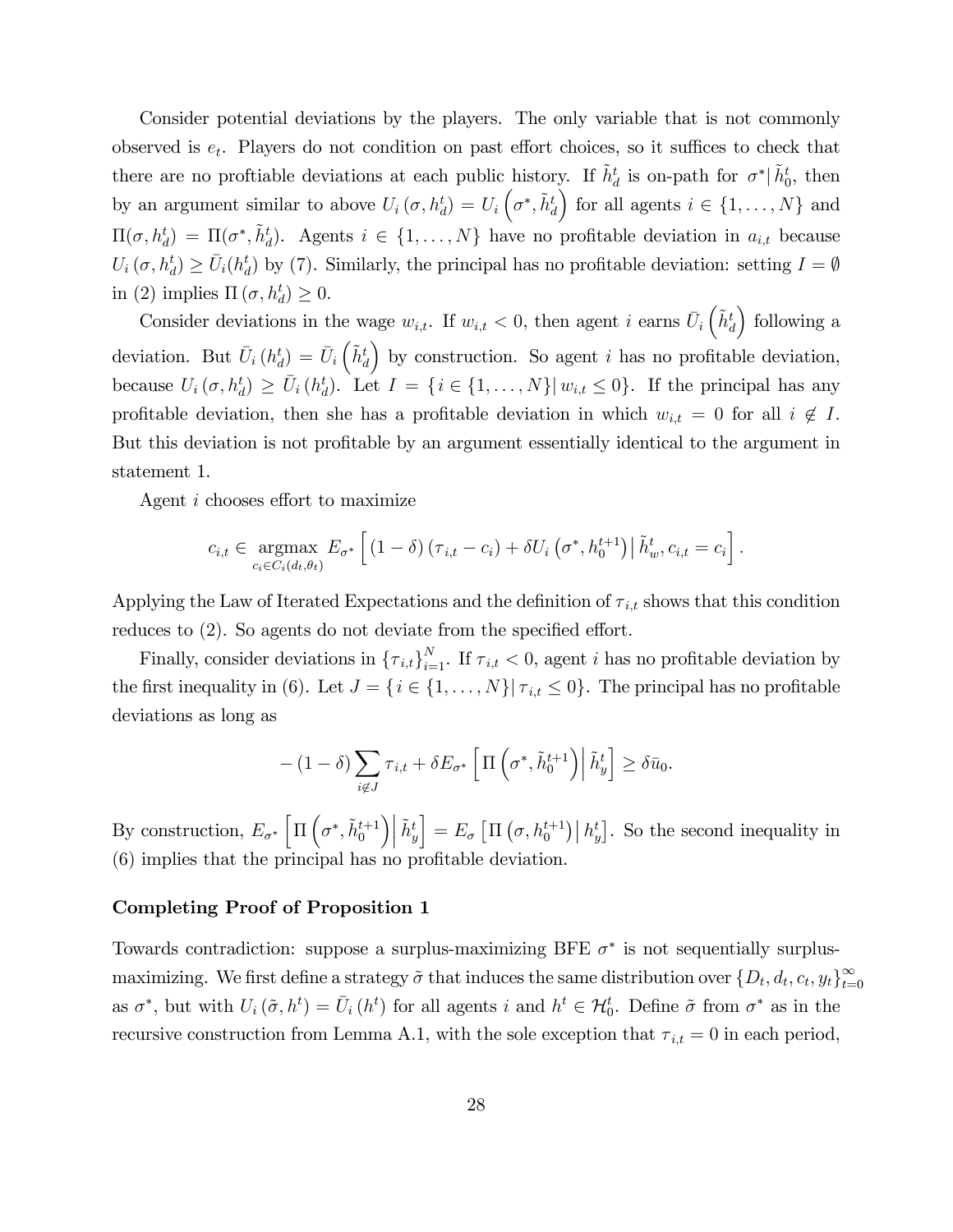anad

$$
w_{i,t} = E_{\tilde{\sigma}} \left[ c_{i,t} + \frac{1}{1-\delta} \left( \bar{U}_i \left( h_d^t \right) - \delta \bar{U}_i \left( h_0^{t+1} \right) \right) \middle| h_d^t \right].
$$

Then agent *i*'s continuation surplus equals  $\bar{U}_i(h_d^t)$  at each on-path  $h_d^t$ .

Let  $b_i^*$  be the reward scheme that satisfies (2), (6), and (7) for  $\sigma^*$ . Then  $b_i^*$  satisfies these constraints for  $\tilde{\sigma}$ . In particular, Lemma A.1 applies and there exists a BFE  $\tilde{\sigma}^*$  that induces the same distribution over  $\left\{D_t, d_t, c_t, y_t, \pi \left\{u_i\right\}_{i=1}^N\right\}_{t=0}^{\infty}$  as  $\tilde{\sigma}$ . Recall that  $\tilde{\sigma}$  and  $\sigma^*$ generate the same total surplus, so  $\tilde{\sigma}^*$  is a surplus-maximizing BFE. Because  $\sigma^*$  is not sequentially surplus-maximizing, there exists some on-path history  $h_0^t \in \mathcal{H}_0^t$  such that  $\tilde{\sigma}^* | h_0^t$ is not surplus-maximizing.

Finally, consider a strategy profile  $\bar{\sigma}$  that is identical to  $\tilde{\sigma}^*$ , except that the continuation strategy  $\bar{\sigma} | h_0^t$  is surplus-maximizing. Because  $h_0^t$  is reached on the equilibrium path,  $\bar{\sigma}$ generates strictly higher total ex-ante expected surplus than  $\tilde{\sigma}^*$ . At any history inconsistent with or following  $h_0^t$ ,  $\bar{\sigma}$  clearly satisfies Lemma 1. If  $h_0^{t'}$  is a predecessor to  $h_0^t$ , consider the reward scheme  $\bar{b}_i = b_i^*$ . This scheme immediately satisfies (2). All agents are held at their outside options in  $\bar{\sigma}$ , so the principal's payoff equals total expected continuation surplus minus agents' outside options. Agents' outside options at  $h_0^{t'}$  are identical under  $\tilde{\sigma}^*$  and  $\bar{\sigma}$ . Increasing the principal's payoff relaxes  $(6)$  and  $(7)$ . Since the principal's continuation payoff is higher under  $\bar{\sigma}$  than under  $\tilde{\sigma}^*$ , we conclude that  $\bar{\sigma}$  satisfies Lemma 1. So  $\sigma^*$  cannot be surplus-maximizing, which is a contradiction.

### Proof of Lemma 1

1: Suppose  $\sigma^*$  is a BFE and define  $b_i : \phi_0(\mathcal{H}_y^t) \to \mathbb{R}$  as in (8). Fix a history  $h_w^t \in \mathcal{H}_w^t$ . Then  $(9)$  is a necessary condition for a BFE. Therefore,  $b_i$  satisfies  $(2)$ .

As in the proof of Lemma A.1, for any  $h_y^t \in \mathcal{H}_y^t$ ,

$$
b_i\left(\phi_0\left(h_y^t\right)\right) \geq E_{\sigma^*}\left[\bar{U}_i\left(h_0^{t+1}\right)\middle| h_y^t\right],
$$

which implies the left-hand side of (3). Fix a set of agents  $I \subset \{1, \ldots, N\}$  such that  $\tau_{i,t} \geq 0$ for all  $i \in I$ . Suppose that following  $h_y^t$ , the principal does not pay  ${\lbrace \tau_{i,t} \rbrace}_{i \in I}$ . We claim the principal's continuation payoff after this deviation is bounded below by

$$
E_{\sigma^*} \left[ \Pi \left( \sigma^*, h_0^{t+1} \right) - \sum_{t'=0}^{\infty} \sum_{i \in I} (1 - \delta) \, \delta^{t'} \left( y_{i,t+t'} - w_{i,t+t'} - \tau_{i,t+t'} \right) \middle| h_y^t \right]. \tag{10}
$$

To prove this claim, consider the following strategy for the principal following a deviation observed by agents in I. Denote all variables that are observed by at least one agent  $i \notin I$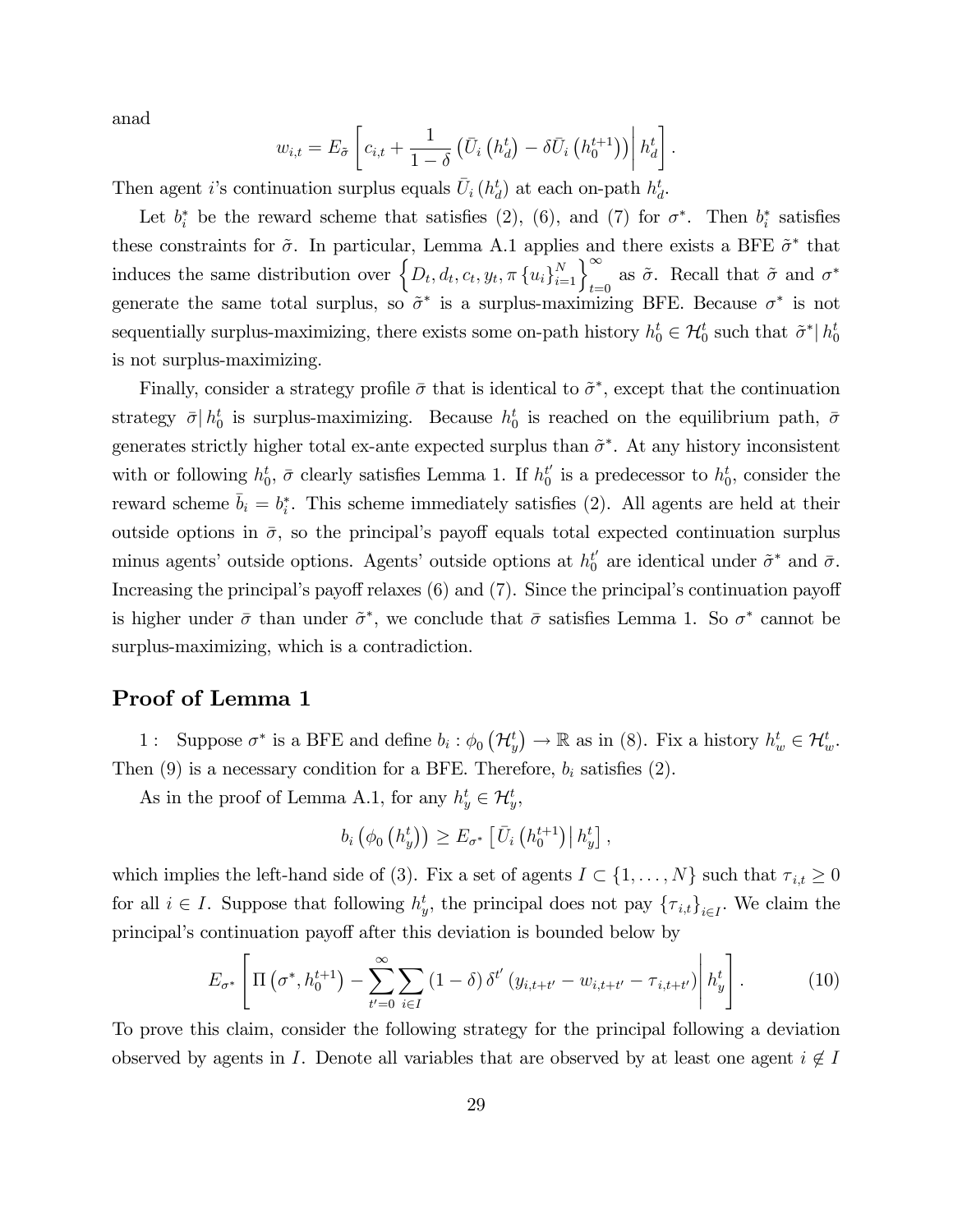by  $\cup_{i \notin I} \phi_i(h_0^{t'})$ . In each period  $h_0^{t'} \in \mathcal{H}_0^{t'}$ , the principal plays according to  $\sigma^* \mid \cup_{i \notin I} \phi_i(h_0^{t'})$ , with the sole exception that  $w_{i,t'} = \tau_{i,t'} = 0$  for all  $i \in I$ . This strategy is identical to  $\sigma^*$ except for transfer payments. Transfer payments do not affect the continuation game, so this strategy is feasible. Moreover, this strategy and  $\sigma^*$  are indistinguishable for every agent  $i \notin I$ . Therefore, the principal's payoff from this strategy is no less than (10).

Hence, the principal is only willing to pay  $\{\tau_{i,t}\}_{i\in I}$  if

$$
(1 - \delta) \sum_{i \in I} E_{\sigma^*} \left[ \tau_{i,t} | h_y^t \right] \leq E_{\sigma^*} \left[ \sum_{t'=1}^{\infty} \sum_{i \in I} (1 - \delta) \, \delta^{t'} \left( y_{i,t+t'} - w_{i,t+t'} - \tau_{i,t+t'} \right) \middle| h_y^t \right].
$$

This expression holds for all subsets I if and only if it holds for each agent i. Rearranging this expression yields the right-hand side of (3).

- 2: We construct a BFE  $\sigma^*$  from  $\sigma$ . Define  $\sigma^*$  as follows:
- 1. If  $t = 0$ , then  $\tilde{h}_0^t = h_0^t = \emptyset$ , the unique null history. Otherwise, begin with  $h_0^t, \tilde{h}_0^t \in \mathcal{H}_0^t$ that induce identical continuation games.
- 2. If  $\tilde{h}^t_0$  is on-path for  $\sigma^*$  :
	- (a) Following the realization of  $D_t$ , the principal chooses history  $h_c^t \in \mathcal{H}_c^t$  using distribution  $\sigma | \{h_0^t, D_t\}$ . The principal chooses  $d_t$  as in  $h_c^t$ . For each agent  $i \in \{1, ..., N\}$ , the principal pays

$$
w_{i,t} = E_{\sigma} \left[ y_{i,t} - \frac{1}{1-\delta} \left( b_i \left( \phi_0 \left( h_y^t \right) \right) - \delta S_i \left( \sigma, h_0^{t+1} \right) \right) \middle| h_c^t \right].
$$

Note  $w_{i,t} \geq 0$  by (3). The principal sends a message to agent i consisting of (i) agent *i*'s effort in  $h_c^t$ , and *(ii)* the reward scheme minus dyad-specific surplus for each  $h_y^t$  that might follow  $h_c^t$ :

$$
m_{i,t} = \left\{ a_{i,t}, c_{i,t}, \left\{ b_i \left( \phi_0 \left( h_y^t \right) \right) - \delta E_{\sigma} \left[ \delta S_i \left( \sigma, h_0^{t+1} \right) \middle| h_y^t \right] \right\}_{h_y^t \in \text{supp}(\sigma | h_c^t)} \right\}.
$$

- (b) Agent *i* chooses  $a_{i,t}$ ,  $c_{i,t}$  as in  $m_{i,t}$ .
- (c) If output is  $y_t$ , then for each agent  $i \in \{1, \ldots, N\}$ ,

$$
\tau_{i,t} = \frac{1}{1-\delta} \left( b_i \left( \phi_0 \left( h_y^t \right) \right) - \delta E_{\sigma} \left[ S_i \left( \sigma, h_0^{t+1} \right) \middle| h_c^t, y_t \right] \right)
$$

Note that  $\tau_{i,t} \leq 0$  by (3), and  $\tau_{i,t}$  can be perfectly inferred from  $m_{i,t}$ .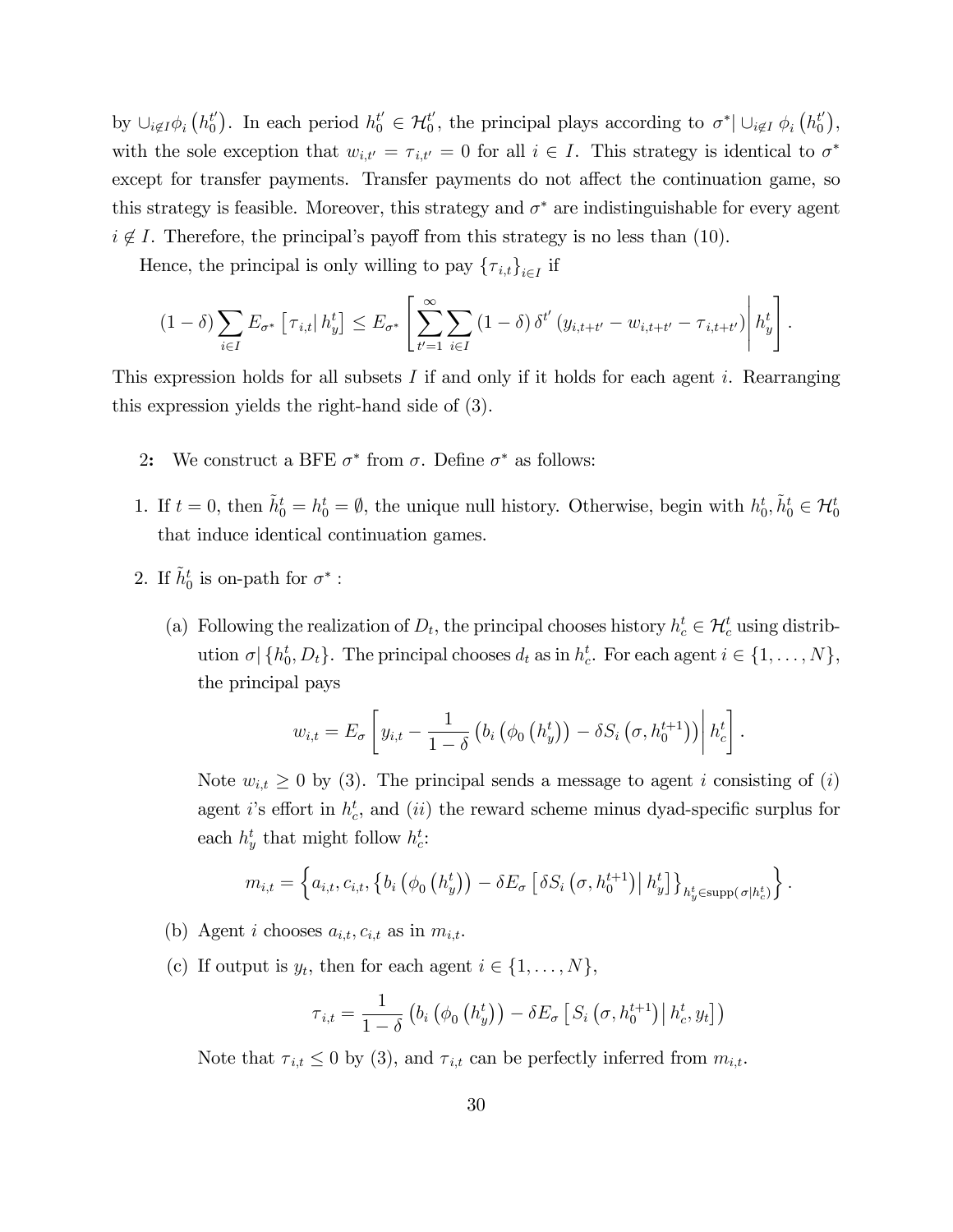- (d) Let  $\tilde{h}_0^{t+1}$  be the realized history at the end of period t. The principal draws  $h_0^{t+1} \in \mathcal{H}_0^{t+1}$  from  $\sigma | \{h_c^t, y_t\}.$
- 3. If a deviation occurs in  $\{w_{i,t}, m_{i,t}\}\$ , then agent i takes his outside option in this and every subsequent period. If the principal observes a deviation by agent i, then  $m_{j,t'} =$  $w_{j,t} = 0$  for each agent  $j \in \{1, ..., N\}$  in each future period. Agent j chooses  $a_{j,t'} =$  $w_{j,t'} = \tau_{j,t'} = 0$ , upon observing  $m_{j,t'} = 0$ . The principal chooses  $d_t$  to min-max agent i.

We claim that no player has a profitable deviation from  $\sigma^*$ . Suppose  $\tilde{h}_0^t$  is on-path. By construction, total continuation surplus is identical in  $\sigma^*$   $\tilde{h}^t_0$  and  $\sigma$   $h^t_0$ .

First, consider the principal. For any on-path  $\tilde{h}^t_d$  and each agent  $i \in \{1, \ldots, N\}$ ,

$$
E_{\sigma^*} \left[ y_{i,t} - w_{i,t} - \tau_{i,t} \,|\, \tilde{h}_d^t \right] = 0.
$$

Therefore,  $\Pi\left(\sigma^*, \tilde{h}_d^t\right)$  $= 0$ . Following a deviation in  $d_t$ , the principal's payoff is also 0. So the principal has no profitable deviation in  $d_t$ .

At  $\tilde{h}^t_d$ , suppose the principal follows the equilibrium wage-message combination  $(w_{i,t}, m_{i,t})$ . Then she earns 0 continuation profit. Suppose she deviates to some other  $(\hat{w}_{i,t}, \hat{m}_{i,t})$ . Then either (*i*) there exists some history  $\hat{h}^t_d$  such that  $(\hat{w}_{i,t}, \hat{m}_{i,t})$  is on-path at  $\hat{h}^t_d$  and  $\phi_i\left(\hat{h}_d^t\right)$  $\Big) = \phi_i\left(\tilde{h}_d^t\right)$ ), or  $(ii)$  not.

If (*i*), then by construction  $E_{\sigma^*}\left[y_{i,t} - \hat{w}_{i,t} - \tau_{i,t}\right] \hat{h}_w^t$  $\vert = 0$ . Moreover, neither messages nor wages affect the continuation game, so the principal's continuation surplus remains 0. Therefore, this deviation is not profitable. If (ii), then agent i chooses  $a_{i,t} = 0$ . The principal earns 0 from that agent in this period and 0 in future periods. Again, this deviation is not profitable. So no profitable deviation from  $(w_{i,t}, m_{i,t})$  exists.  $\tau_{i,t} \leq 0$  so the principal has no profitable deviation from  $\tau_{i,t}$ .

Consider agent *i*. At each on-path history  $\tilde{h}^t_0$ ,  $E_{\sigma^*}\left[u_{i,t}\right]\tilde{h}^t_0$  $\Big] = E_{\sigma^*} \Big[ y_{i,t} - c_{i,t} | \tilde{h}_0^t$ i : Therefore, agent *i*'s continuation payoff is  $U_i\left(\sigma^*, \tilde{h}_0^t\right)$  $\Big) = S_i \left( \sigma^*, \tilde{h}_0^t \right)$ ). By construction of  $\sigma^*$ ,  $S_i\left(\sigma^*, \tilde{h}_0^t\right)$  $= S_i (\sigma, h_0^t).$ 

Since  $w_{i,t} \geq 0$ , agent i has no profitable deviation from  $w_{i,t}$ . At any on-path history  $\tilde{h}_c^t$ consistent with  $(w_{i,t}, m_{i,t})$ , agent *i* earns

$$
E_{\sigma^*}\left[ (1-\delta)\tau_{i,t} + \delta S_i(\sigma^*,\tilde{h}_0^{t+1}) \middle| \tilde{h}_c^t \right] = E_{\sigma^*}\left[ b_i \left( \phi_0 \left( h_y^t \right) \right) \middle| \tilde{h}_c^t \right].
$$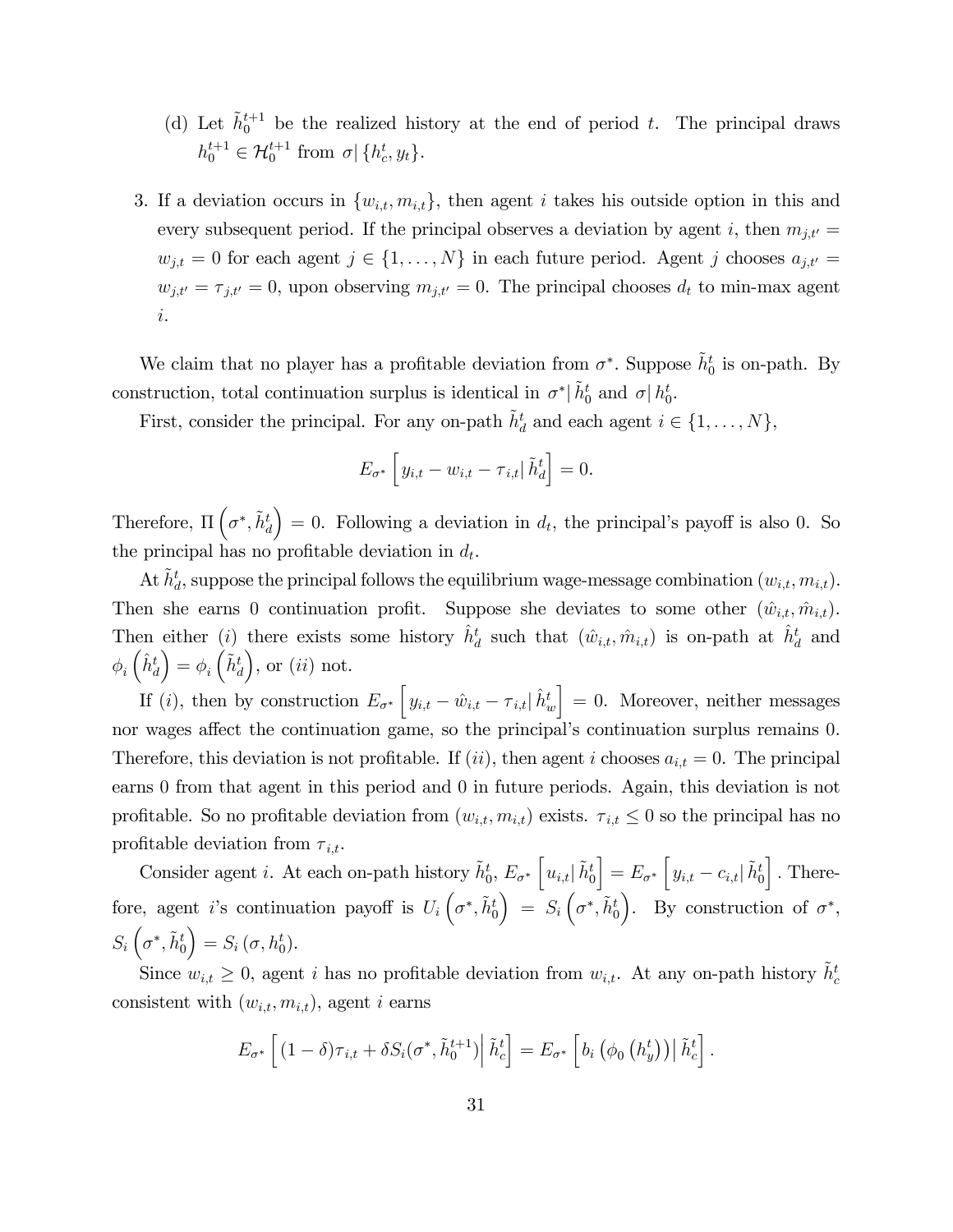The equality follows by construction of  $\sigma^*$ : at any on-path  $\tilde{h}_c^t$ ,  $U_i \left( \sigma^*, \tilde{h}_0^{t+1} \right)$  $= S_i (\sigma^*, h_0^{t+1})$ and  $E_{\sigma} [S_i (\sigma, h_0^{t+1}) | h_c^t, y_t] = E_{\sigma^*} [S_i (\sigma^*, \tilde{h}_0^{t+1})]$  $\left[\tilde{h}_c^t, y_t\right]$ . But  $b_i$  satisfies (2), so agent *i* has no profitable deviation from effort regardless of his beliefs about the true (on-path) history  $\tilde{h}_{c}^{t}$ . Off the equilibrium path, continuation play is independent of history and so  $a_{i,t} = 0$  is optimal regardless of agent  $i$ 's beliefs.

Following any deviation in  $\tau_{i,t} < 0$ , agent i earns continuation surplus  $\bar{U}_i \left( \tilde{h}_0^{t+1} \right)$  . If agent *i* believes the on-path history is  $\tilde{h}^t_y$ , then he is willing to pay  $\tau_{i,t}$  if

$$
-\left(1-\delta\right)\tau_{i,t} \leq \delta E_{\sigma^*}\left[U_i\left(\sigma^*,\tilde{h}_0^{t+1}\right) - \bar{U}_i\left(\tilde{h}_0^{t+1}\right)\middle|\tilde{h}_y^t\right] = \delta E_{\sigma}\left[S_i\left(\sigma,h_0^{t+1}\right) - \bar{U}_i\left(h_0^{t+1}\right)\middle|\tilde{h}_y^t\right].
$$

The equality follows because  $\sigma^* \mid \tilde{h}_y^t$  and  $\sigma \mid h_y^t$  induce identical distributions over  $S_i$ , and  $U_i\left(\sigma^*, \tilde{h}_0^{t+1}\right)$  $= S_i \left( \sigma^*, \tilde{h}_0^{t+1} \right)$ ). But at any such history  $\tilde{h}^t_y$ , agent i can infer  $\tau_{i,t}$  from  $m_{i,t}$ . Plugging in  $\tau_{i,t}$ , this inequality holds as long as

$$
-\left(b_i\left(h_y^t\right) - \delta E_{\sigma}\left[S_i\left(\sigma, h_0^{t+1}\right) \middle| h_y^t\right]\right) \leq \delta E_{\sigma}\left[S_i\left(\sigma, h_0^{t+1}\right)\right] - \delta \bar{U}_i\left(\tilde{h}_0^{t+1}\right)
$$

or  $b_i(h_y^t) \ge \overline{U}_i\left(\tilde{h}_0^{t+1}\right)$ ). But  $\bar{U}_i\left(\tilde{h}_0^{t+1}\right)$  $\left( \begin{array}{c} \end{array} \right) = \bar{U}_i \left( h_0^{t+1} \right)$  because  $\tilde{h}_0^{t+1}$  and  $h_0^{t+1}$  induce the same continuation game. So this inequality is implied by  $(3)$ . Off the equilibrium path, agent is payoff is independent of  $\tau_{i,t}$  and so he chooses  $\tau_{i,t} = 0$ . So agent i has no profitable deviation from  $\tau_{i,t}$ , regardless of his beliefs about the true history.

We conclude that  $\sigma^*$  is a BFE with the desired properties.

### Proof of Proposition 2

 $(1)$ : If  $\sum_{i=1}^{N} \omega_{i,t} < 1$  in some period t, consider the alternative decision  $\tilde{\omega}_t$  with  $\sum_{i=1}^{N} \tilde{\omega}_{i,t} = 1$ and  $\tilde{\omega}_{i,t} \geq \omega_{i,t}$  for all i. This alternative generates strictly higher surplus holding efforts fixed. It also weakly relaxes all dynamic-enforcement constraints.

 $(2)$ : By Lemma 1, the decision  $d_0$  in the first period does not affect any incentivecompatibility or dynamic-enforcement constraints (2) or (3). Suppose there exist  $i, j$  for which (4) fails. Because  $E[y_i|e_{i,0}, \omega_{i,0}]$  is strictly concave in  $d_i$ , total surplus is strictly higher under an alternative decision that satisfies  $(4)$ . Such an alternative exists by the Intermediate Value Theorem. So (4) holds for  $t = 0$  in any surplus-maximizing relational contract. But  $\sigma^* | h^t$  is surplus-maximizing for any on-path  $h_0^t \in \mathcal{H}_0^t$  if  $\sigma^*$  is sequentially surplus-maximizing. Therefore, (4) holds at every on-path  $h_0^t$ .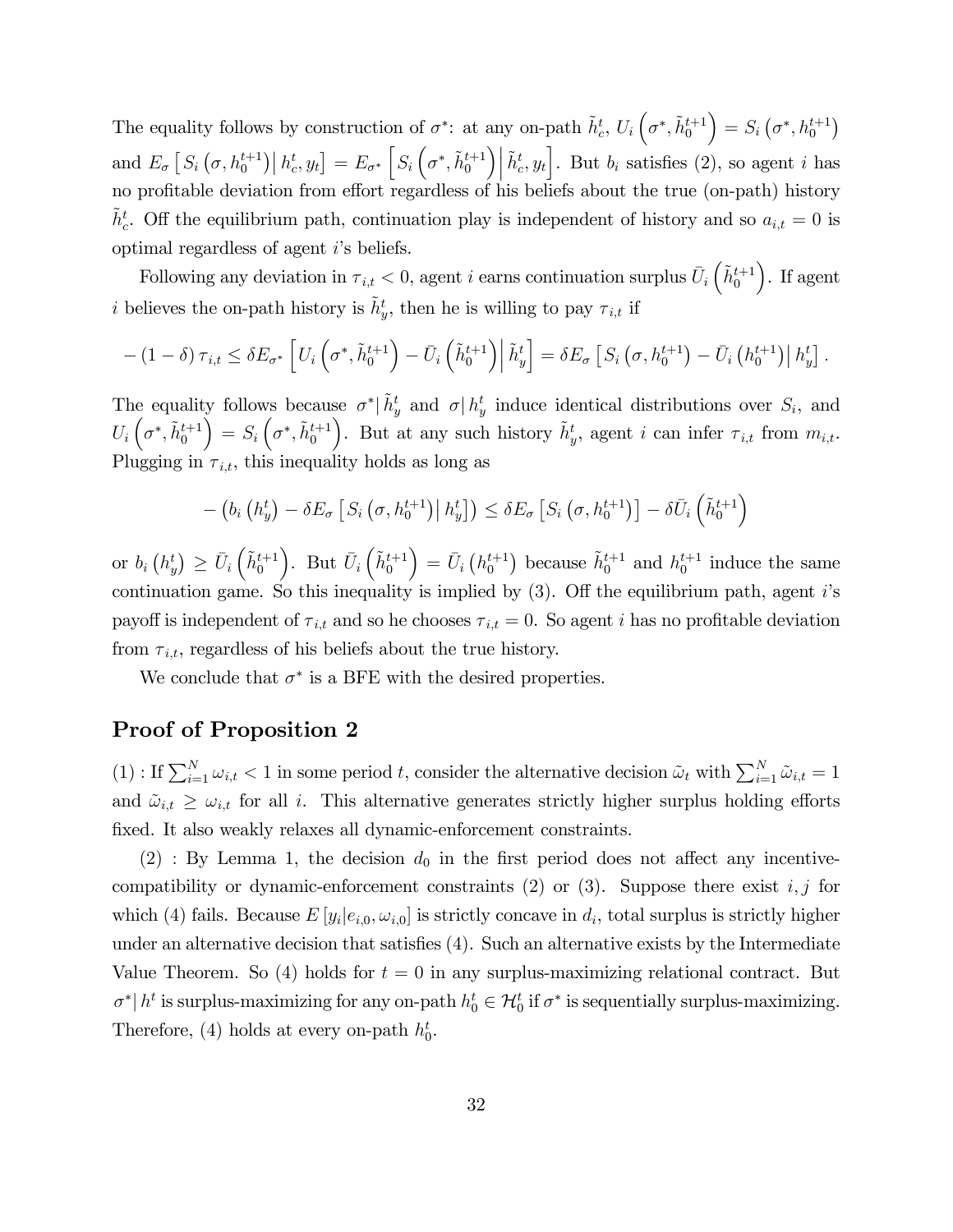$(3)$ : Let  $\sigma^*$  be a surplus-maximizing relational contract. Suppose towards contradiction that  $\sigma^*$  is sequentially surplus-maximizing. By assumption, there exists some agent i for whom  $0 < e_{i,0} < e_i^{FB} (\omega_{i,0}).$ 

Because  $F_i$  satisfies MLRP and CDFC, we can replace the IC constraint (2) with its first-order condition:

$$
(1 - \delta) c'(e_{i,t}) \ge \int_0^\infty E_{\sigma^*} \left[ b_i | h_c^t, y_{i,t} \right] \frac{\partial \tilde{d}_i}{\partial e_{i,t}} (y_{i,t} | e_{i,t}) dy_{i,t} \tag{11}
$$

with equality if  $e_{i,t} > 0$ . There exists a unique  $y_i^* (\omega_i, e_i)$  for which  $\frac{\partial \tilde{d}_i}{\partial e_{i,t}} (y_i^* (\omega_i, e_i) | \omega_i, e_i) =$ 0 because  $d_i$  is strictly MLRP-increasing in  $e_{i,t}$ . Together with the dynamic-enforcement constraint (3), (11) implies that the optimal reward scheme  $b_i(y_t)$  is the "step function,"

$$
b_i = \begin{cases} \delta \bar{U}_i(h_0^{t+1}) & y_{i,t} < y_i^*(\omega_{i,t}, e_{i,t}) \\ \delta S_i(\sigma^*, h_0^{t+1}) & y_{i,t} \ge y_i^*(\omega_{i,t}, e_{i,t}) \end{cases} \tag{12}
$$

Suppose  $e_{i,t} < e_i^{FB}(\omega_{i,t})$ . Then we claim that increasing the upper bound of the dynamicenforcement constraint (3) by  $\varepsilon > 0$  for all  $y_{i,t} > y_i^* (\omega_{i,t}, e_{i,t})$  leads to strictly higher effort. Because  $e_{i,t} > 0$ , (11) may be written

$$
\frac{1-\delta}{\delta}c'\left(e_{i,t}\right)=\int_{0}^{y_{i}^{*}\left(\omega_{i,t},e_{i,t}\right)}\bar{u}_{i}\frac{\partial\tilde{d}_{i}}{\partial e_{i,t}}\left(y_{i}\right|\omega_{i,t},e_{i,t}\right)dy_{i}+\int_{y_{i}^{*}\left(\omega_{i,t},e_{i,t}\right)}^{\infty}S_{i}\frac{\partial\tilde{d}_{i}}{\partial e_{i,t}}\left(y_{i}\right|\omega_{i,t},e_{i,t}\right)dy_{i}.
$$

Increasing  $S_i$  implies that the left-hand side is strictly smaller than the right-hand side in this expression. By assumption,  $c'(e)$  and  $\frac{\partial \tilde{d}_i}{\partial e}$  are differentiable in e. Similarly,  $y_i^* (\omega_{i,t}, e_{i,t})$ is differentiable in  $e$  by the Implicit Function Theorem. Therefore, either agent  $i$  is willing to choose  $e_i^{FB}$  under the new contract, or there exists some  $e' > e_{i,t}$  which satisfies the firstorder IC constraint. Define  $e_i(S)$  as the minimum of  $e_i^{FB}$  and the solution to the first-order IC constraint given maximal reward S. By a combination of Leibniz Rule and the Implicit Function Theorem, it can be shown that  $e_i(S)$  is differentiable for all  $e_i(S) < e_i^{FB}$ .

Consider the set of histories for which agent j has never produced output  $y_{j,t}$  larger than  $y_j^*(\omega_{j,t}, e_{j,t})$ :  $L_{j,t} = \left\{ h^t \in \mathcal{H}_0^t | y_{j,t'} < y_j^*(\omega_{j,t'}, e_{j,t'}) \right\}$  for all  $t' < t \right\}$ . Also define the set of histories for which agent *i* produces  $y_{i,0} > y_i^* (\omega_{i,0}, e_{i,0})$ :  $H = \{h^t \in H_0^t | y_{i,0} > y_i^* (\omega_{i,0}, e_{i,0})\}$ . Because f is smooth, for any  $h_0^t \in L_{j,t}$ ,  $Pr_{\sigma^*}\{L_{j,t+1}|h_0^t\} > 0$ . Define  $E_t = \{h^t \in H_0^t | h^t \in H \cap \{\cup_{j \neq i} L_{j,t}\}\}\.$ Then it follows that  $Pr_{\sigma^*}\{E_t\} > 0$  for each  $t > 0$ .

At all histories  $h^t \in E_t$ , consider the alternative decision  $\tilde{\omega}_{i,t} = \omega_{i,t} + \varepsilon$ ,  $\tilde{\omega}_{j,t} = \omega_{j,t}$  $\varepsilon$ , and  $\tilde{\omega}_{k,t} = \omega_{k,t}$  for all  $k \neq i, j$ . This alternative is feasible for small  $\varepsilon > 0$ , because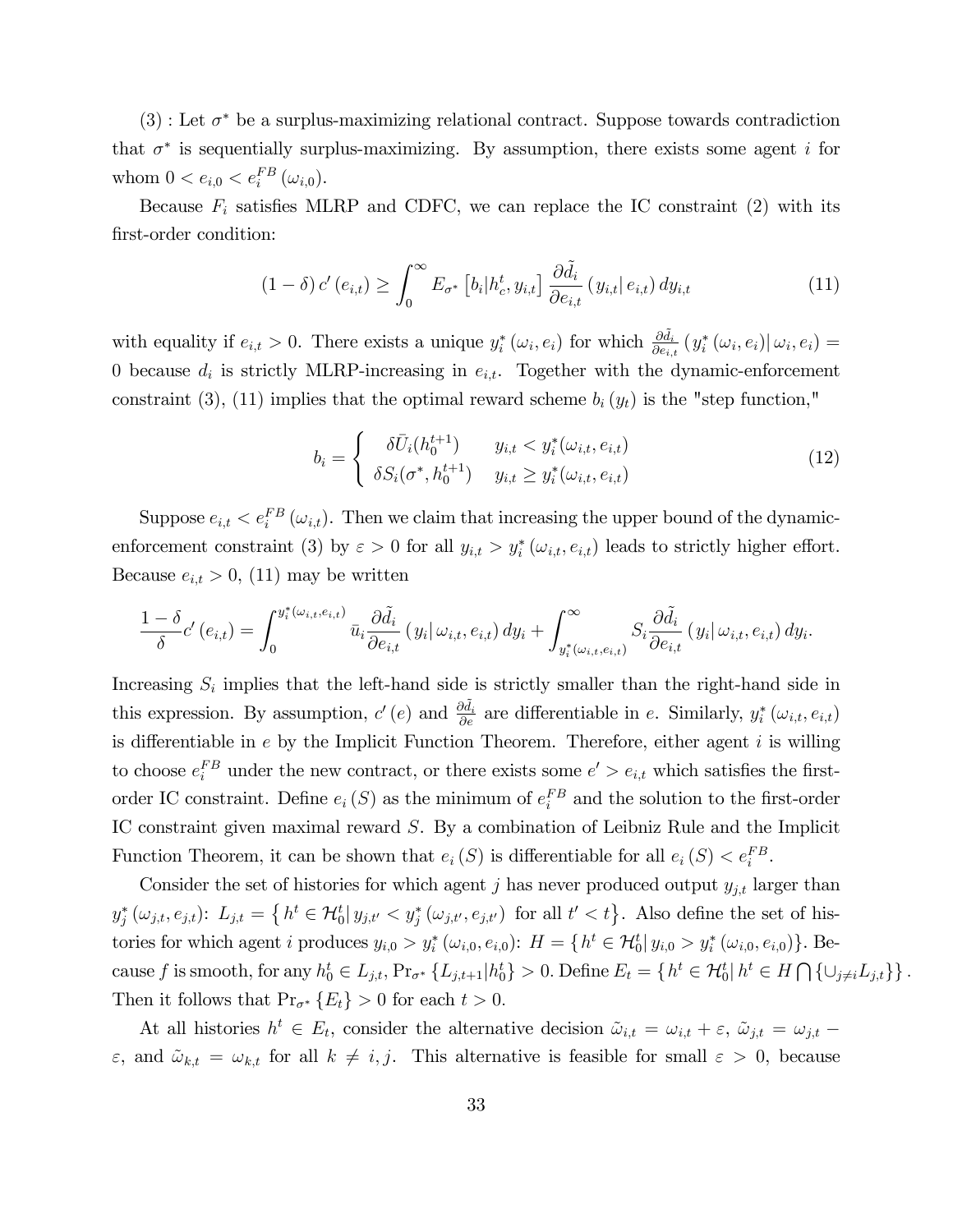$\lim_{\omega_i \to 0} \frac{\partial}{\partial \omega_i}$  $\frac{\partial}{\partial \omega_i} E[y_i|\omega_i, e_i] = \infty$  and hence  $\omega_i^{FB}$  and  $\omega_j^{FB}$  are interior. Moreover, this alternative leads to the same optimal reward scheme in each period for any  $k \neq i$ : for  $k \neq j$ , this is obvious, and for  $k = j$ , it follows from the optimal reward scheme (12) and the fact that  $y_{j,t} < y_j^*(\omega_{j,t'}, e_{j,t'})$  in all  $t' < t$ . This alternative strictly relaxes agent i's dynamicenforcement constraint (3) in period 0 because  $Pr_{\sigma^*}\{E_t\} > 0$ .

This perturbed decision weakly relaxes all dynamic-enforcement constraints. From the perspective of period 0, the cost equals the loss from perturbing the decision in period  $t$ :

$$
K(\varepsilon) =
$$
  
\n
$$
\delta^{t} (1 - \delta) E_{\sigma^{*}} [(g_{i} (e_{i,t}, \omega_{i,t}) + g_{j} (e_{j,t}, \omega_{j,t})) - (g_{i} (e_{i,t}, \omega_{i,t} + \varepsilon) + g_{j} (e_{j,t}, \omega_{j,t} - \varepsilon)) | E_{i,t}] Pr_{\sigma^{*}} \{E_{t}\}\n> 0.
$$

Agents i and j have independent output, so this perturbation changes agent is optimal reward scheme (12) in period 0 to

$$
\tilde{b}_{i}(x_{i,0}) = \begin{cases}\n\delta \bar{u}_{i} & y_{i,0} \leq y_{i}^{*}(\omega_{i,0}, e_{i,0}) \\
S_{i} + \xi(\epsilon) & \text{otherwise.} \n\end{cases}
$$

where  $\xi(\epsilon) = (1 - \delta) \delta^t E_{\sigma^*} [g_i(\omega_{i,t} + \epsilon) - g_i(\omega_{i,t}) | E_t] Pr_{\sigma^*} [U_{j \neq i} L_{j,t} | H].$  Note that  $\xi(\epsilon) > 0$ and is a smooth function of  $\epsilon$ .

As shown above, increasing  $S_i$  by  $\xi(\varepsilon) > 0$  strictly and smoothly increases effort to  $e_i (S + \xi(\varepsilon)) > e_i(S)$ . The value of this increase in effort equals

$$
B(\varepsilon) = [E[y_i | \omega_{i,0}, e_i(S + \xi)] - c(e_i(S + \xi))] - [E[y_i | \omega_{i,0}, e_i(S)] - c(e_i(S))].
$$

Since  $e_i(S) < e_i(S + \xi) < e_i^{FB}$  for  $\xi$  sufficiently small, this expression is strictly positive. The benefits of this perturbed policy exceed the costs as long as

$$
\frac{1}{\varepsilon} \left\{ \left[E\left[y_i|\,\omega_{i,0},e_i\left(S+\xi\left(\varepsilon\right)\right)\right] - c\left(e_i\left(S+\xi\left(\varepsilon\right)\right)\right) \right] - \left[E\left[y_i|\,\omega_{i,0},e_i\left(S\right)\right] - c\left(e_i\left(S\right)\right)\right] \right\} \n> \frac{1}{\varepsilon} \delta^t \left(1-\delta\right) \left[\left(g_i\left(\omega_{i,t}\right)+g_j\left(\omega_{j,t}\right)\right) - \left(g_i\left(\omega_{i,t}+\varepsilon\right)+g_j\left(\omega_{j,t}-\varepsilon\right)\right)\right].
$$

As  $\varepsilon \to 0$ , the costs converge to 0 by (4). The benefits converge to

$$
\frac{\partial (E[y_i|\omega_{i,0}, e_i(S)] - c(e_i(S)))}{\partial e} \frac{\partial e_i}{\partial S_i} \frac{\partial \xi}{\partial \varepsilon} > 0,
$$

where the first derivative is strictly positive because  $e_i (S + \xi) < e^{FB}$  and the second and third derivatives are strictly positive by the argument above. So the perturbed decision leads to a strictly higher ex ante total surplus.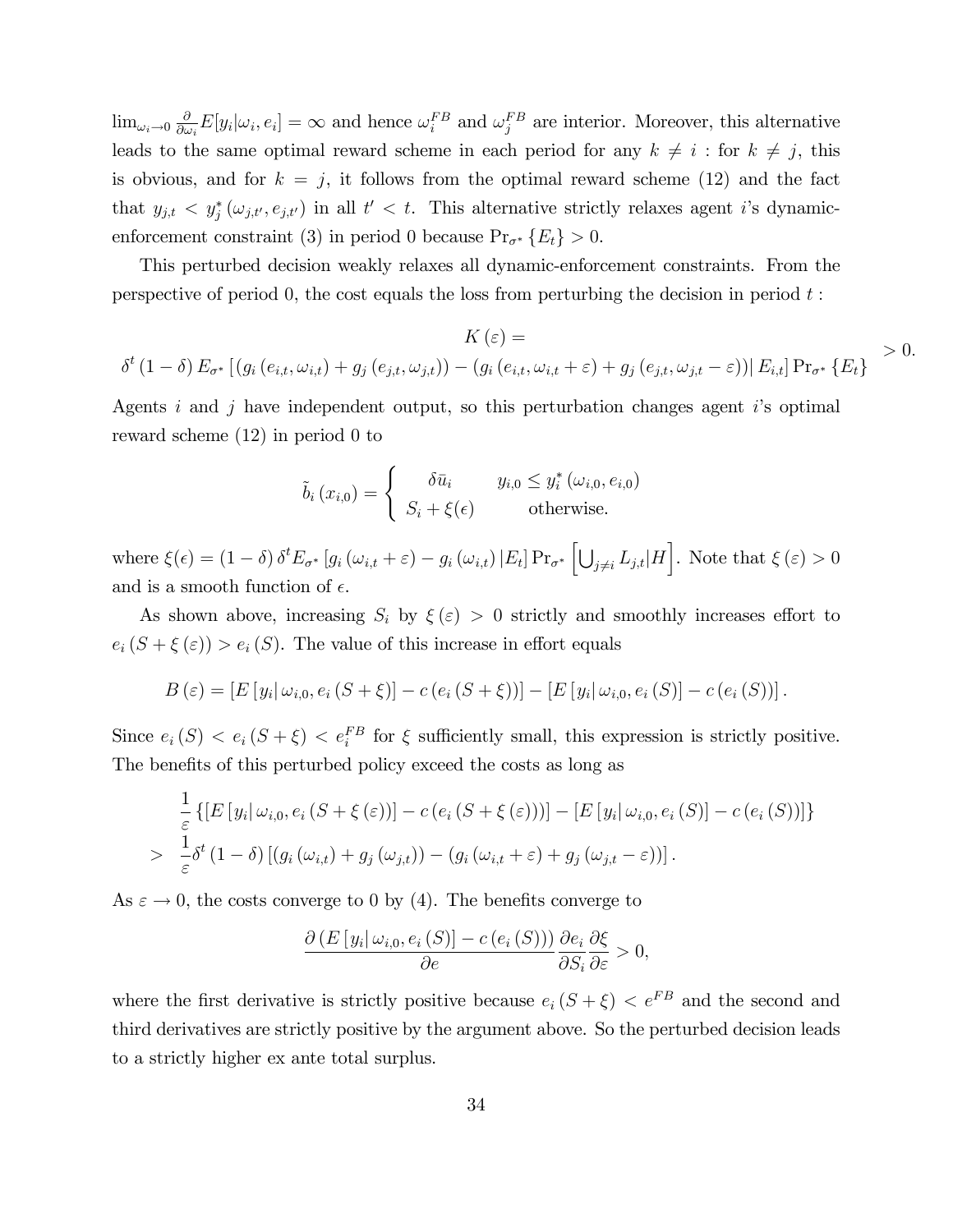We conclude that surplus-maximizing relational contracts are not sequentially surplusmaximizing. Because  $e_i^{FB}(\omega_{i,0}) > e_{i,0} > 0$  for some agent i in every surplus-maximizing relational contract, this same argument proves that (4) fails with positive ex ante probability in every period  $t \geq 1$ .

## Proof of Corollary 1

As before, we can replace the incentive constraint  $(2)$  with its first-order condition:

$$
c'(e_{i,t}) \geq \int_0^{\infty} E_{\sigma^*} \left[ b_i \big| h_c^t, x_{i,t} \right] \left( f_i^H \left( x_{i,t} \right) - f_i^L \left( x_{i,t} \right) \right) dx_{i,t}
$$

with equality if  $e_{i,t} > 0$ . The optimal reward scheme is then

$$
b_i = \begin{cases} \delta \bar{u}_i & x_i < x_i^* \\ \delta S_i & x_i > x_i^*. \end{cases}
$$

If  $\omega_{i,t} > \omega_i^{FB}$ , then there exists some agent j for whom  $\omega_{j,t} < \omega_j^{FB}$ . If  $x_{i,t'} < x^*$  for all  $t' < t$ , then decreasing  $\omega_{i,t}$  and increasing  $\omega_{j,t}$  by the same amount increases total surplus holding efforts fixed. It also leads to weakly stronger incentives for agent  $j$  without weakning incentives for any other agent. So it must be that  $x_{i,t'} > x^*$  for some  $t' > t$ .

If  $x_{j,t'} \leq x^*$  for all  $t' \leq t$  and there exists some agent i and some  $t' \leq t$  such that  $x_{i,t'} > x^*$ , then the argument from Proposition 2 applies. Hence, if  $\omega_{j,t} \ge \omega_j^{FB}$ , then there exists a strictly better perturbed policy.

### Proof of Proposition 3

1 : Suppose  $\theta_0 = R$ . Then  $\theta_t = R$  in all periods t. Fix  $\delta_1$  such that

$$
c = \frac{\delta_1}{1 - \delta_1} \left( \left( \alpha R - 1 \right) c - \bar{u} \right)
$$

Then for  $\delta \geq \delta_1$ , both agents can be motivated to choose  $c_{i,t} = c$  if  $d_t = 2$ . This relational contract attains the maximum feasible surplus and so is optimal.

2: Suppose  $\theta_0 = W$ . If  $\theta_t = W$  and  $c_{1,t} = 0$ , then  $d_t$  is irrelevant. If  $\theta_t = W$  and  $c_{1,t} = c$ , then  $d_t = 1$  maximizes both total and dyad-specific surplus. So without loss of generality we can assume that  $d_t = 1$  whenever  $\theta_t = W$ . Because  $\delta \geq \delta_1$ , if  $\theta_t = R$ , then all working agents choose  $c_{i,t} = c$ .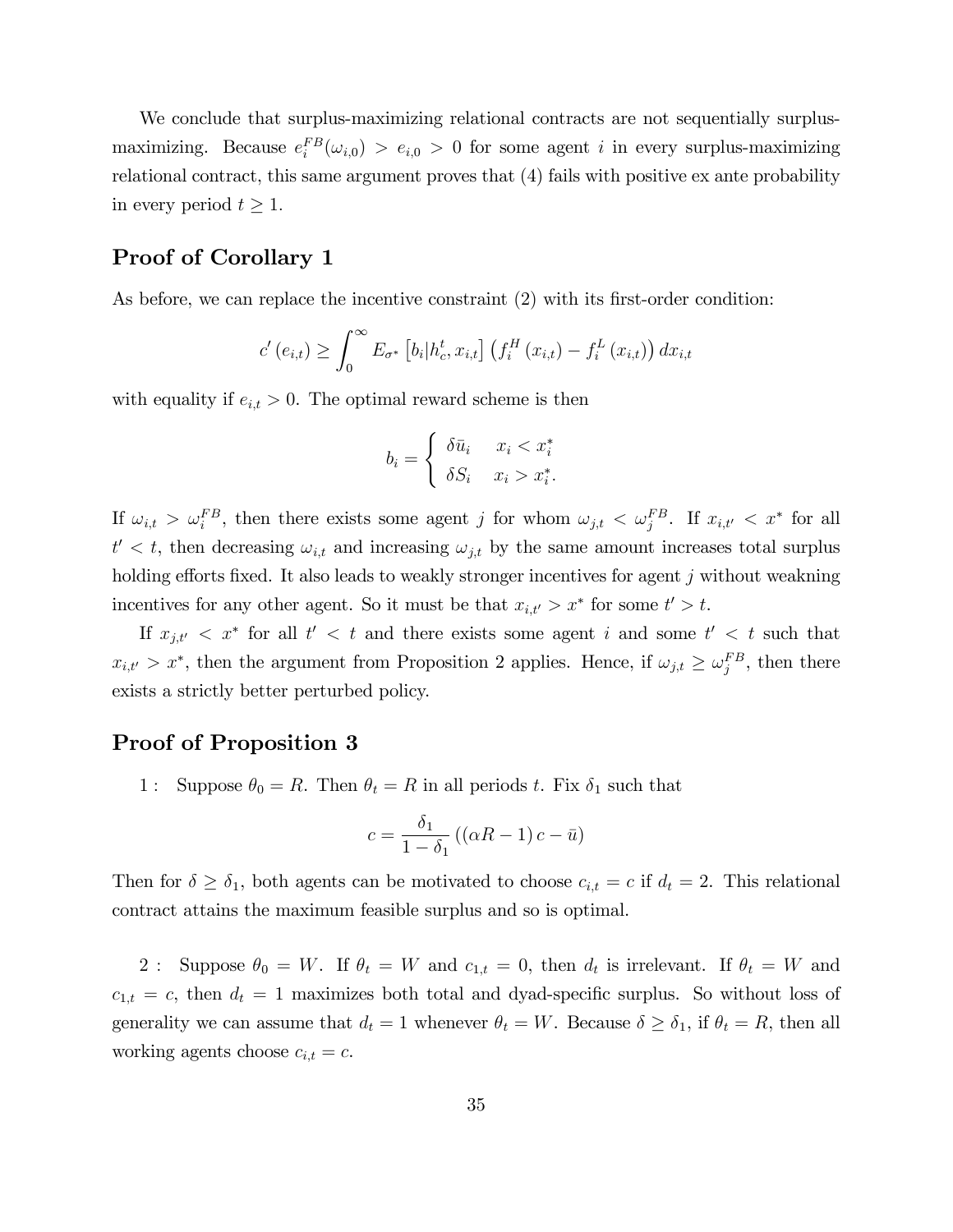DeÖne

$$
S_{R,1} = (R-1)c
$$
  

$$
S_{R,2} = (\alpha R - 1)c
$$

 $S_{R,d}$  is the dyad-surplus for agent 1 in period t if (i)  $\theta_t = R$ , and (ii)  $d_t = d$  in all future periods. Note that  $S_{R,1} > S_{R,2}$  because  $\alpha < 1$ .

Suppose that  $d_t = d$  whenever  $\theta_t = R$ . Suppose that agent 1 chooses  $c_{i,t} = c$  whenever  $\theta_t = W$ . Then agent 1's net dyad-surplus if  $\theta_t = W$  equals

$$
S_{W,d} = qS_{R,d} + (1-q)((1-\delta)(W-1)c + \delta S_{W,d}).
$$

Hence,

$$
S_{W,d} = \frac{qS_{R,d} + (1-q) (1-\delta) (W-1) c}{1-\delta (1-q)}.
$$

Note that  $S_{W,1} > S_{W,2}$ , because  $S_{R,1} > S_{R,2}$ . Moreover,  $S_{W,2} < S_{R,2}$  because  $\alpha R > W$ . Defining  $\delta_2$  by

$$
c = \frac{\delta_2}{1 - \delta_2} \left( S_{W,2} - \bar{u} \right),
$$

we immediately conclude  $\delta_2 > \delta_1$ . If  $\delta \in [\delta_1, \delta_2)$ , then in any sequentially surplus-maximizing equilibrium  $c_{1,t} = 0$  whenever  $\theta_t = W$ .

Consider the following alternative policy: in the first period t such that  $\theta_t = R$ , the principal chooses  $d_t = 2$  with probability  $\xi$  and otherwise chooses  $d_t = 1$ , where  $\xi$  is chosen so that

$$
c = \frac{\delta}{1 - \delta} \left( \xi S_{W,2} + (1 - \xi) S_{W,1} - \bar{u} \right).
$$

Because  $S_{W,1} > S_{W,2}$ , there exists some  $\delta_3$  such that if  $\delta \ge \delta_3$ ,  $\xi \in [0,1]$ . As  $\delta \to \delta_2$ ,  $\xi \to 0$ . The gains from this alternative policy are at least  $(1 - \delta)(W - 1)c > 0$ . Hence, there exists some  $\delta_2 > \delta_4 \geq \delta_3$  such that if  $\delta \geq \max{\delta_1, \delta_4}$ , then this alternative policy generates strictly higher surplus than any relational contract in which  $d_t = 2$  whenever  $\theta_t = R$ . This proves the claim.

## Proof of Proposition 4

Define  $\bar{\delta}$  < 1 by

$$
\frac{c}{p} = \frac{\overline{\delta}}{1 - \overline{\delta}} (p\alpha_0 - 1) c.
$$

Then for any  $\delta < \bar{\delta}$ , agent i is unwilling to work hard if  $d_t \neq i$  in every period with probability 1. So if  $d_t = -i$ , then  $c_{i,t'} = 0$  for all future periods  $t' \geq t$ . Define  $\delta > 0$  by

$$
\frac{c}{p} = \frac{\underline{\delta}}{1 - \underline{\delta}} (1 - p) (p\alpha_2 - 1) c.
$$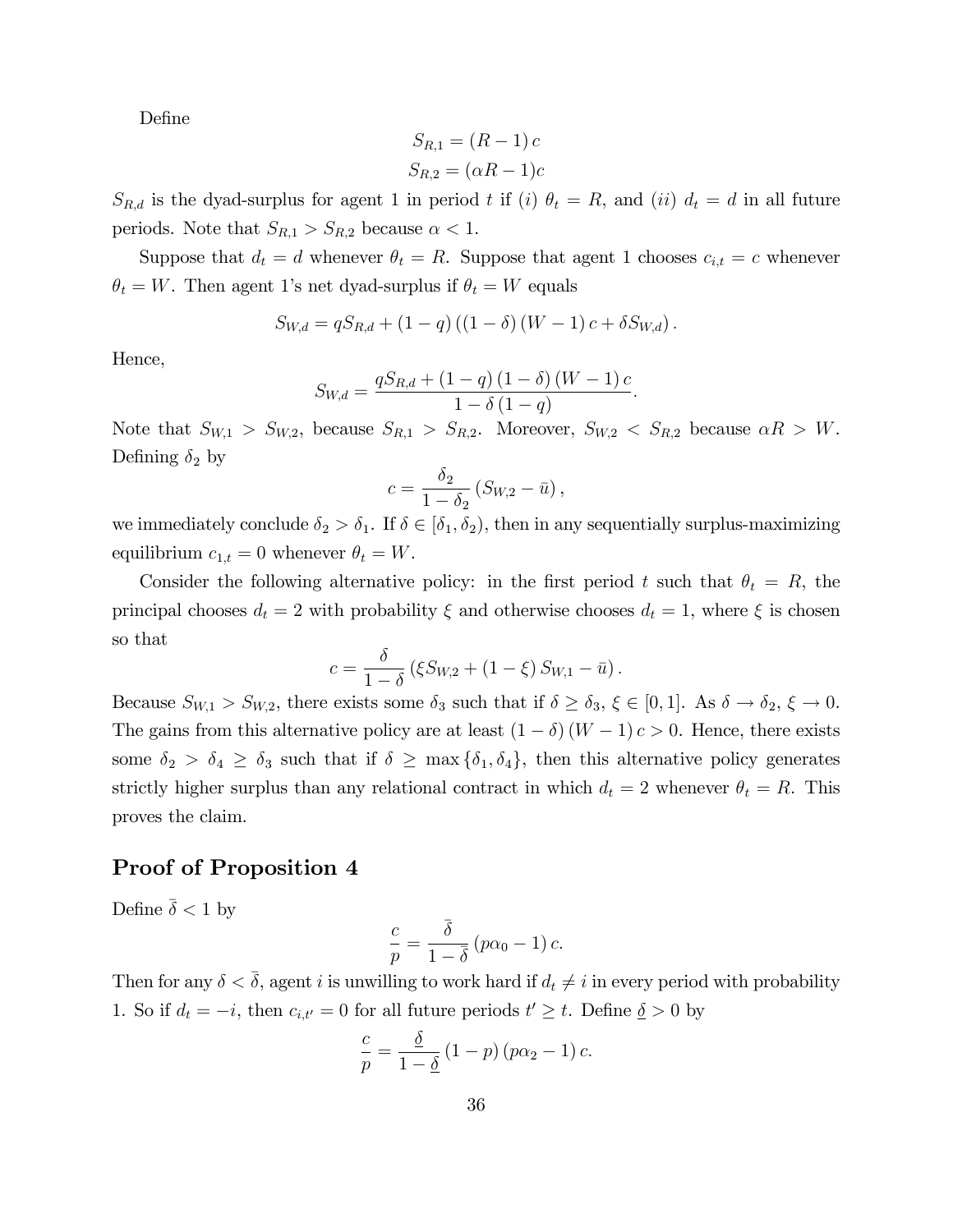By assumption,  $\bar{\delta} > \underline{\delta}$ .

1 : Suppose  $d_0 \neq 0$ . Then  $c_{d_t,t} = c$  in every period t, while  $c_{i,t} = 0$  for  $i \neq d_t$ . Consider the following alternative policy. In period  $t = 0$ ,  $d_0 = 0$ . If  $y_{2,0} > 0$  but  $y_{1,0} = 0$ , then  $d_1 = 2$ . Otherwise,  $d_1 = 1$ . Because  $\delta > \underline{\delta}$ ,  $c_{i,t} = c$  in any period with  $d_t = i$ . Therefore, both agents are willing to choose  $c_{i,t} = c$  in period 0. This alternative dominates the policy with  $d_0 \neq 0$ so long as

$$
(\alpha_1 - 1) c < (1 - \delta) 2 (p\alpha_0 - 1) c + \delta q (1 - q) (p\alpha_2 - 1) c + \delta (1 - q (1 - q)) (p\alpha_1 - 1) c
$$

or

$$
(1 - \delta) ((2\alpha_0 - \alpha_1) p - 1) > \delta q (1 - q) p (\alpha_1 - \alpha_2),
$$

which holds by assumption. Therefore, any equilibrium in which  $d_0 \neq 0$  is strictly worse than an equilibrium in which  $d_0 = 0$ .

2 : By the previous argument, the optimal equilibrium has  $d_0 = 0$ . Fix any on-path history  $h^t$  such that  $d_{t-1} = 0$  on the equilibrium path. If  $d_t = 0$  in all future periods, then  $c_{i,t} = 0$  for both agents i, because  $\delta < \overline{\delta}$ . But then the alternative equilibrium outlined above generates strictly higher total and dyad-specific surplus. So there exists some  $t' > t$  for which  $Pr[d_{t'} \neq 0 | h^{t}] > 0$ . Moreover, for any  $\delta < \overline{\delta}$ , there exists some period t' such that this probability is bounded below by some strictly positive number. If  $d_{t'} = 0$ , then this argument can be repeated with the same strictly positive lower bound. So  $\lim_{t\to\infty} \Pr [d_t = 0, h^t] = 0$ , as desired.

Now, suppose that  $\lim_{t\to\infty} \Pr\left[d_t = i | h^t\right] = 1$  for some  $i \in \{1, 2\}$ . Then agent  $-i$  can never be motivated to exert effort. Then this equilibrium is dominated by an equilibrium with  $d_0 = 1$ . If  $d_t \in \{1, 2\}$ , then  $c_{i,t} = 0$  for  $i \neq d_t$  follows immediately from  $\delta < \overline{\delta}$ , while  $c_{d_t,t} = c$  follows from  $\delta \geq \underline{\delta}$ .

### Proof of Proposition 5

Suppose  $d_0 = 2$  in  $\sigma^*$ . Let  $t > 0$  be the first period in which  $d_t = 1$  with positive probability. Consider replacing the continuation equilibrium with  $\sigma^*$ . This generates weakly larger total surplus, because  $\sigma^*$  is surplus-maximizing. It also weakly relaxes all relevant dynamicenforcement constraints, since  $d_{t'} = 2$  for all  $t' < t$ . Hence, if  $d_0 = 2$ , then one surplus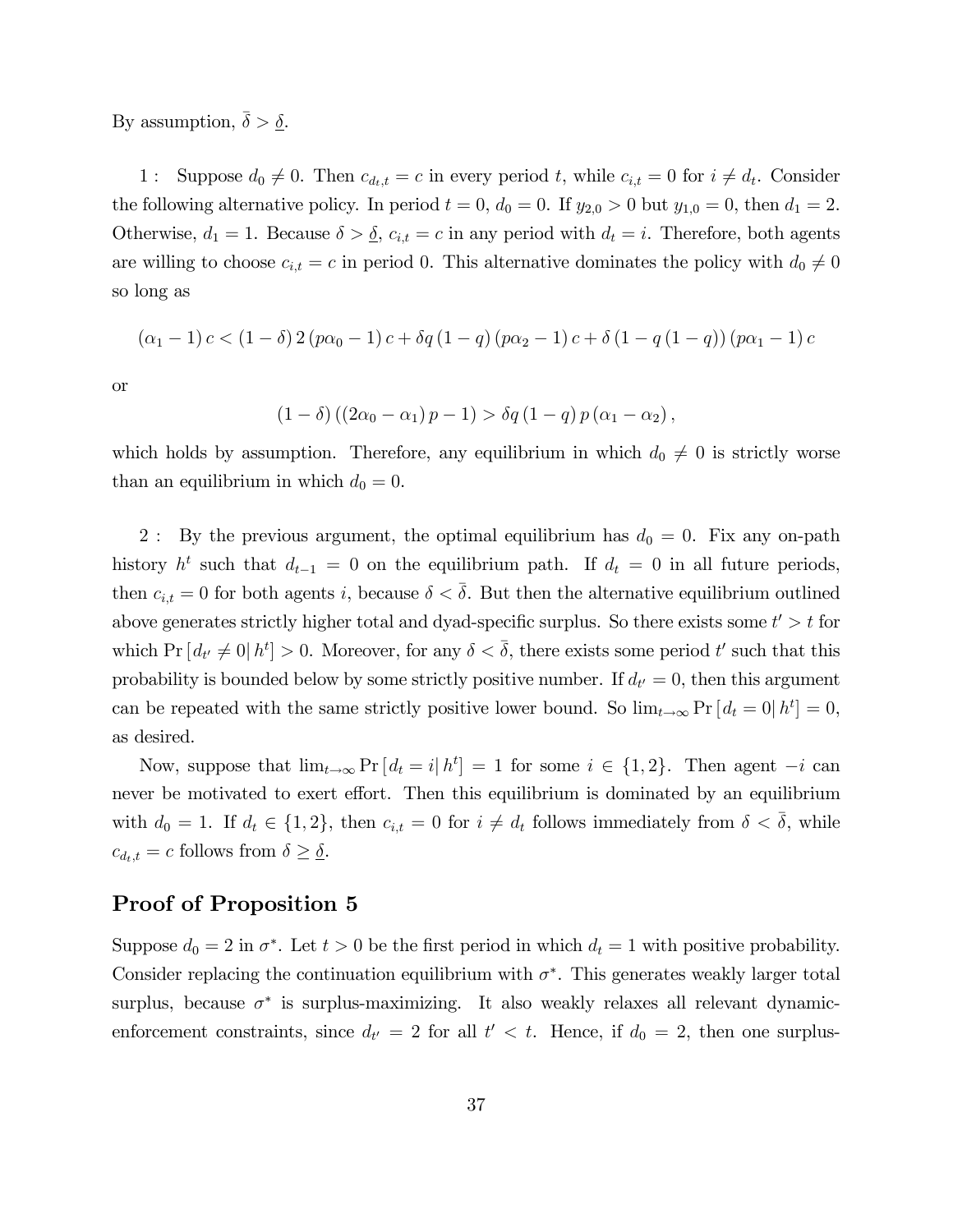maximizing relational contract entails  $d_t = 2$  in each period t. This relational contract has ex ante total expected surplus  $(pR - 1)c$ .

Define  $\delta_1 < 1$  by

$$
\frac{c}{p} = \frac{\delta_1}{1 - \delta_1} (pL - 1) c.
$$

For  $\delta \geq \delta_1$ , if  $d_t = i$  in every period then agent i is willing to choose  $c_{i,t} = c$ , regardless of  $\theta_t$ . Define  $\delta_2 > 0$  by

$$
\frac{c}{p} = \frac{\delta_2}{1 - \delta_2} \left( 1 - q \right) \left( pH - 1 \right) c.
$$

Let  $\delta < \delta_2$ , and suppose the policy specifies  $d_t = 1$  when  $\theta_t = qL + (1 - q)H$  and  $d_{t'} = 2$  in any  $t' > t$  such that  $\theta_{t'} = L$ . Then agent 1 is unwilling to work hard if  $\theta_t = qL + (1 - q)H$ . Since  $(1 - q)(pH - 1) < pL - 1, \delta_2 > \delta_1$ .

Suppose  $\delta_1 \leq \delta < \delta_2$ . Consider the following policy:  $d_0 = 1$ . If  $y_{0,1} = \theta_0 c$ , then with probability  $\xi$ ,  $d_t = 1$  in every future period t. With probability  $1 - \xi$ ,  $d_t = 1$  if  $\theta_t = H$  and otherwise,  $d_t = 2$  in each period t. If  $y_{0,1} = 0$ , then  $d_t = 1$  if  $\theta_t = H$  and  $d_t = 2$  otherwise.  $\xi$ is chosen to solve

$$
\frac{c}{p} = \frac{\delta}{1-\delta} \left( (1-q) \left( pH - 1 \right) + q\xi \left( pL - 1 \right) \right) c.
$$

Since  $\delta \geq \delta_1$ ,  $\xi \in (0,1)$ . Under this alternative strategy, agent 1 is willing to work hard in period  $t = 0$ . Therefore, total surplus under this strategy equals

$$
(1 - \delta) (p (qL + (1 - q) H - 1) c)
$$
  
+  $\delta [p ((1 - q) (pH - 1) + q\xi (pL - 1) + q (1 - \xi) (pR - 1)) + (1 - p) ((1 - q) pH - ...)]$ 

Since  $qL + (1 - q)H \ge R$ , this equilibrium dominates an equilibrium with  $d_0 = 2$  if

$$
(1-q)(pH-1) + pq\xi (pL-1) > (1 - pq(1 - \xi) - (1 - p) q) (pR - 1) c.
$$

 $\xi \to 0$  as  $\delta \to \delta_2$  and  $pH > pR$ , so there exists some  $\underline{\delta} > \delta_2$  such that this inequality holds if  $\delta > \underline{\delta}$ . Thus, if  $\underline{\delta} < \delta < \delta_2$ , then  $d_0 = 1$  in any surplus-maximizing relational contract.

The result  $Pr_{\sigma^*}[\theta_{t'} = B, d_{t'} = 1] > 0$  if  $y_{1,0} = \theta_0 c$  follows immediately from  $\delta < \delta_2$ . Suppose  $y_{1,0} = 0$ . Then  $b_1 = \delta \bar{u}_1 = 0$  in the optimal reward scheme, so dyad surplus is irrelevant in the continuation game. Hence, a surplus-maximizing continuation equilibrium can be chosen. In every such equilibrium,  $d_t = 1$  if and only if  $\theta_t = H$ , as desired.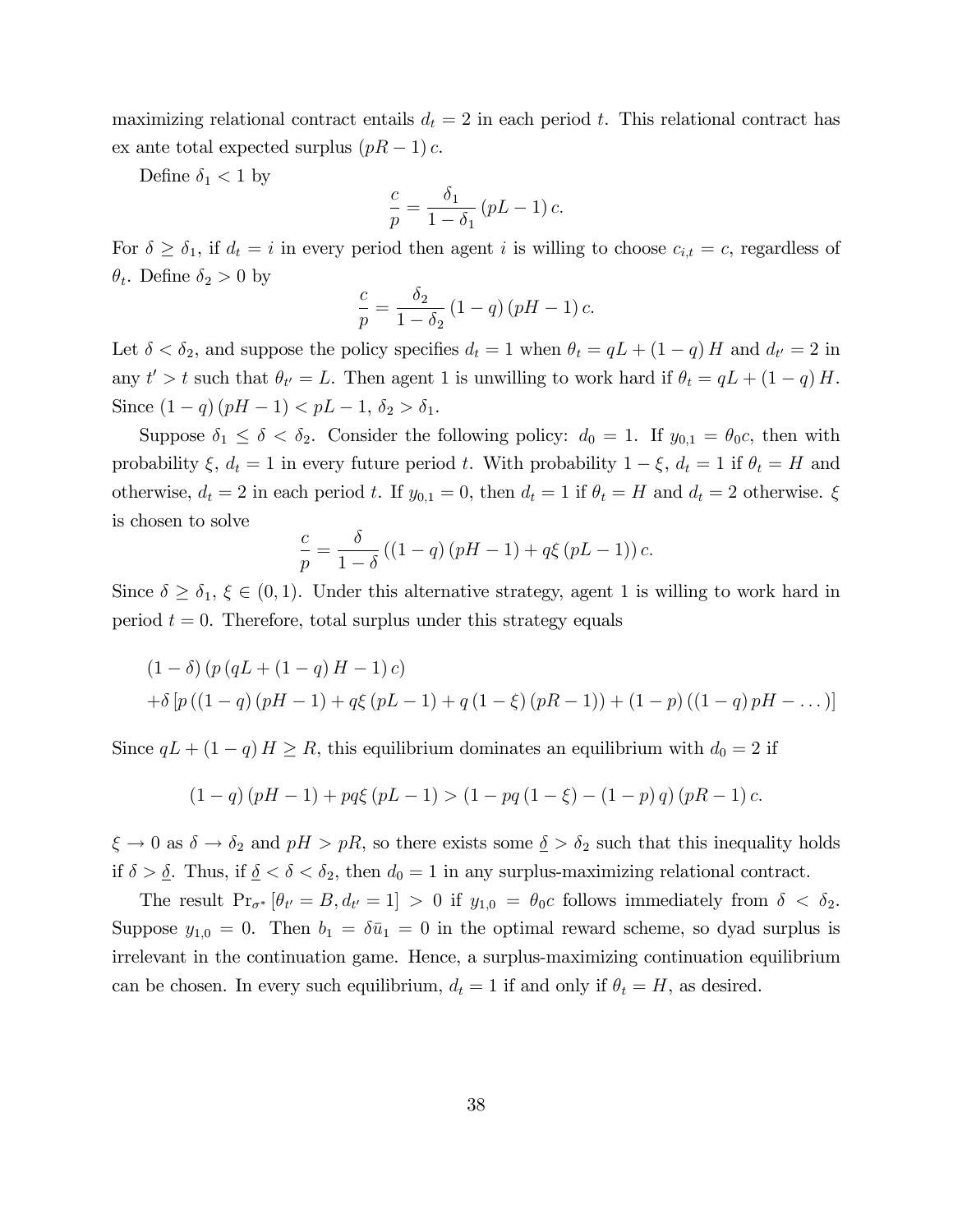# 8 References

Andrews, I. and Barron, D., "The Allocation of Future Business: Dynamic Relational Contracts with Multiple Agents," Working Paper (2013).

Asanuma, B., "Manufacturer-Supplier Relationships in Japan and the Concept of Relation-Specific Skill," *Journal of the Japanese and International Economies*, vol. 3, no. 1, 1-30 (1989).

Baker, G., Gibbons, R., and Murphy, K., "Subjective Performance Measures in Optimal Incentive Contracts," The Quarterly Journal of Economics, Vol. 109, No. 4, 1125-1156 (1994).

Board, S., "Relational Contracts and the Value of Loyalty," The American Economic Review, Vol. 101, No. 7, 3349-3367 (2011).

Bull, C., "The Existence of Self-Enforcing Implicit Contracts," Quarterly Journal of Economics, vol. 102, no. 1, 147-159 (1987).

Calzolari, G. and Spagnolo, G., "Relational Contracts and Competitive Screening," Working Paper (2011).

Ely, J., Horner, J., and Olszewski, W., "Belief-Free Equilibria in Repeated Games," Econometrica, Vol. 73, No. 2, 377-415 (2005).

Fong, Y. and Li, J., "Relational Contracts, Efficiency Wages, and Employment Dynamics," Working Paper (2012).

Fudenberg, D., Holmstrom, B., and Milgrom, P., "Short-Term Contracts and Long-Term Agency Relationships," Journal of Economic Theory, Vol. 51, no. 1, 1-31 (1990).

Graham, J., Harvey, C., and Puri, M., "Capital Allocation and Delegation of Decision-Making Authority within Firms," Working Paper (2013).

Halac, M., "Relational Contracts and the Value of Relationships," The American Economic Review, Vol. 102, No. 2, 750-759 (2012).

Kandori, M., "Introduction to Repeated Games with Private Monitoring," Journal of Economic Theory, Vol. 102, No. 1, 1-15 (2002).